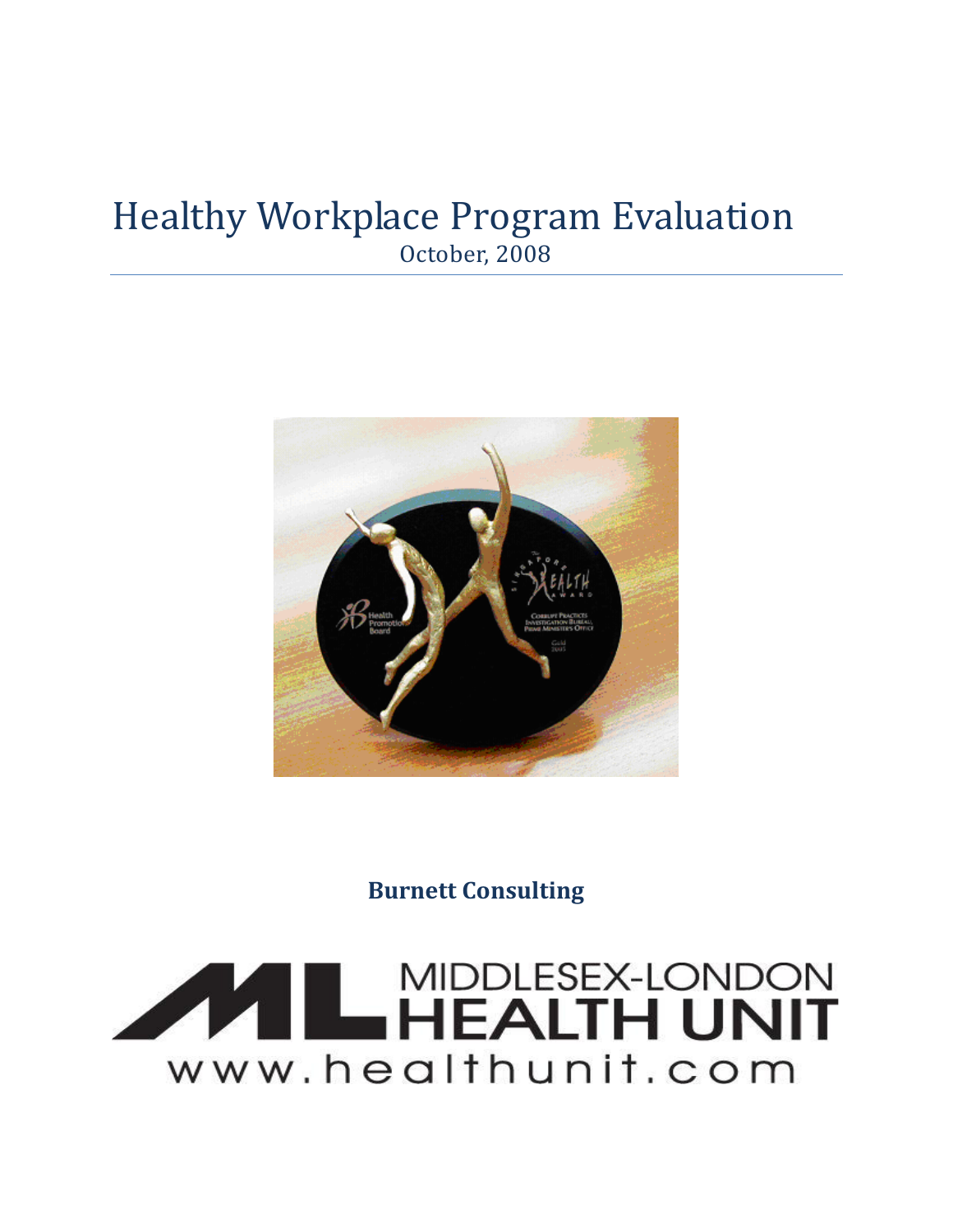©Copyright 2008 Middlesex-London Health Unit 50 King Street London, Ontario N6A 5L7

This report was developed by Burnett Consulting for the Middlesex-London Health Unit, Healthy Workplace Program,London, Ontario, Canada. Any duplication of this report is to be done with the permission of the Middlesex-London Health Unit, and include acknowledgements to Burnett Consulting (burnettconsulting@rogers.com). For further information please contact the Middlesex-London Health Unit Healthy Workplace Program Coordinator, Brenda Marchuk at 519-663-5317 ext. 2412.

Author:

Camille Burnett, Consultant

All rights reserved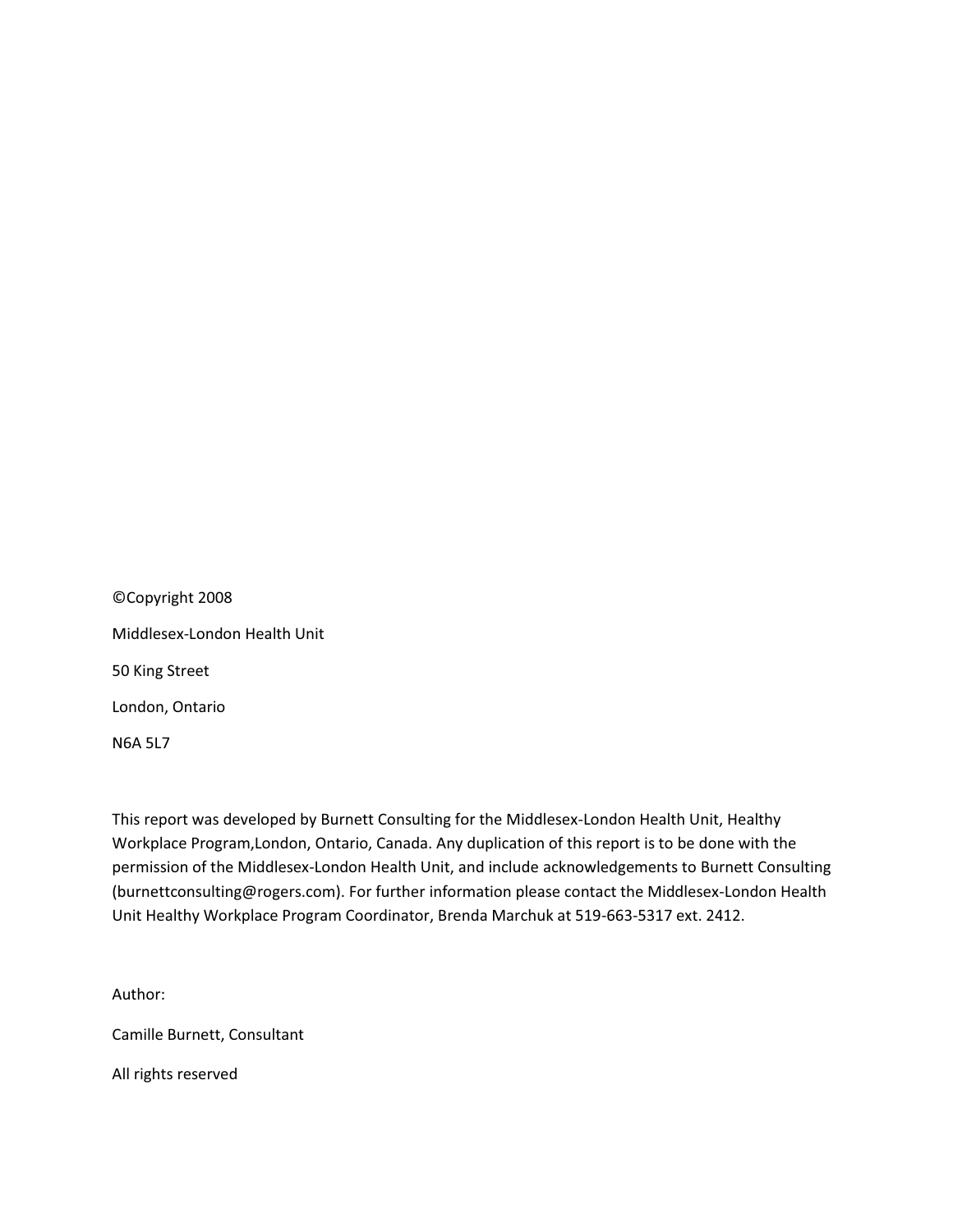## **TABLE OF CONTENTS**

|                                                                         | i  |
|-------------------------------------------------------------------------|----|
|                                                                         | ii |
|                                                                         | 1  |
|                                                                         | 3  |
|                                                                         | 5  |
|                                                                         | 6  |
|                                                                         | 8  |
|                                                                         | 8  |
|                                                                         | 9  |
|                                                                         | 10 |
|                                                                         | 10 |
|                                                                         | 11 |
|                                                                         | 12 |
|                                                                         | 12 |
| Section Two: The Local Environment of Workplace Services and Programs   | 18 |
| Section Three: Middlesex-London Health Unit Workplace Wellness Programs | 23 |
|                                                                         | 26 |
|                                                                         | 32 |
|                                                                         | 35 |
|                                                                         | 39 |
| Summary of follow-up contacts with workplaces post-survey               | 46 |
|                                                                         | 47 |
|                                                                         | 48 |
|                                                                         | 49 |
|                                                                         | 50 |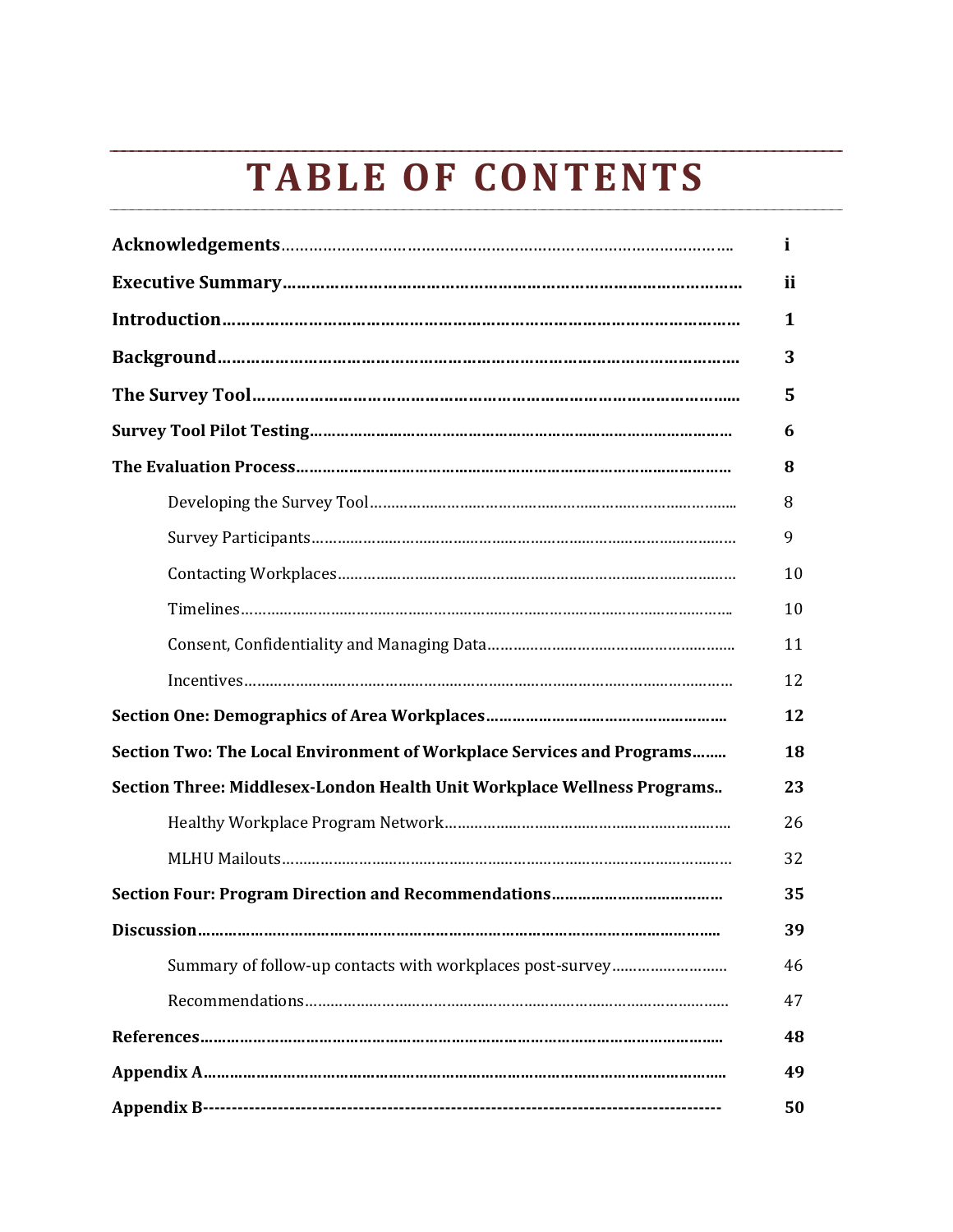### **ACKNOWLEDGEMENTS**

 This report was initiated by the Middlesex-London Health Unit Chronic Disease and Injury Prevention Team Healthy Workplace Program Workplace Coordinator, Brenda Marchuk. Camille Burnett, of Burnett Consulting developed the survey tool in collaboration with Brenda Marchuk and Jennifer Limburg, Family Health Services Workplace Coordinator. Both Jennifer and Brenda provided significant input and insight into the development and coordination of the overall evaluation, the survey tool and this evaluation report. The report was written by Camille Burnett, who also worked to coordinate the evaluation, deliver the electronic survey, gather descriptive data and draft the report.

The author wishes to thank Mary Lou Albanese, Program Manager, Chronic Disease and Injury Prevention for her leadership in responding to the need for the evaluation of this program; Brenda Marchuk, Healthy Workplace Program Coordinator for her extensive input and participation in this evaluation project; and Jennifer Limburg for her assistance with many aspects of this project including editing, reviewing content, and insights.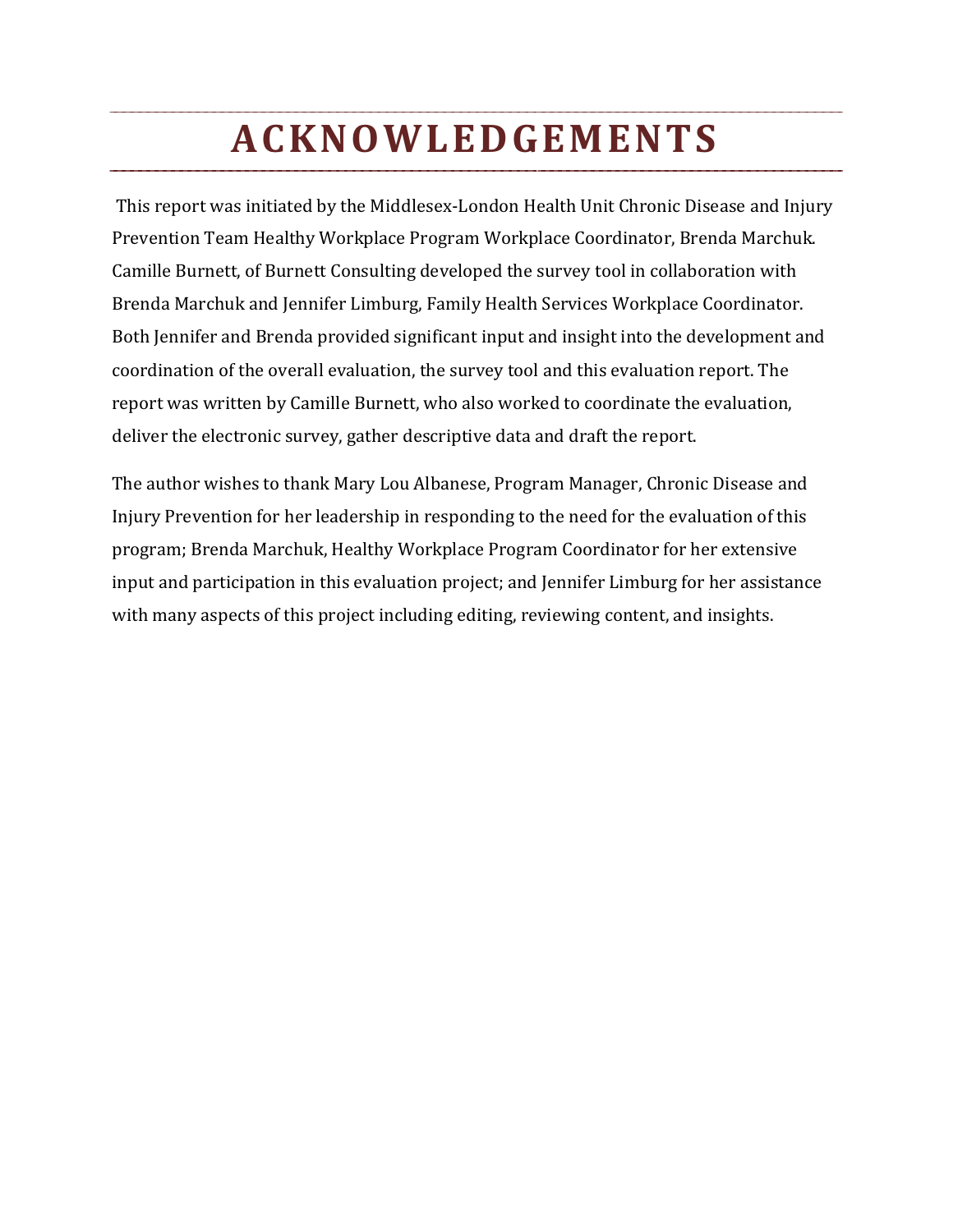### **EXECUTIVE SUMMARY**

The Middlesex-London Health Unit Healthy Workplace Program has been offered by the Middlesex-London Health Unit health promotion teams since 2001. What is known from the literature is that workplace health promotion offers numerous benefits and cost savings to workplaces while ultimately improving the health outcomes of their employees. The Middlesex-London Health Unit Healthy Workplace Program seeks to "facilitate and support the development and coordination of comprehensive health promotion, disease and injury prevention and protection programming to Middlesex-London workplaces"1 . Therefore, the program offers consultation, employee education, assistance with policy development and information resources including posters, displays, pamphlets and newsletter articles 2.

Beginning in January of 2008, the Middlesex-London Health Unit Healthy Workplace Program initiated the process of evaluating their delivery of comprehensive workplace health promotion programs and services to local workplaces. The purpose of the evaluation was to inform the Middlesex-London Health Unit Healthy Workplace Program about the delivery of programs and services offered, and to understand how to improve these services.

To achieve this, the evaluation focused on obtaining:

- 1. feedback from workplaces currently accessing the program, such as Network members and mailout recipients
- 2. information from those workplaces who have never accessed the program
- 3. input from workplaces for future program delivery

This information served the function of informing current and future program delivery, while providing insights as to where improvements could be made. In addition, it was also

 $\overline{\phantom{a}}$ 1 The Middlesex-London Health Unit (2004). Logic Model Document.

<sup>2</sup> The Middlesex-London Health Unit (2004). Logic Model Document.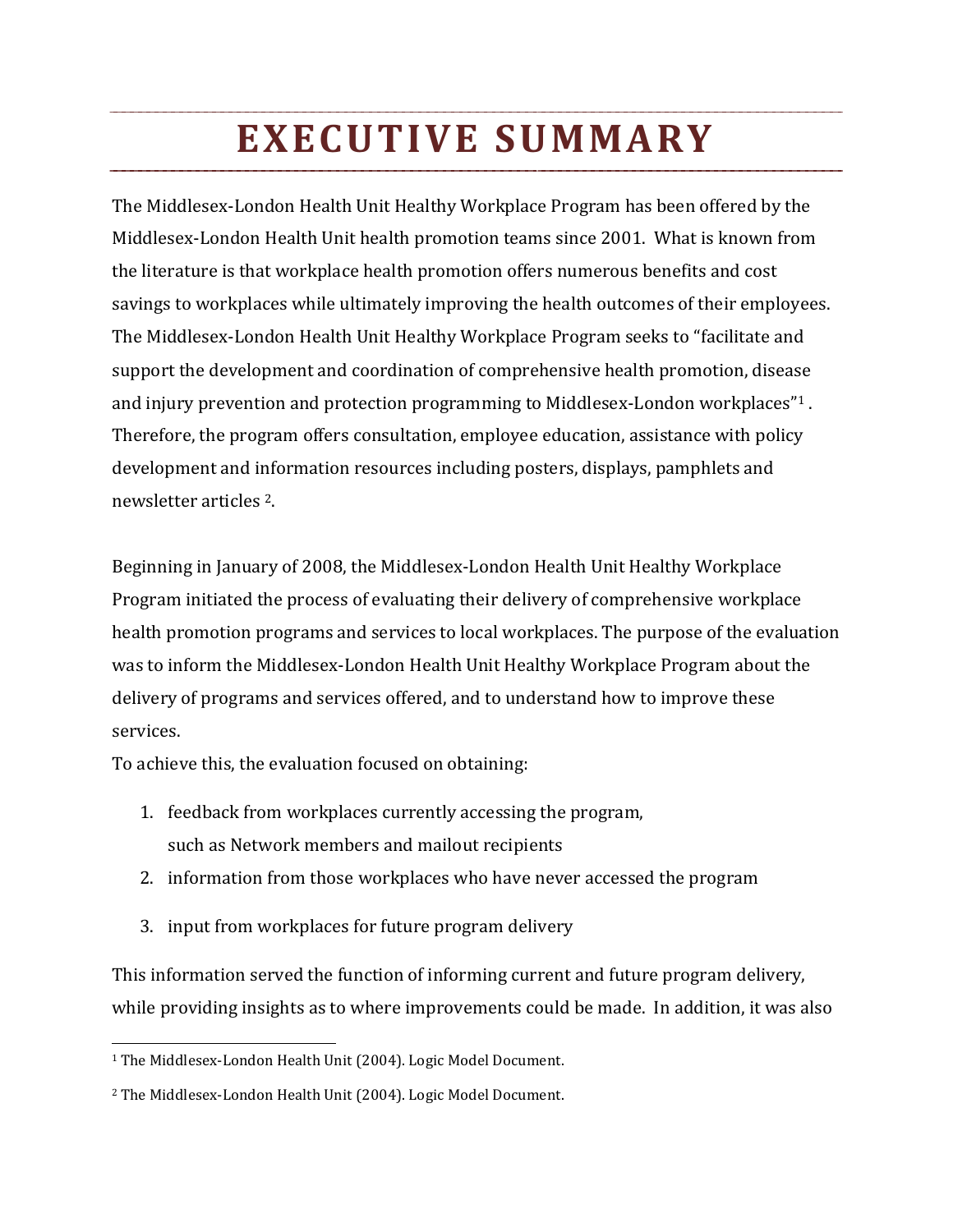important to obtain feedback from both the Healthy Workplace Network members and mailout recipients about their satisfaction with and suggestions for the Network and mailouts.

An electronic workplace survey was created for this purpose and offered to all workplaces with fifty or more employees. Up-to-date contact information of these workplaces was gathered through the London Business Directory listing and an "invitation to participate" letter was mailed out to businesses with information about the survey, its purposes, and website URL to complete the online survey.

In total three hundred and sixty-nine area workplaces with fifty or more employees were sent invitations to participate. In addition, fifty-nine Healthy Workplace Network members and one hundred and twenty workplace mailout recipients were also invited to participate in the survey. The survey hyperlink was also made available on the Middlesex-London Health Unit website.

The survey was available beginning May 20, 2008 at www.surveymonkey/mlhu.com with a completion deadline of June 23, 2008. A mid-point follow-up reminder date of early June 2008 was selected and survey reminder notices were mailed and emailed to the original group of invited participants at that time. Workplaces that completed the online survey were given the chance to win a gift basket valued at \$100.00 by draw, awarded by a workplace committee member after the survey deadline.

Descriptive data was downloaded from Survey Monkey on July 10, 2008, and formed the basis for the outcomes contained within this report. In total, ninety-two workplaces completed the survey, of which fifty-nine workplaces requested follow-up contact with the Middlesex London Health Unit Healthy Workplace Program.

Follow-up contact was made with the fifty-nine workplaces who requested it. Of those fiftynine workplaces, fifty workplaces had not had previous contact with the Middlesex-London Health Unit Healthy Workplace Program. Several brief telephone contacts, as well as eighteen lengthier telephone consultations were made to a variety of workplaces.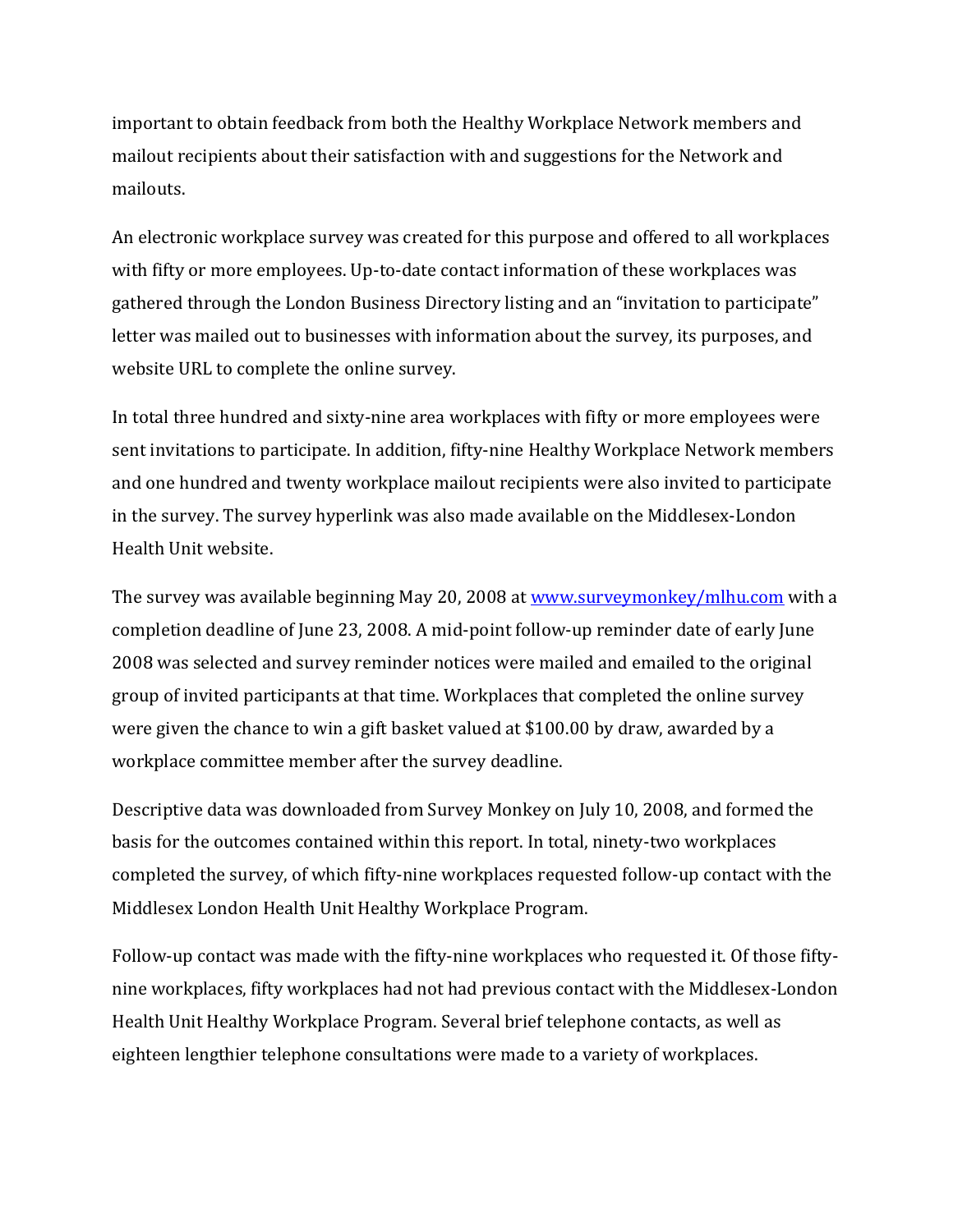Seventeen workplaces preferred and received email communication describing the Middlesex-London Health Unit Healthy Workplace Program services.

In total, two onsite consultations took place between the Coordinator of the Healthy Workplace Program and workplace contacts, with two more scheduled for a later date. Five new organizations joined the e-Network, and five requested the regular mailouts.

Most of the information contained within this report points to the many opportunities that the Healthy Workplace Program has to raise their profile in the community, and deliver and shape local workplace wellness programs and workplace wellness knowledge. There is also an opportunity to: respond to the preferences of area workplaces regarding the dissemination and sharing of workplace wellness information; and respond to the identified needs and challenges of implementing workplace wellness programming.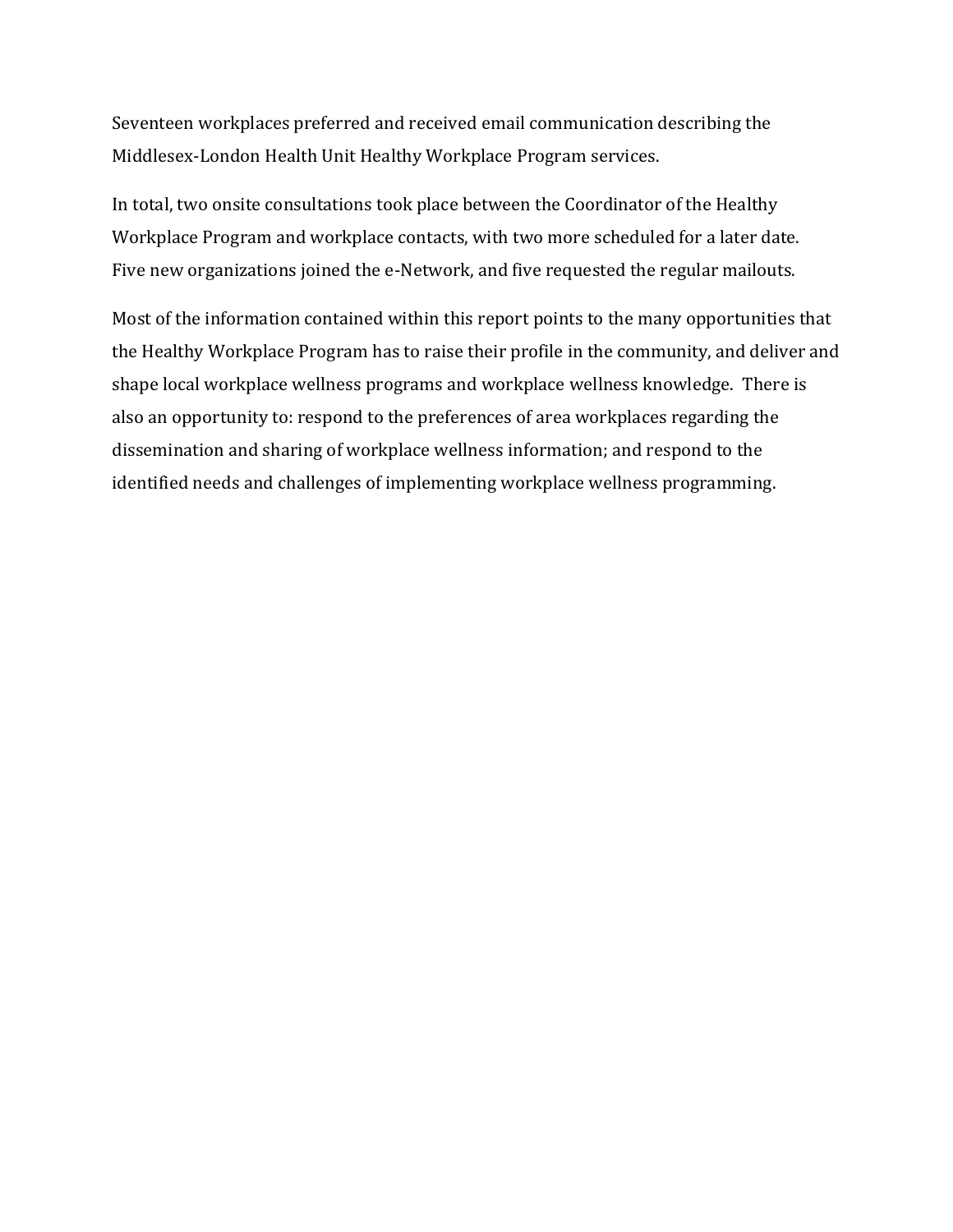## **INTRODUCTION**

The Middlesex-London Health Unit Healthy Workplace Program is a program offered by the Middlesex-London Health Unit health promotion teams in compliance with the Ontario Public Health Standards<sup>1</sup>. These standards state that

*The board of health shall use a comprehensive health promotion approach to increase the capacity of workplaces to develop and implement healthy policies and programs, and to create or enhance supportive environments to address the following topics: healthy weights, healthy eating, comprehensive tobacco control, physical activity, alcohol use, work stress, and exposure to ultraviolet radiation.*  (Ministry of Health, 2008, p. 28)

Throughout the Ontario Public Health Standards, public health is directed to "work with community partners using a comprehensive health promotion approach, to influence the development and implementation of healthy policies and the creation or enhancement of supportive environments"2. These requirements firmly support the offering of workplace health promotion throughout the London-Middlesex region.

Although the Middlesex-London Health Unit has offered workplace health promotion services for years, the expanded program as it exists today began in 20013. Workplace health promotion is defined as

*an approach to protecting and enhancing the health of employees that relies and builds upon the efforts of employers to create a supportive management under and upon the efforts of employees to care for their own well-being.*  (The Health Communication Unit, 2004, p.6)

l 1 Ministry of Health (2008). Ontario Public Health Standards. Revised Draft, April 7, 2008.

<sup>2</sup> Ministry of Health (2008). Ontario Public Health Standards. Revised Draft, April 7, 2008.

<sup>3</sup> Middlsex-London Health Unit (2004). Worker Health Status Report.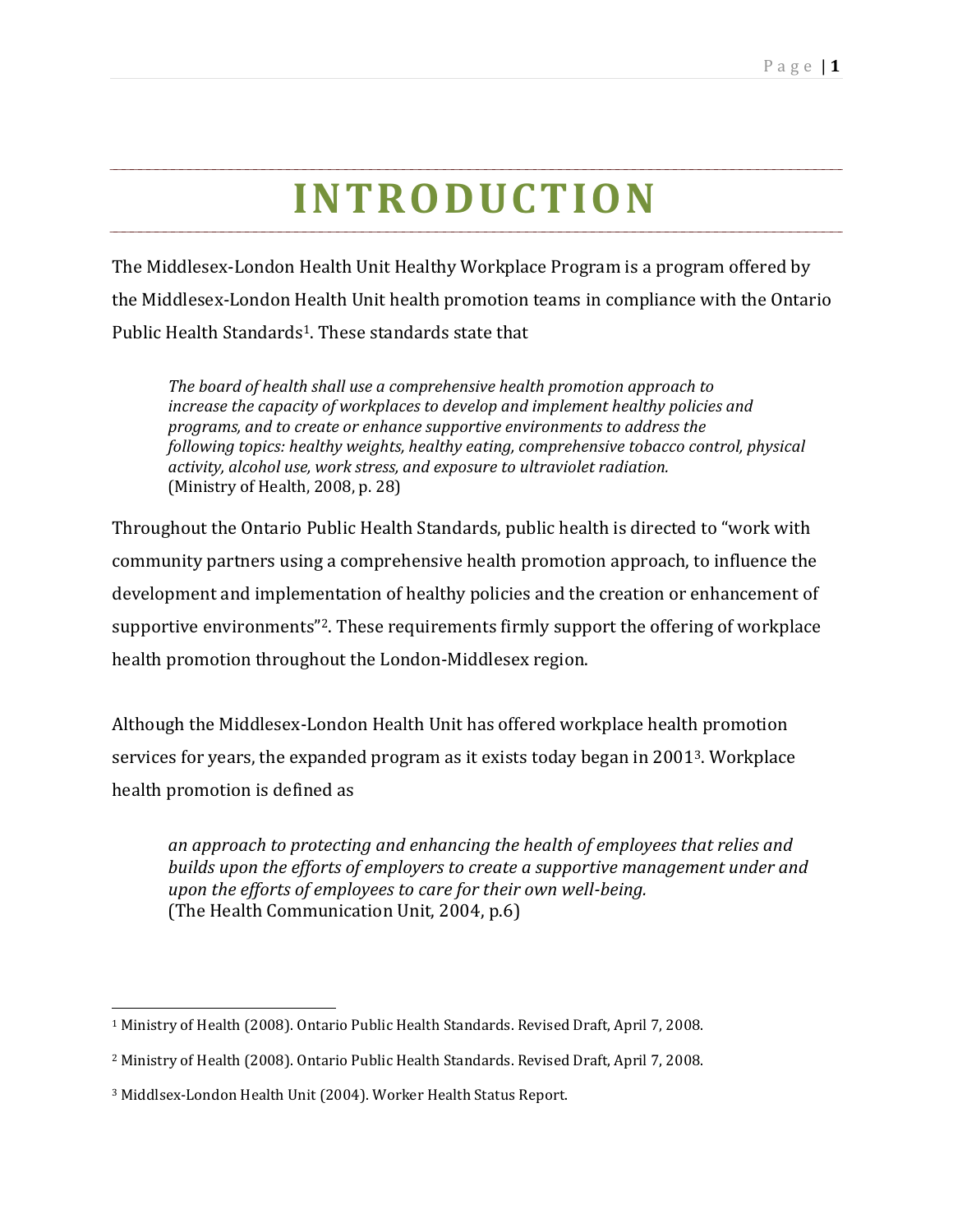Workplace health promotion provides numerous benefits to the employer and the employee. According to a recent report by the Health Communication Unit, workplace health promotion is a key factor in addressing many of the issues facing workplaces that result from maintaining unhealthy employees<sup>4</sup>. By addressing the health of employees through workplace health promotion, workplaces experience:

- Improved productivity
- Fewer insurance and workers compensation claims
- Less absenteeism
- A decrease in accidents
- Reduced staff turnover and the retention of valued staff , which means reduced recruitment, training and induction costs
- Improved staff attitudes towards the organization and higher staff morale
- A more receptive climate for and ability to cope with workplace changes; and
- Enhanced business reputation and customer loyalty.

Source: The Health Communication Unit, 2003

Consistent with the literature and the purpose of workplace health promotion, the mission of the Middlesex-London Health Unit Healthy Workplace Program is to "facilitate and support the development and coordination of comprehensive health promotion, disease and injury prevention and protection programming to Middlesex-London workplaces"5 . To achieve this purpose, the program offers consultation, employee education, assistance with

l 4 The Health Communication Unit (2003). The case for workplace health promotion. *The Health Communication Unit in the Centre for Health Promotion*

<sup>5</sup> The Middlesex-London Health Unit (2004). Logic Model Document.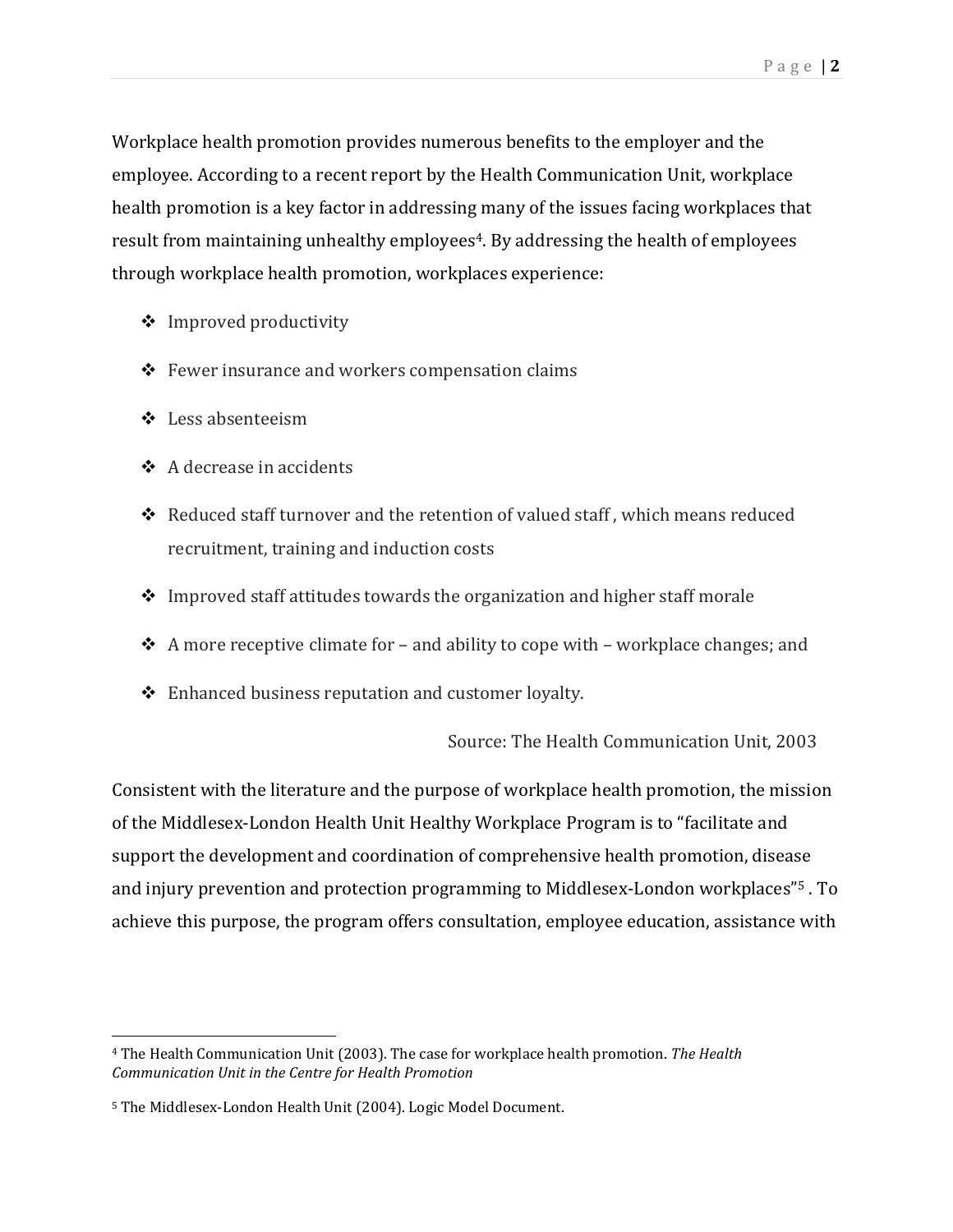policy development and information resources including posters, displays, pamphlets and newsletter articles 6.

### **BACKGROUND**

In January of 2008, the Middlesex-London Health Unit Healthy Workplace Program chose to evaluate their delivery of comprehensive workplace health promotion programs and services to local workplaces. Contact was made with an area consultant having public health and workplace health promotion experience to discuss the evaluation needs of the program. An initial conversation took place between the Healthy Workplace Program Coordinator and the Consultant in January of 2008 where the evaluation needs and purposes were discussed. At this time, arrangements were made for an in-person meeting to further explore evaluation plans and it was decided that a workplace survey would be done. This method was viewed as a more suitable choice to achieve the evaluation purpose than other methods such as conducting in-person interviews, telephone interviews and/or focus groups. According to Lobiondo-Wood & Haber (1997) these other methods are better suited when trying to obtain more personal information from respondents, and when trying to elicit more detailed responses or to obtain clarification. All considered, surveys reach a large range of persons, in some cases allow for anonymity, minimizes interviewer bias, and allows for clarity and specificity of items 7. Therefore, based on the evidence and survey purpose, it was felt that a survey tool was the most appropriate selection for conducting this evaluation.

l

<sup>6</sup> The Middlesex-London Health Unit (2004). Logic Model Document.

<sup>7</sup> Lobiondo-Wood, G., & Haber, J. (1997). *Nursing research methods, critical appraisal, and utilization.* 4th ed. Mosby: Toronto.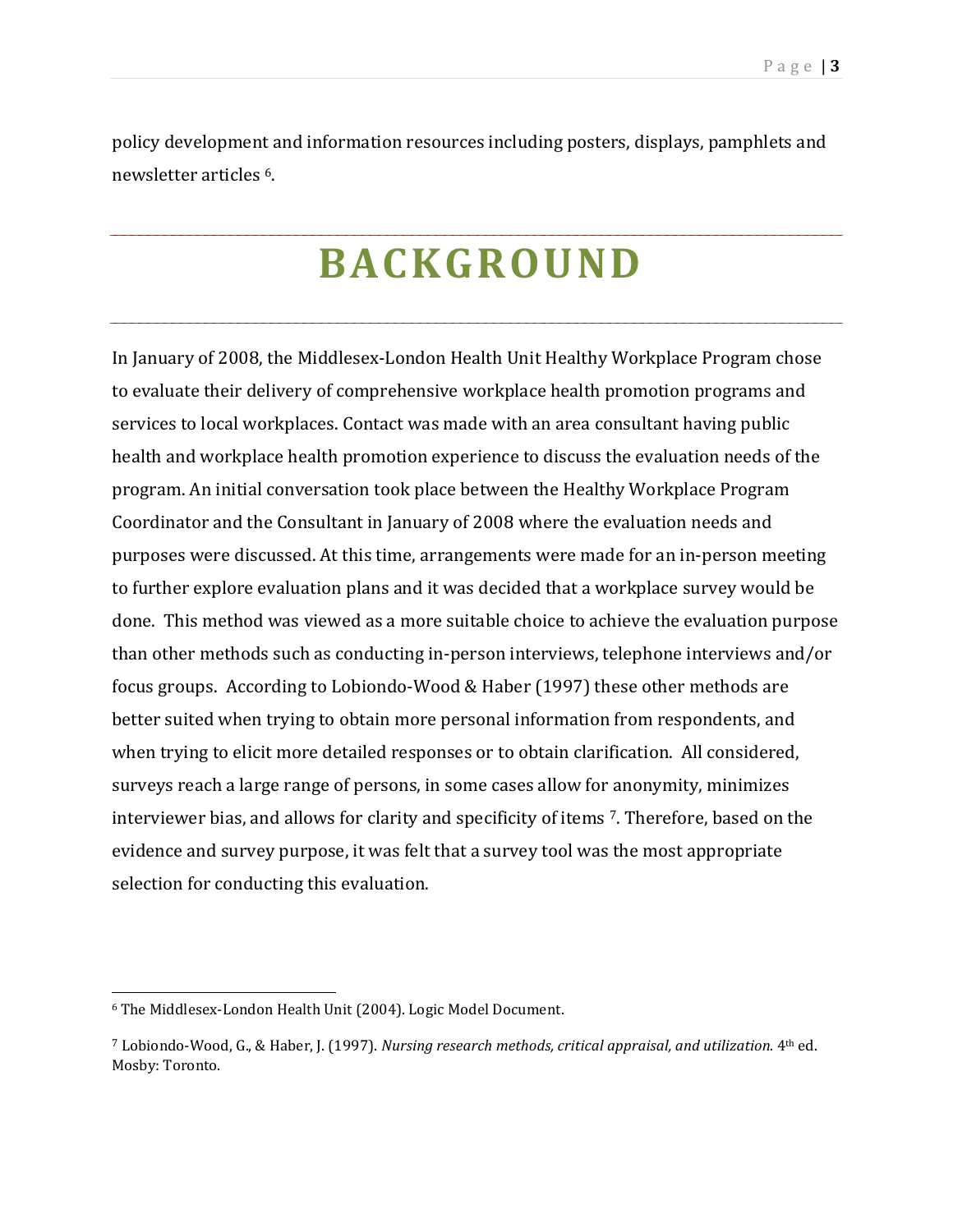The first meeting took place on Feb 8, 2008 with the Healthy Workplace Coordinator, the Family Health Services Healthy Workplace Representative and the Consultant to determine the next steps for the evaluation. At the forefront of this discussion was the need to gain a better understanding the Healthy Workplace Program through obtaining:

- 1. feedback from workplaces currently accessing the program, such as Network members and mailout recipients.
- 2. information from those workplaces who have never accessed the program
- 3. input from workplaces for future program delivery

Understanding these key program aspects served to better inform the Workplace Program as to whether their current programs and services were meeting the needs of the workplaces using the program, and if not, where improvements could be made. Furthermore, it would add insight to improving connections with all area workplaces and inform future programming needs and considerations. The intent of the evaluation was not to evaluate the actual programs and services offered by the Middlesex-London Health Unit but to evaluate service delivery of these programs from the workplace perspective. Therefore, a process evaluation was conducted "to assess whether evidence-informed programs are carried out with the necessary reach, intensity, and duration"8. The purpose of this evaluation is to inform Middlesex-London Health Unit Healthy Workplace Program about the delivery of programs and services offered, and to understand how to improve these services.

The Healthy Workplace Coordinator, the Family Health Services Healthy Workplace Representative and the Consultant formed the workplace evaluation committee. This committee met regularly in person, by phone and through email during the course of the evaluation period from February through October of 2008. The workplace evaluation committee made many decisions regarding the evaluation and worked together to ensure that the needs of the evaluation remained focused and at the forefront. Some of the

l 8 Ministry of Health, 2008. Ontario Public Health Standards. Revised Draft, April 7, 2008.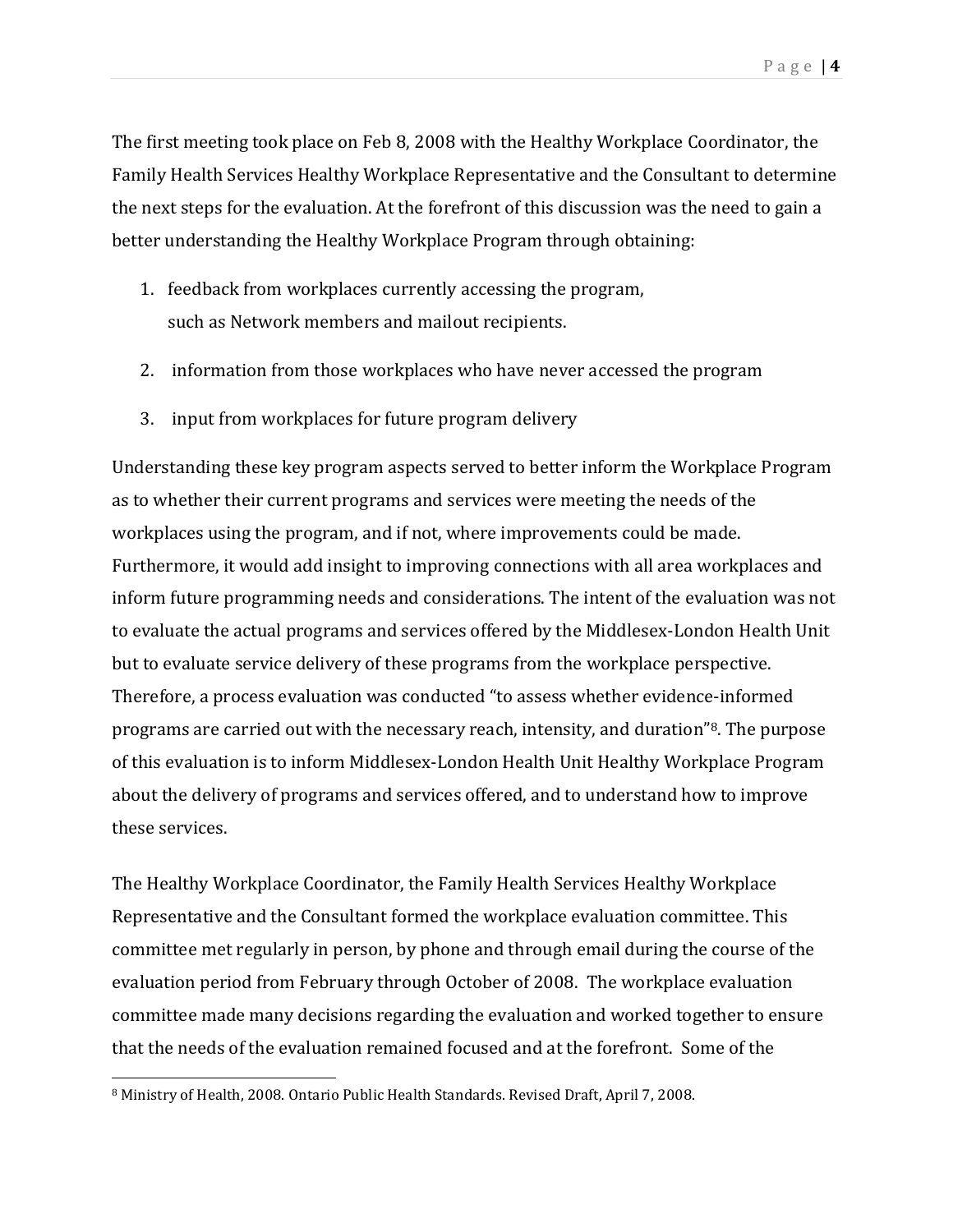committee tasks involved reviewing and discussing critical aspects of the evaluation including the development of the survey tool and the pilot test; survey dissemination plans and considerations; and review of the final report draft.

## **THE SURVEY TOOL**

The workplace evaluation committee identified that although there were several workplace evaluation tools available; there was not a tool that approached workplace evaluation exclusively from the perspective of this evaluation. After careful review of surveys and evaluation tools used by other Health Units to evaluate their workplace programs, they were found to be unsuitable for the needs of this evaluation. Some of the tools assessed varying aspects of workplace wellness such as employee wellness checklists, health risk behavior assessments, employee interest surveys, and program outcome focused evaluations. None of the tools evaluated the actual process of delivery of workplace wellness programs in a manner that was congruent with the Middlesex-London Health Unit Workplace Program evaluation needs. This further confirmed the need for the development of an evaluation tool. Therefore, a survey tool was created for this evaluation by the consultant and reviewed by an epidemiologist. Input and revisions were obtained from the workplace evaluation committee, and subsequently piloted with area workplaces prior to dissemination.

The created survey tool carefully considered the questions in relation to their order, clarity, comprehension, response bias, and sensitivity<sup>9</sup>. Other considerations for the survey tool included its length, ease of use, and the need for it to be able to be completed electronically. Use of an electronically administered survey was the preferred method for collecting information because of its convenience and usability. Moreover, the literature states that

 $\overline{\phantom{a}}$ 

<sup>9</sup> Polit, D., & Beck, C. (2004). *Nursing research principles and methods.* Lippincott Williams & Wilkins: Philadelphia.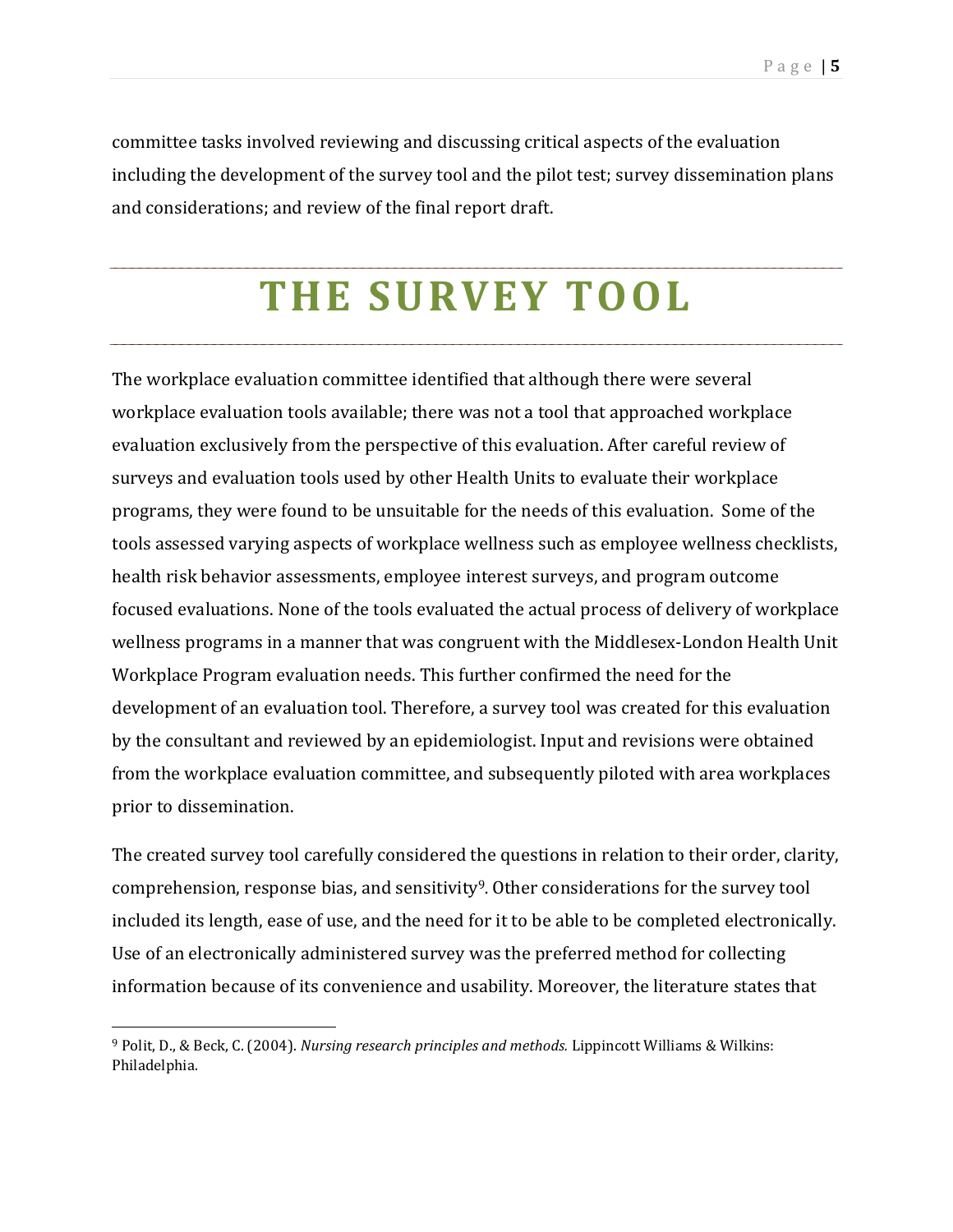internet survey tools have significantly higher completeness and of higher quality than more traditional survey methods<sup>10</sup>

The Workplace Coordinator also wanted to obtain feedback from both the Healthy Workplace Network members and mailout recipients about their satisfaction with and suggestions for the Network and mailouts. The Healthy Workplace Network consists of organizations that confidentially receive regular electronic communications about workplace health promotion from the Healthy Workplace Program Coordinator. The Healthy Workplace Program offers regular mailouts three times per year to workplaces who have consented to receiving health promotion resources. Therefore, the survey tool incorporated feedback segments which spoke specifically to Healthy Workplace Network members and to those who receive the workplace mailouts. Most importantly, the survey succinctly captured and was able to generate information that would be consistent with the goals of the evaluation.

## **SURVEY TOOL PILOT TESTING**

Dissemination of the final survey was initiated once the evaluation tool was piloted with area workplaces and approved by Middlesex-London Health Unit Management. Consistent with the literature, the survey tool was piloted by a small, yet diverse group of workplaces already involved with the program, prior to dissemination. Pilot testing of "an instrument should be selected to be similar to the target population for which the instrument is intended, and the conditions for the pilot test should be the conditions under which the instrument is administered"11.

 $\overline{\phantom{a}}$ 

<sup>10</sup> Truell, A. (2003). Use of internet tools for survey research. *Information Technology, Learning and Performance, 21*(1), 31-37.

<sup>11</sup> Shelley, S.I. (1984). *Research methods in nursing and health.* p346.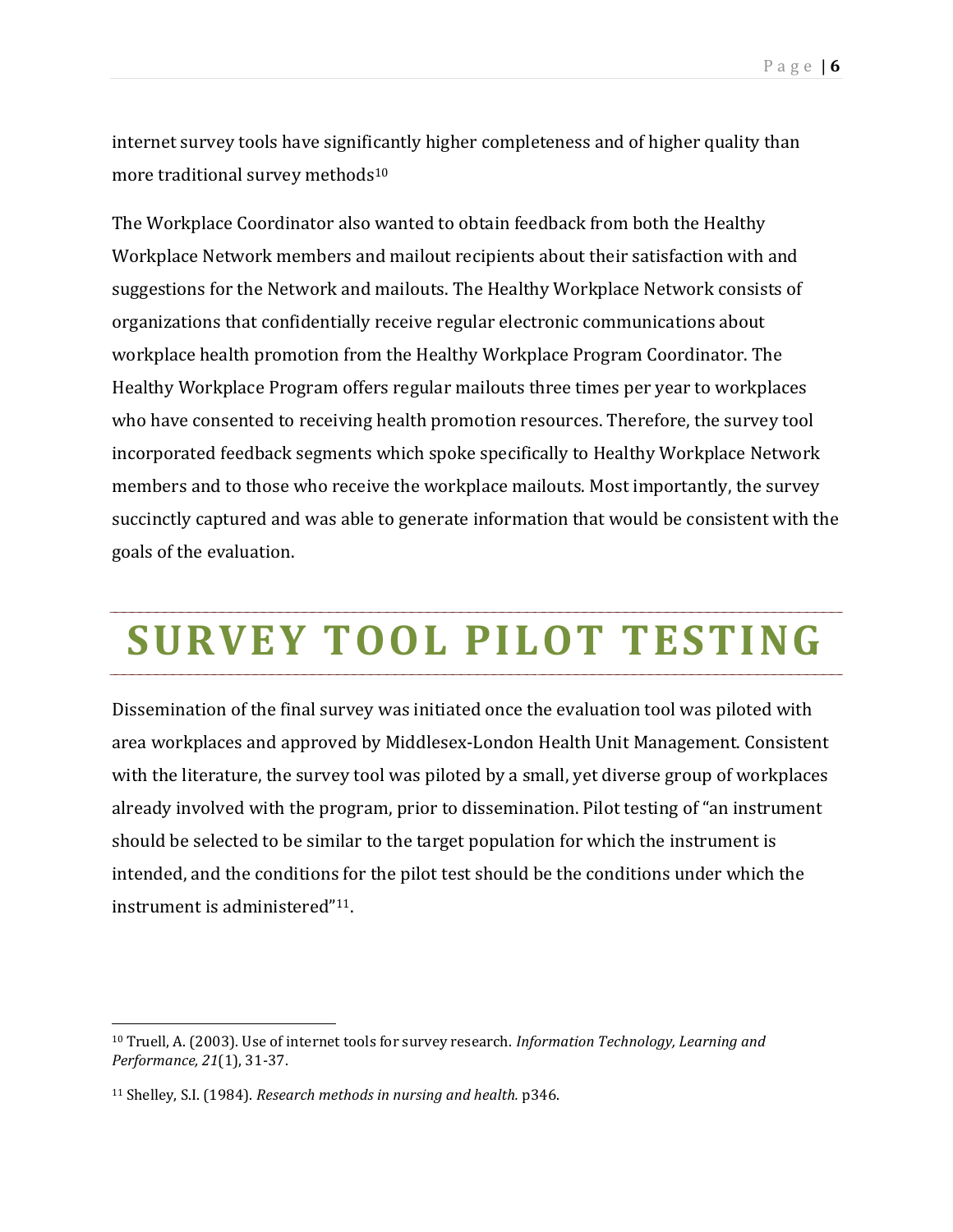The survey, as it would be offered to area workplaces, was piloted in an electronic format by five area workplaces of varying sizes and industries who were members of the Healthy Workplace Network.

Pilot participants completing the survey using a program called Survey Monkey. Survey Monkey software allows users to create online surveys with many different design features that include options for multiple choice, dropdown menus, rating scales, and open-ended questions12. Through the Survey Monkey portal, potential study participants can access the created survey using a customized hyperlink, complete and submit the survey. Pilot workplaces were given the survey hyperlink www.surveymonkey/mlhu.com to complete the online workplace survey and upon completion were asked to answer the following evaluation questions:

- 1) How long did it take?
- 2) Were the directions clear?
- 3) Was the consent to participate clear?
- 4) Did you encounter any difficulties using Survey Monkey?
- 5) Were there any questions that were unclear or confusing? If so which ones and please explain why
- 6) General feedback

l

The workplaces piloting the survey found that it took between 10-15 minutes to complete. All workplaces felt that the directions were clear, that the consent was clear, and none reported having any difficulties using the Survey Monkey software. All of the workplaces felt that the survey questions were clear, and all provided very positive feedback ranging from "very good survey' to "well done". Some of the workplaces mentioned that they were looking forward to seeing the survey results and follow-up as to the evaluation outcomes. Other general comments about the survey were

<sup>&</sup>lt;sup>12</sup> www.surveymonkey.com. Retrieved September 22, 2008.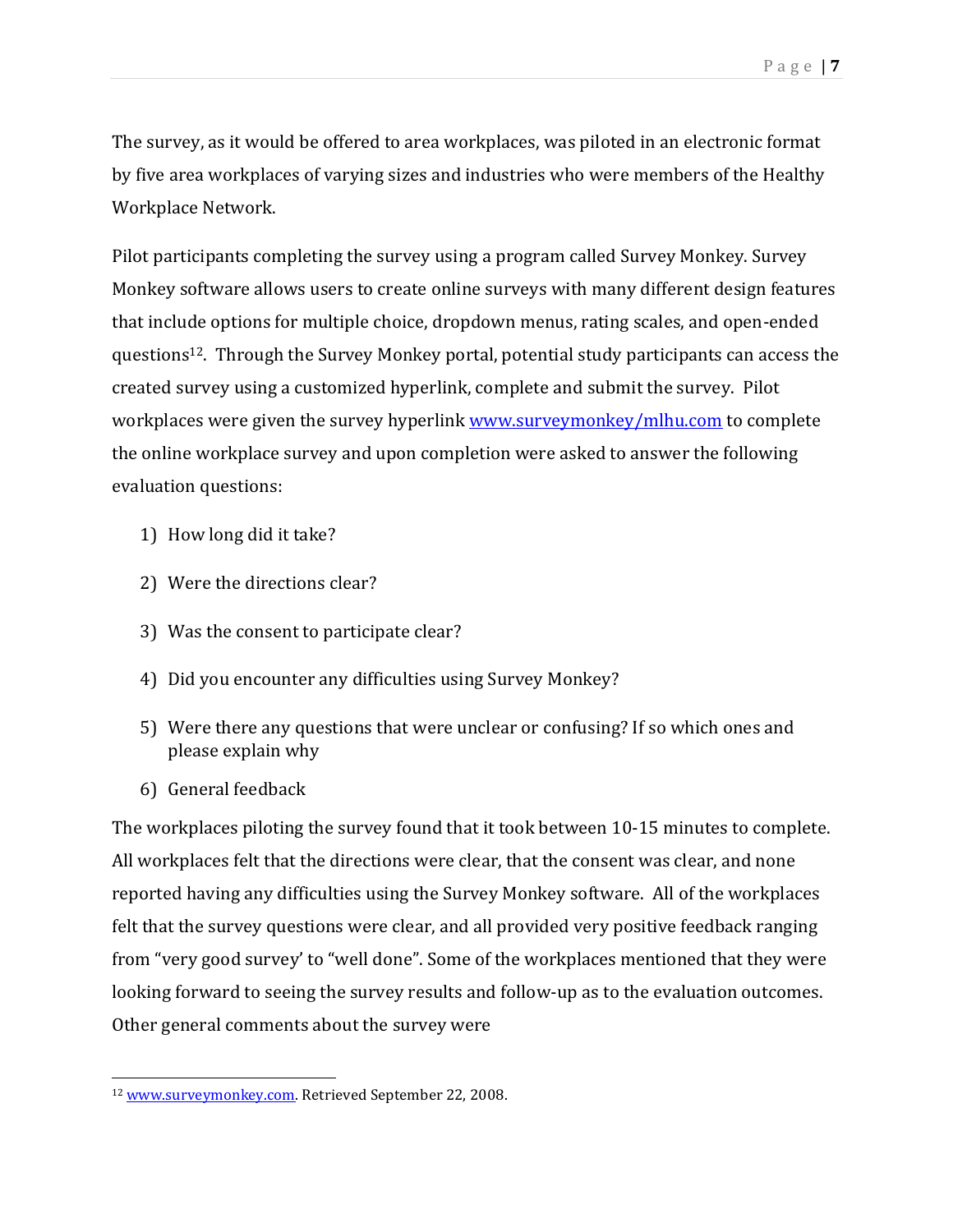*"I thought the survey was easy to understand and very easy to complete which are very important to me when having to complete a survey! It wasn't time consuming."* 

### **THE EVALUATION PROCESS**

Understanding how the evaluation would work, led the committee to have many discussions in advance to sort out the logistics of the overall evaluation process. The evaluation process encompassed several key considerations such as:

- the review process for the development and finalization of an evaluation tool
- the number and size of workplaces participating in the study
- method for contacting workplaces and identifying key informants at those workplaces
- options for dissemination method of the survey
- survey timelines such as when to offer the survey, over what time period, and completion deadlines
- handling survey data, consent and confidentiality.
- -Incentives

 $\overline{\phantom{a}}$ 

### **Developing the Survey Tool**

The process for the development of survey tool consisted of an initial working draft of the tool developed by the consultant, based on input received from workplace committee members. Input dialogue with the committee encompassed the wording of the survey items, the survey content and form of the survey questions<sup>13</sup>. Survey questions reflected the identified program evaluation needs and included both closed-ended questions such as multiple choice and dichotomous questions, and open-ended questions. This combined

<sup>13</sup> Polit, D., & Beck, C. (2004). *Nursing research principles and methods.* Lippincott Williams & Wilkins: Philadelphia.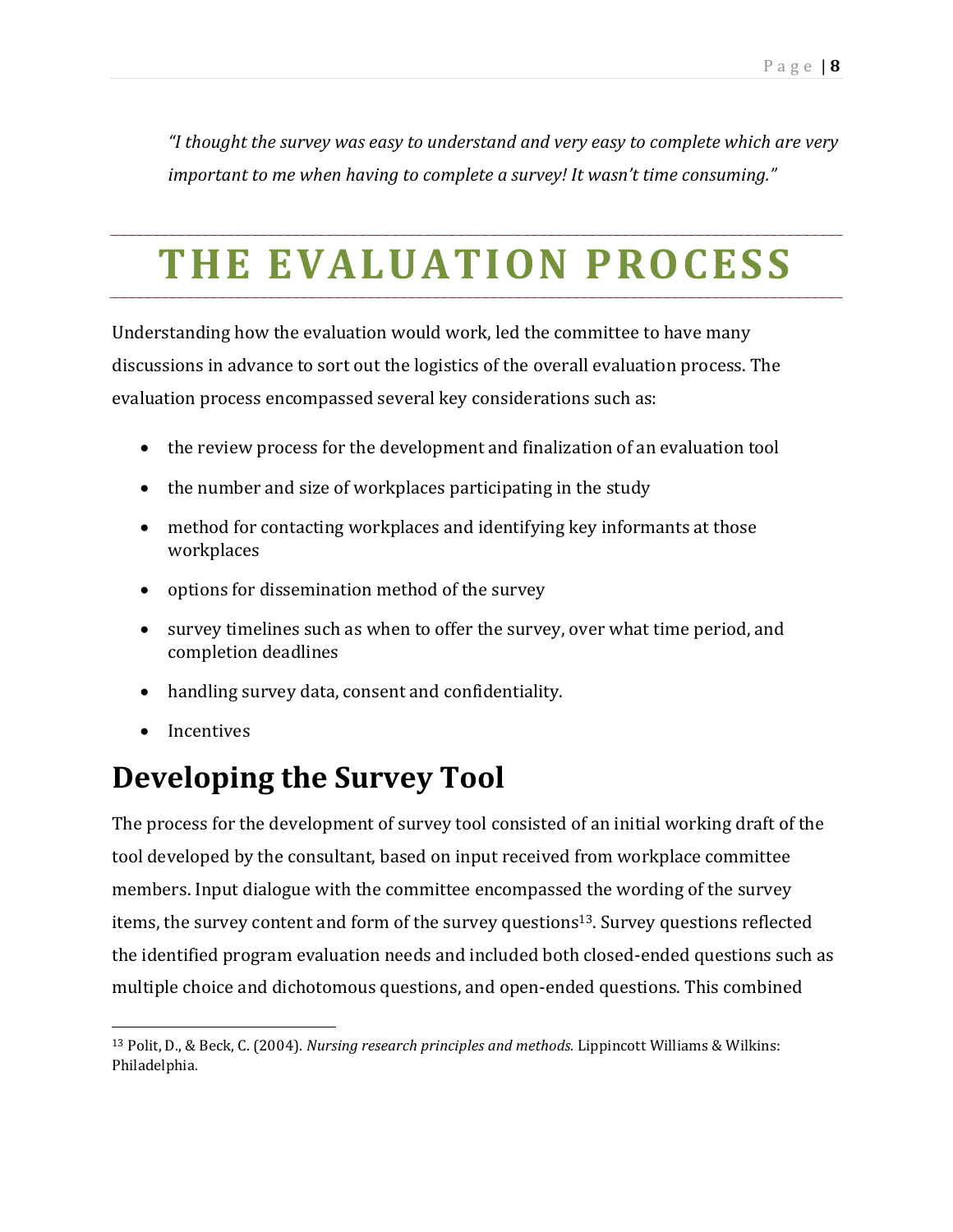approach provided the evaluator with more information and a chance for the respondents to express a range of views<sup>14</sup>. Attention was given to the ordering of questions so that there was a natural flow to the questions and that similar questions were clustered together. Directive probes which lead potential participants through the survey and introduces each section, were also created and added to the survey draft.

Modifications to the working draft occurred during a series of in-person meetings with the workplace evaluation committee between February and May of 2008. During these meetings survey drafts were reviewed, edited and revised until ready for management approval and dissemination.

### **Survey Participants**

 $\overline{\phantom{a}}$ 

After careful consideration, it was decided that all workplaces with fifty or more employees would be invited to participate in the survey. Ultimately, the committee felt that workplaces with fifty or more members were more likely to engage in workplace wellness activities, and thus it would be more realistic to look at this segment of workplaces. A program administrative assistant was given the task of obtaining up-to-date contact information of these workplaces to participate in the survey. To achieve this, existing workplace contact information was gathered from workplaces already involved with the Middlesex-London Health Unit Healthy Workplace Program. For those workplaces not involved with the program, access to a business directory was required to obtain workplace contact information. Therefore, the London Business Directory listing was used to gather the name, address, phone number of the workplace and to possibly identify the appropriate contact person at those workplaces. However, this Directory provided only generic contact information and did not have email addresses for the listed businesses. As a result, "invitation to participate" letters had to be mailed out to most of the area businesses.

<sup>14</sup> Polit, D., & Beck, C. (2004). *Nursing research principles and methods.* Lippincott Williams & Wilkins: Philadelphia.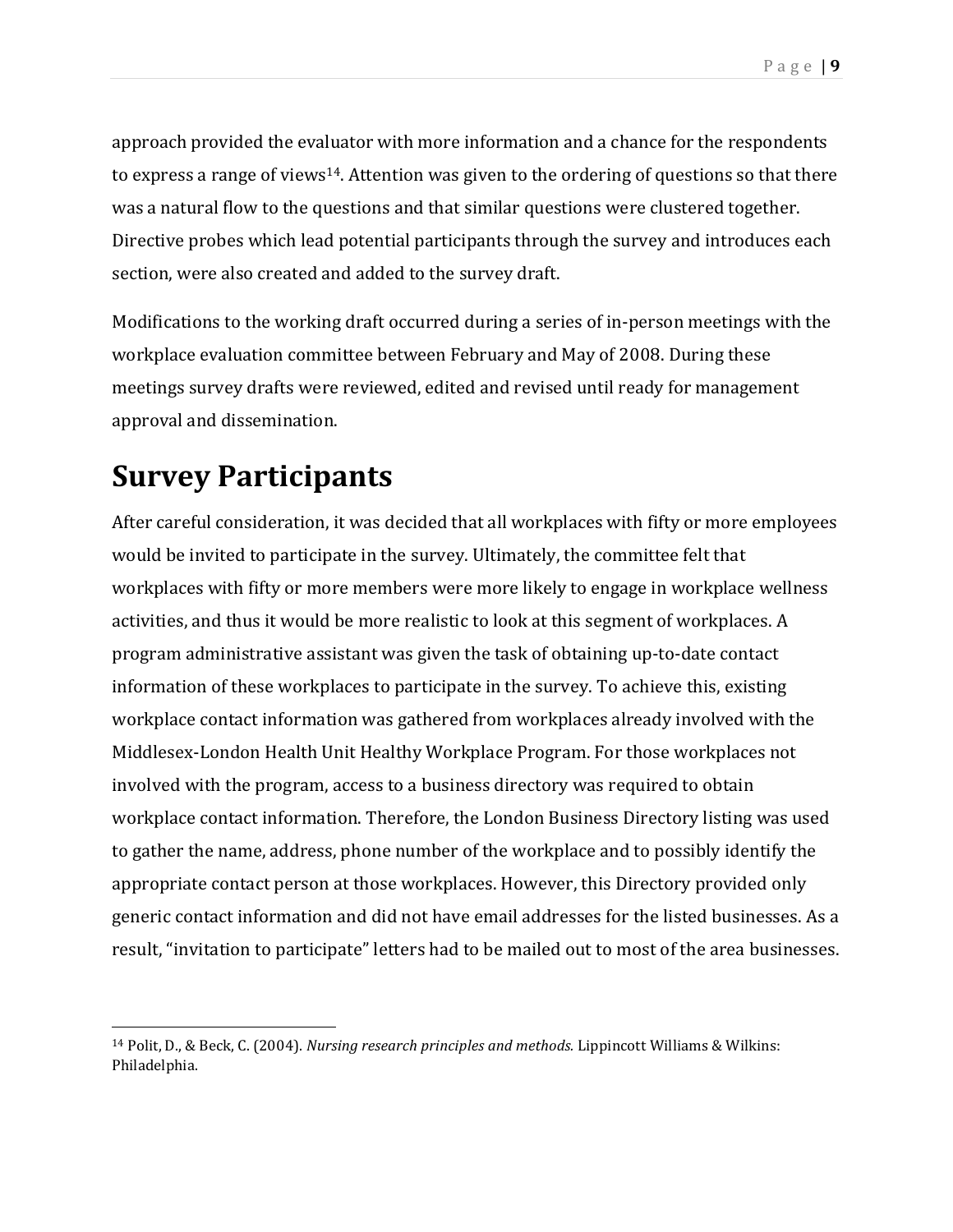Letters contained information about the survey, its purposes, and website URL to complete the online survey.

### **Contacting Workplaces**

Even though an online survey was the dissemination method of choice, there was still a mailout component required to inform workplaces about the survey and direct them to the survey hyperlink. In total three hundred and sixty-nine area workplaces with fifty or more employees were sent invitations to participate. In additions, fifty-nine Healthy Workplace Network members and one hundred and twenty workplace mailouts recipients were also invited to participate in the survey. The survey hyperlink was also made available on the Middlesex-London Health Unit website.

### **Timelines**

l

Timelines for when the survey would be available to all workplaces via the hyperlink was set for May 20, 2008, after the pilot component was completed and any necessary revisions had been made. The final version of the survey and consent (Appendix A & B) went online May 20, 2008 at www.surveymonkey/mlhu.com with a completion deadline of June 23, 2008. It was important that the deadline for survey completion was prior to the beginning of summer holidays to maximize participation. Just before May 20th, 2008, participation letters containing the survey hyperlink were mailed and emailed to all participating workplaces to ensure they would be in receipt of the information by the 20<sup>th</sup> of May start date. A mid-point follow-up reminder date of early June, 2008 was selected and survey reminder notices were mailed and emailed to the original group of invited participants at that time. Follow-up reminders are "an effective method of achieving higher response rates for questionnaires"<sup>15</sup> and should be sent "ten to fourteen days after the first mailing"<sup>16</sup>.

<sup>15</sup> Polit, D., & Beck, C. (2004). *Nursing research principles and methods.* Lippincott Williams & Wilkins: Philadelphia.

<sup>16</sup> Polit, D., & Beck, C. (2004). *Nursing research principles and methods.* Lippincott Williams & Wilkins: Philadelphia.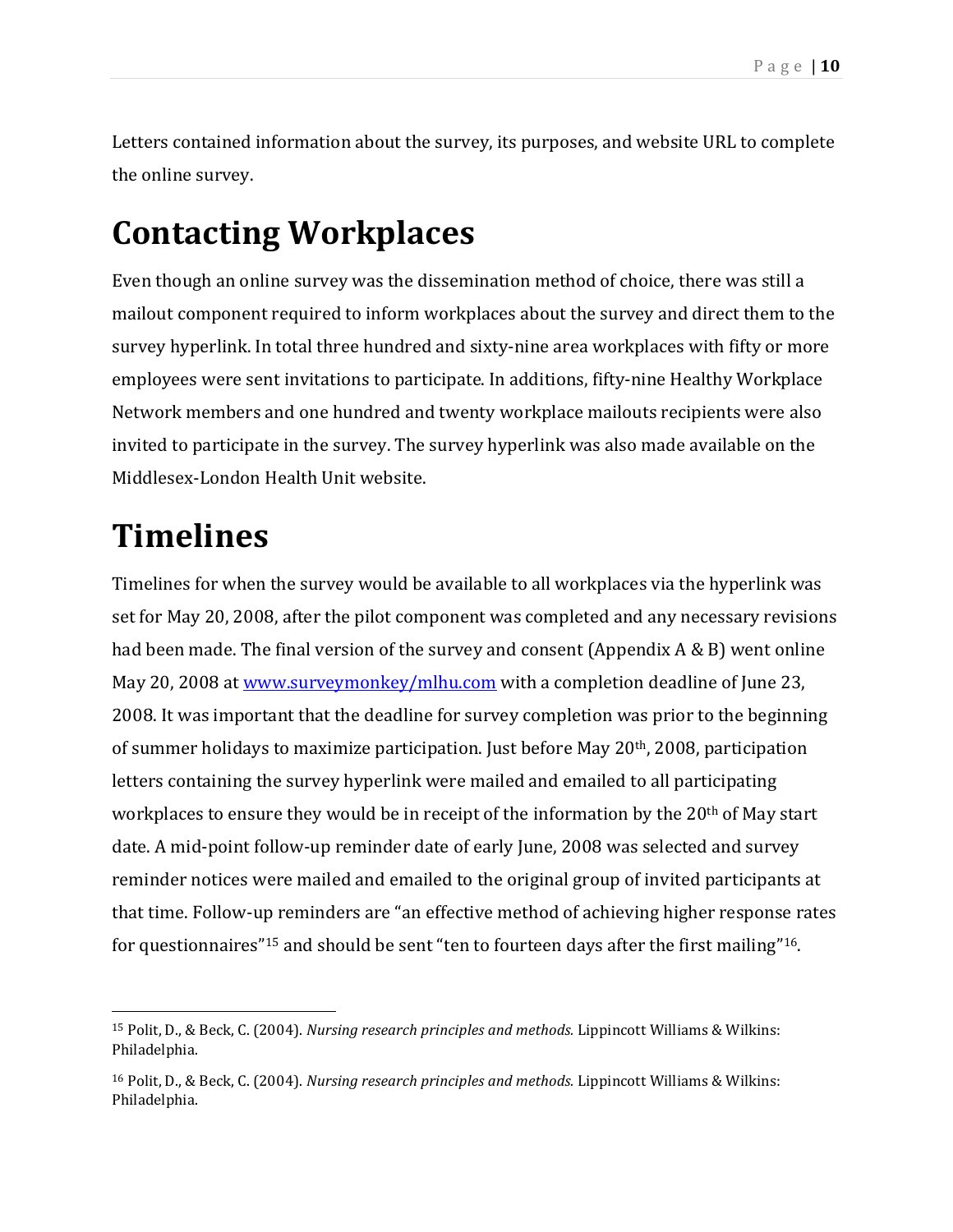### **Consent, Confidentiality and Managing Data**

Issues of informed consent, confidentiality and handing of survey data were managed in a manner consistent with research codes of ethics, Health Unit policies and procedures and were obtained in accordance with the Health Promotion and Protection Act. Informed consent was obtained through the development of the 'Consent to Participate' agreement. The principle of informed consent is "based on the right of individuals to give consent to participation once they have been informed about the project and believe that they understand the project" 17. Once approved by Health Unit management, the electronic consent to participate (see appendix A) was given prior to completing the survey by participants selecting the "I agree" button at the bottom of the consent. The letter of consent contained and comprehensively addressed, evaluation details such as the purpose of the evaluation, confidentiality, use of information and dissemination plans.

Confidentiality was maintained by ensuring that only the consultant and survey webmaster had access to the completed surveys, and not identifying businesses by name or other obvious identifiers in any report or any other evaluation communications. Survey data was retrieved and maintained exclusively by the consultant electronically on a locked computer with firewall protection, in a secured location. This allowed for the securing and concealment of personal data so that sharing would only be done in anonymity, thus protecting identity18.

Descriptive data was downloaded from survey monkey on July 10, 2008, and form the basis for the outcomes contained within this report. In total ninety-two, workplaces completed the survey, of which fifty-nine workplaces requested follow-up contact with the Middlesex London Health Unit Healthy Workplace Program. Some workplaces answered every question while others selected which questions they wanted to answer and skipped some

 $\overline{\phantom{a}}$ 

<sup>&</sup>lt;sup>17</sup> Denzin, N., & Lincoln, Y. (2005). *The sage handbook of qualitative research*. 3<sup>rd</sup> ed. Sage: Thousand Oaks. <sup>18</sup> Denzin, N., & Lincoln, Y. (2005). *The sage handbook of qualitative research.* 3rd ed. Sage: Thousand Oaks.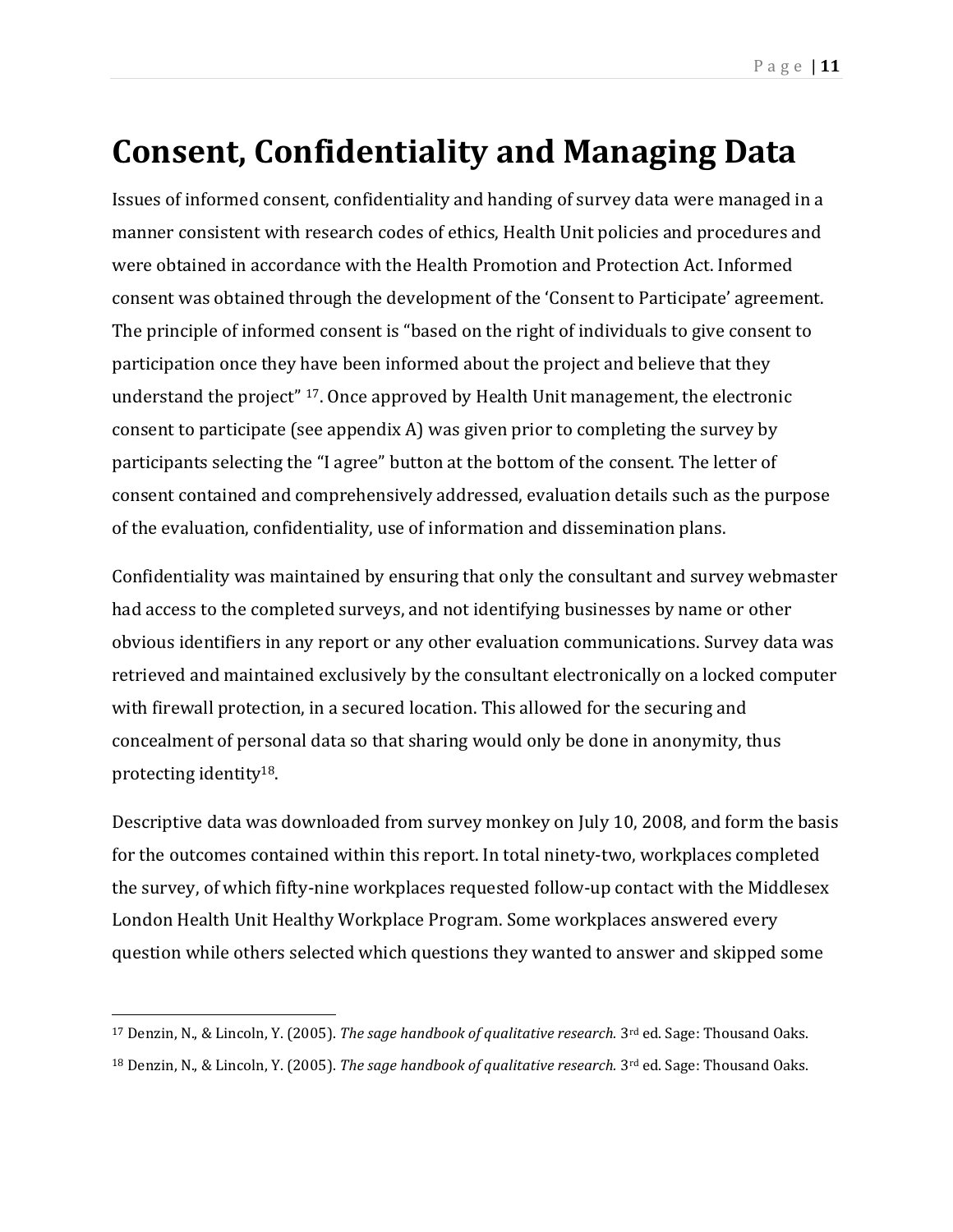of the questions entirely. This presented varying response participants numbers (n) for each question.

### **Incentives**

It is known that "gifts and monetary incentives have been found to increase participation rates"19. To encourage participation in light some of the challenges already mentioned and enhance response rates an incentive was offered to participants who completed the online survey. Offered was a chance to win a gift basket valued at \$100.00 by draw, awarded by a workplace committee member after the survey deadline.

# **ection 0ne: Demographics of area workplaces**  ec ar

Participating Middlesex-London workplaces were asked for information regarding the background and demographics of their workplace. This included information such as: the name of their workplace; address; person completing the survey; the self identified sector/industry; work environment such as number of employees, hours of operation, unionized and non-unionized, and status of workers. The findings within this category and subsequent categories represents the number of workplaces that chose to answer each of the questions, and in some cases, as previously mentioned workplaces opted not to answer a specific question. Again, this resulted in variation in the total number of workplace (n) responding to each question.

Persons who identified themselves as either a manager, director, coordinator or administrator completed most of the surveys. In most cases, these titles were designated in the area of human resources. Some of the other title names include human resource associates, human resources specialists, administrative assistants, occupational health and safety nurse, and health and safety personnel. In very few cases, persons completing the

l 19 Polit, D., & Beck, C. (2004). *Nursing research principles and methods.* Lippincott Williams & Wilkins: Philadelphia.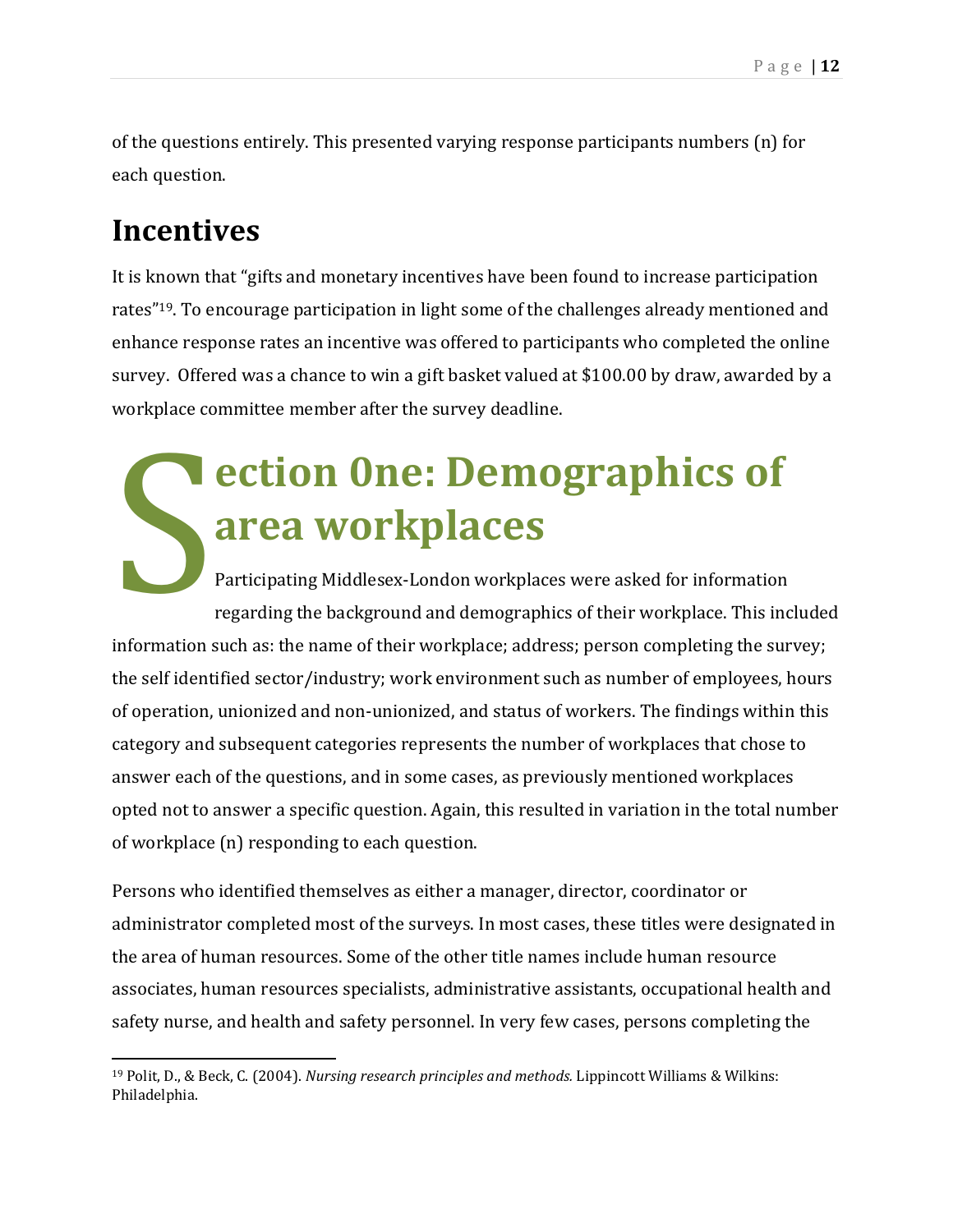survey identified themselves as a wellness/healthy workplace coordinator. Other titles given ranged from payroll/accounting to receptionist. It is unclear if the surveys were filled out by the person who received the invitation to participate or forwarded on to the person most suited to complete the survey. Furthermore, it can only be assumed that those who filled out the survey were, in the opinion of the workplace, the most appropriate person to complete the survey.

Workplaces were offered a fourteen-item business information sector listing whereby they could select their sector type or complete the option of "other" and describe their sector in their own words.

The fourteen-item sector type listing included the following options:

- Art/Culture
- Business& Finance
- Communication
- Education
- Food Services
- Health Services
- Hospitality
- Manufacturing
- Recreation & Sport
- Sales and Services
- Social Services
- -Trades
- Transportation
- -Utilities
- Other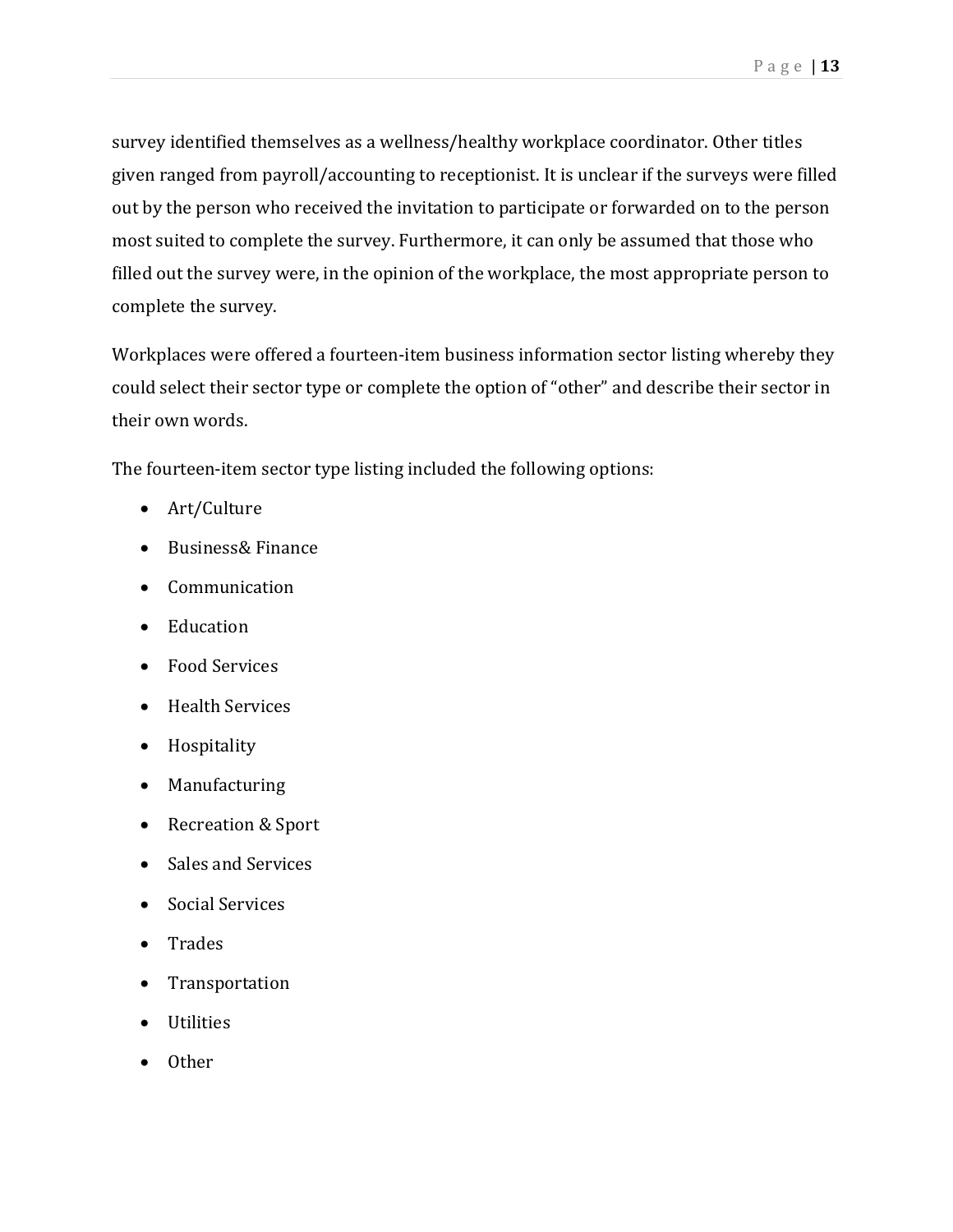Sixty-three workplaces selected their sector from the predetermined sector listing while twenty-nine opted to respond in their own words. Of the sixty-three workplaces who utilized the sector listing the top five sectors were: Manufacturing (23.8%), Health Services (17.5%), Social Services (12.7%), Transportation (11.1%) and Education (11%), followed by trades (6.3%) sales and services (6.3%), business and finance (6.3%), and food services (6. 3%)(See Fig 1.1).

| <b>Business information: Sector Type (n=63)</b> | <b>Response</b><br><b>Percent</b> | <b>Response</b><br><b>Count</b> |
|-------------------------------------------------|-----------------------------------|---------------------------------|
| <b>Manufacturing</b>                            | 23.8%                             | 15                              |
| <b>Health Services</b>                          | 17.5%                             | 11                              |
| <b>Social Services</b>                          | 12.7%                             | 8                               |
| <b>Education</b>                                | 11.1%                             | $\overline{7}$                  |
| <b>Transportation</b>                           | 11.1%                             | $\overline{7}$                  |
| <b>Business and Finance</b>                     | 6.3%                              | $\overline{4}$                  |
| <b>Sales and Services</b>                       | 6.3%                              | $\overline{4}$                  |
| <b>Trades</b>                                   | 6.3%                              | $\overline{4}$                  |
| <b>Food Services</b>                            | 6.3%                              | $\overline{4}$                  |
| <b>Hospitality</b>                              | 3.2%                              | $\overline{2}$                  |
| <b>Recreation and Sport</b>                     | 1.6%                              | $\mathbf{1}$                    |
| <b>Utilities</b>                                | 1.6%                              | $\mathbf{1}$                    |
| <b>Art and Culture</b>                          | 0%                                | $\mathbf{0}$                    |
| <b>Communications</b>                           | $0\%$                             | $\mathbf{0}$                    |
| <b>Others</b>                                   |                                   | 29                              |

#### **Fig 1.1**

Interestingly, those workplaces who opted to describe their sector under "other" used descriptors that could have easily fit within sectors already listed in the sector type listing.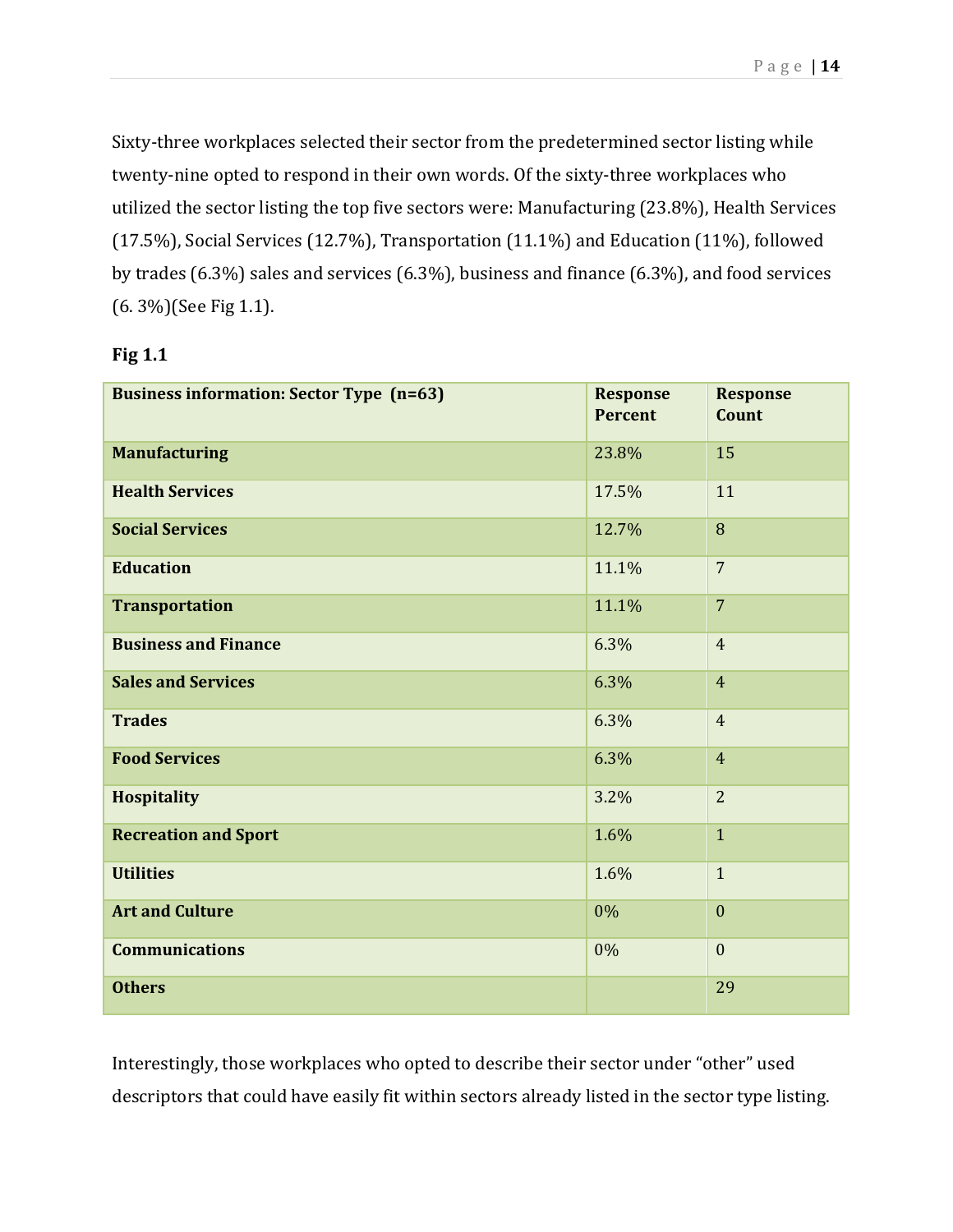For example, some workplaces self-identified nursing as their sector, yet did not utilize the category of health services. This trend held constant for other sectors similarly those who identified types of business that were clearly within the social service sector yet did not chose to use the sector type listing of social services. When looking at a combined category of health and social services, including the data collected regarding the self-identified sector descriptors, it is fair to say that most businesses completing this survey came from health and social services sectors (thirty percent).

The workplaces surveyed were asked to provide information regarding their hours of business and days per week worked. The majority of the eighty-three respondents to this question operated five days per week (47%), while thirty-one percent operated seven days per week and the remaining respondents cited varying or various hours. Just less than half of these workplaces indicated that they had multiple locations of operation (43.4%), while the remainder (57%) stated that they did not have multiple sites. Of those workplaces that did have multiple sites, the number of these sites per business ranged from two sites to thirty plus sites with a majority of businesses having two to five sites per workplace.

Slightly more than fifty percent of area workplaces reported "yes" to having shift work (Fig. 1.2) and identified their work environment as non-unionized (Fig 1.3). Furthermore, the majority of workplaces reported employing a full-time workforce followed by part-time and casual employees (Fig 1.4). The total number of employees per workplace ranged from above five thousand to below ten. Most workplaces (31) had less than a total of one hundred employees. Twenty workplaces had between one hundred and two hundred employees and nineteen workplaces had between two hundred and five hundred employees. The remaining eleven responding workplaces had more than five hundred employees in total. One workplace reported not knowing their total number of employees (Fig. 1.5) The average age of the employees at each organization were between the age ranges of 40-49, followed by the 30-39 age range group. (Fig. 1.6)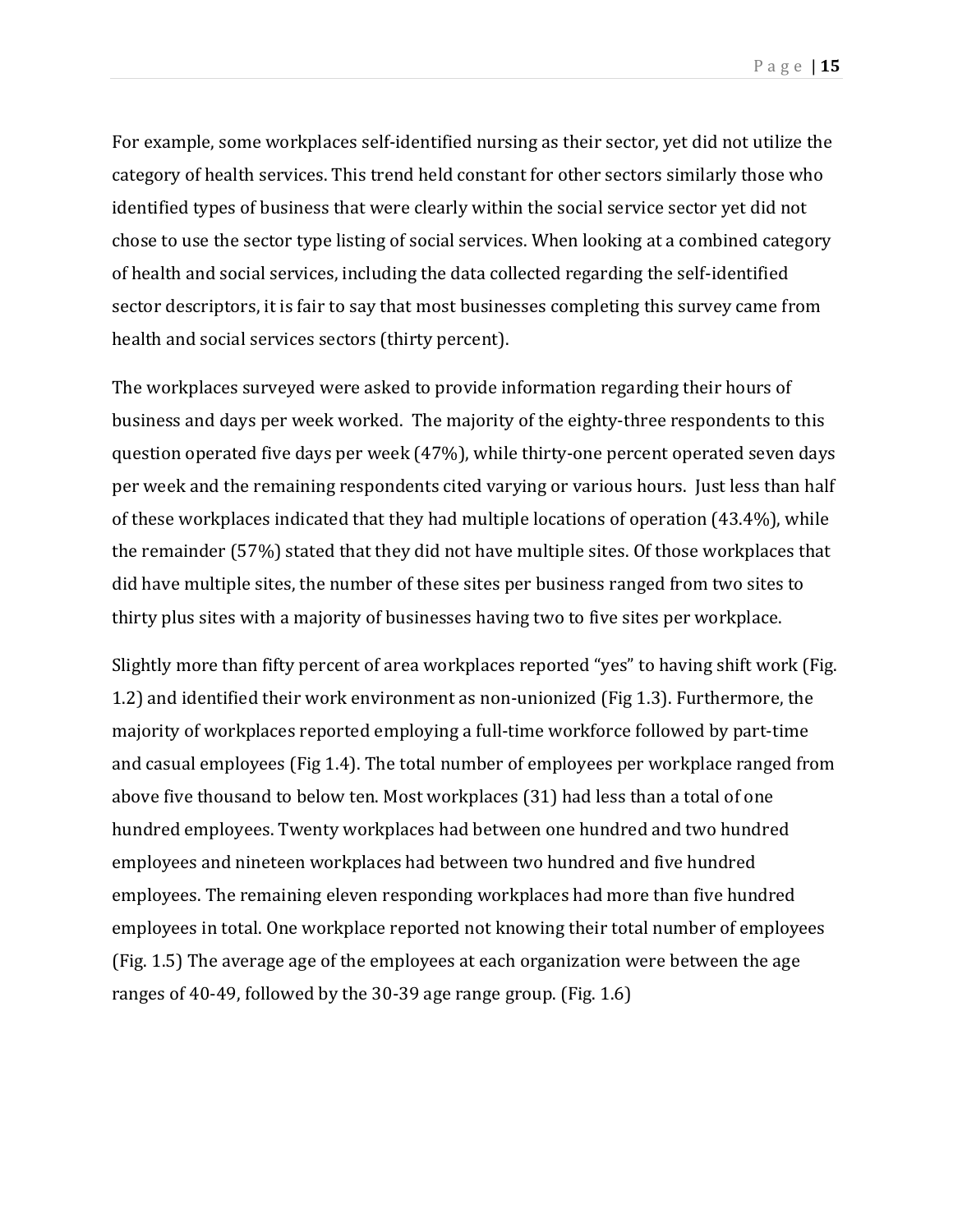



#### **Fig 1.3**

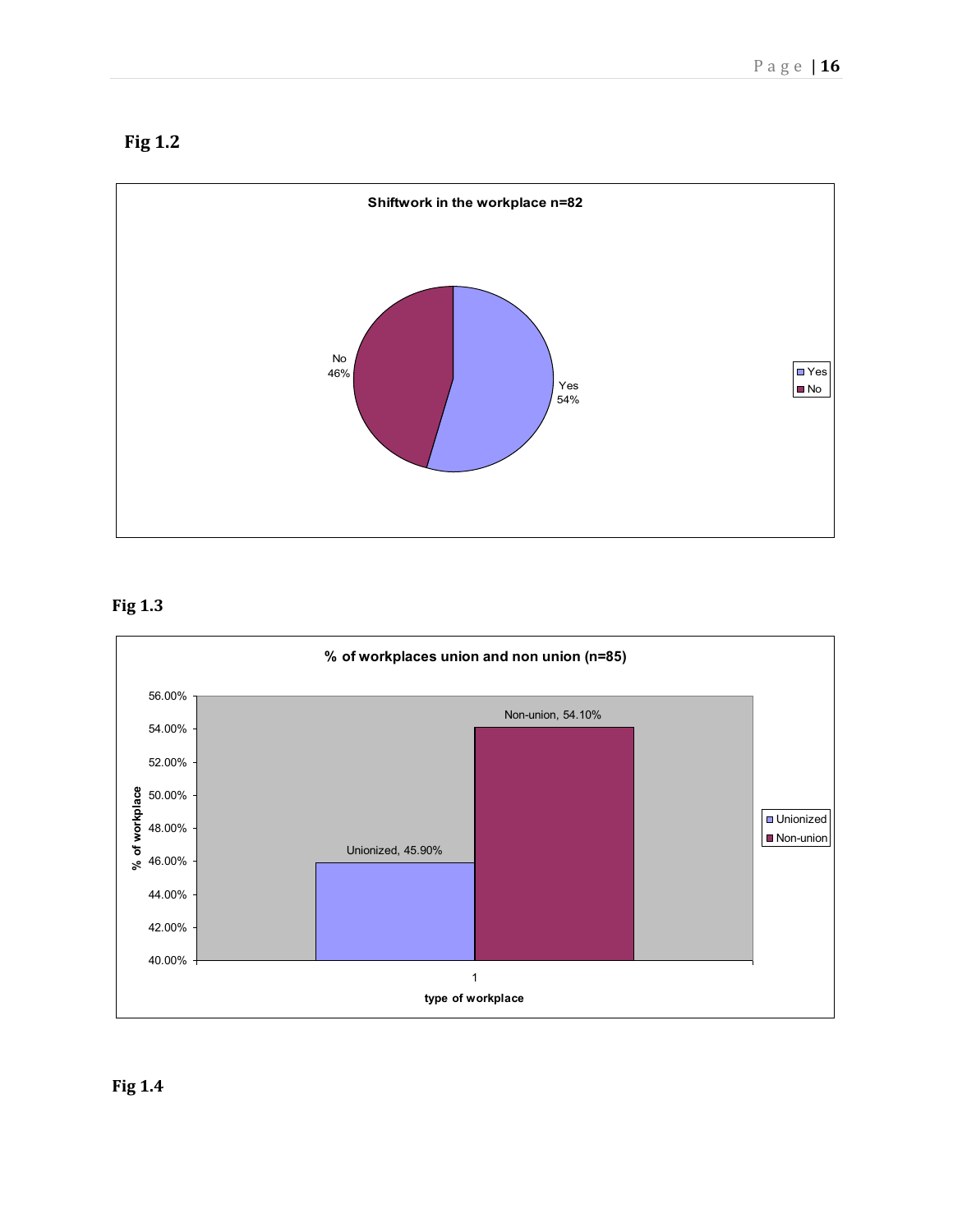| <b>Employees Status(n=82)</b> | <b>Response</b><br>Percent | <b>Response</b><br>Count |
|-------------------------------|----------------------------|--------------------------|
| <b>Fulltime</b>               | 90.2%                      | 74                       |
| <b>Partime</b>                | 67.1%                      | 55                       |
| <b>Casual</b>                 | 41.5%                      | 34                       |

#### **Fig 1.5**

| <b>Total Number of Employees (n=82)</b> | <b>Response</b><br><b>Percent</b> | <b>Response</b><br>Count |
|-----------------------------------------|-----------------------------------|--------------------------|
| <b>Less than 100 Employees</b>          | 37.8%                             | 31                       |
| 100-200 Employees                       | 24.3%                             | 20                       |
| 201-500 Employees                       | 23.1%                             | 19                       |
| <b>More than 500 Employees</b>          | 13.4%                             | 11                       |
| Did not know                            | .01%                              | $\mathbf{1}$             |

#### **Fig 1.6**

| Average age range of employees (please select one)<br>$(n=77)$ | <b>Response</b><br>Percent | <b>Response</b><br>Count |
|----------------------------------------------------------------|----------------------------|--------------------------|
| <b>Under 20</b>                                                | $0\%$                      | $\mathbf{0}$             |
| 20-29                                                          | 2.6%                       | $\overline{2}$           |
| 30-39                                                          | 37.7%                      | 29                       |
| 40-49                                                          | 57.1%                      | 44                       |
| 50-59                                                          | 2.6%                       | $\overline{2}$           |
| $60+$                                                          | $\mathbf{0}$               | $\mathbf{0}$             |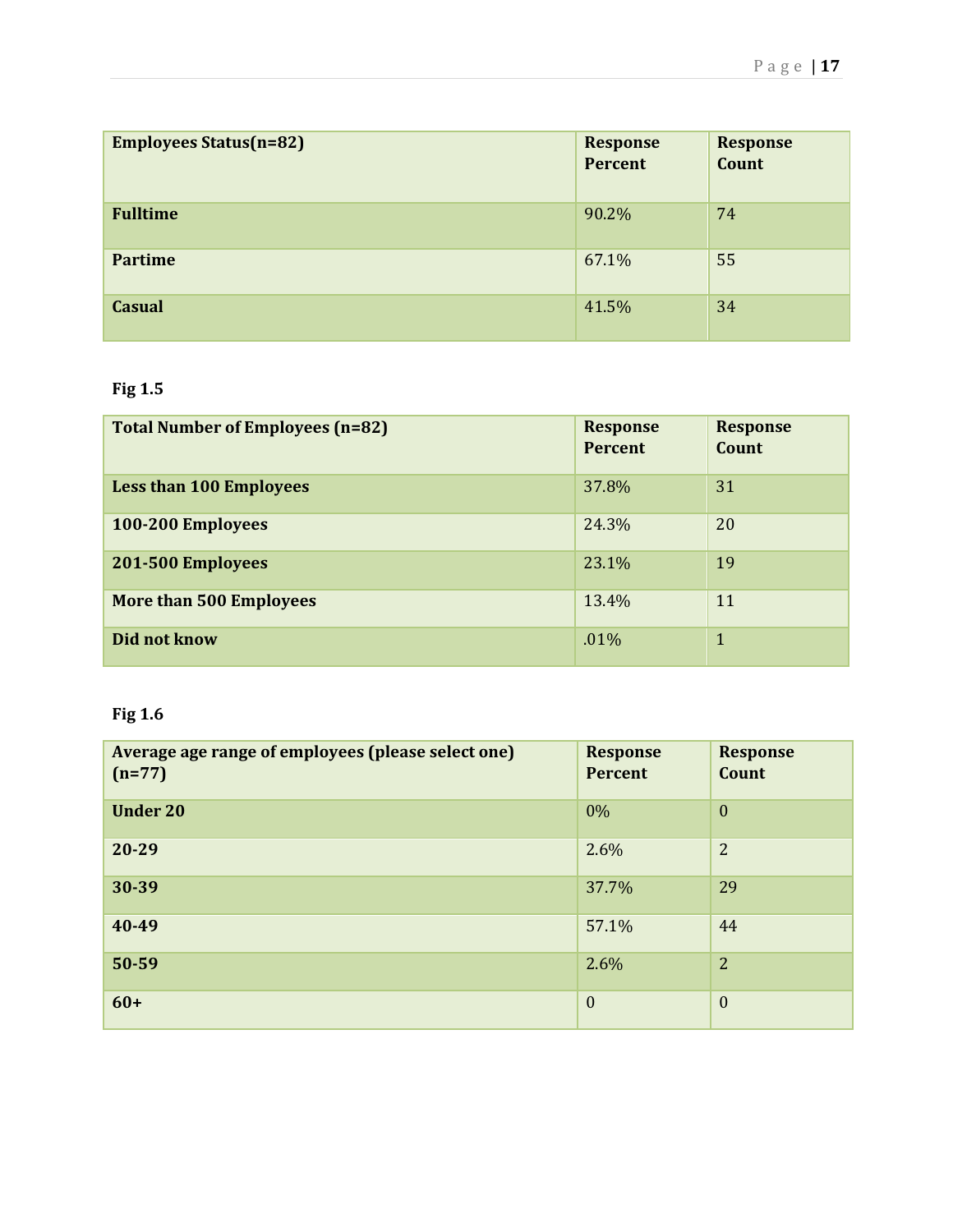## **ection Two: The local environment of Workplace Services and Programs**  ec

To better understand the capacity and knowledge level of area workplaces with regards to Healthy Workplace Programs and/or services, it was important to determine it was important to determine their understanding of workplace wellness, if they currently offered wellness programs and what challenges they experienced in delivering these programs. It was also important to know whether workplaces had assessed the wellness needs of their employees.

To determine whether the workplaces offered workplace wellness programs or could offer workplace wellness programs they were asked:

- 1. Do you currently have a workplace wellness program? "yes" or "no"
- 2. To indicate "yes" or "no" as to whether they have a health and safety committee and a wellness committee

Just more than half of the workplaces (fifty-two percent) surveyed (n=89) identified that "no", they do not currently have a workplace wellness program while close to half of the respondent workplaces stated that "yes", they do have such a program (Fig. 2.1). In light of this, ninety-seven percent of respondents (n=82) indicated that "yes", they did have a health and safety committee, however, close to 2/3 stated that "no", they did not have a wellness committee. This could be one possible explanation as to the large percentage of workplaces without an existing workplace wellness program. Nonetheless, given the possibility that there would be workplaces that did not have a program, we asked those who identified that they "no", did not have a workplace wellness program to describe why they do not.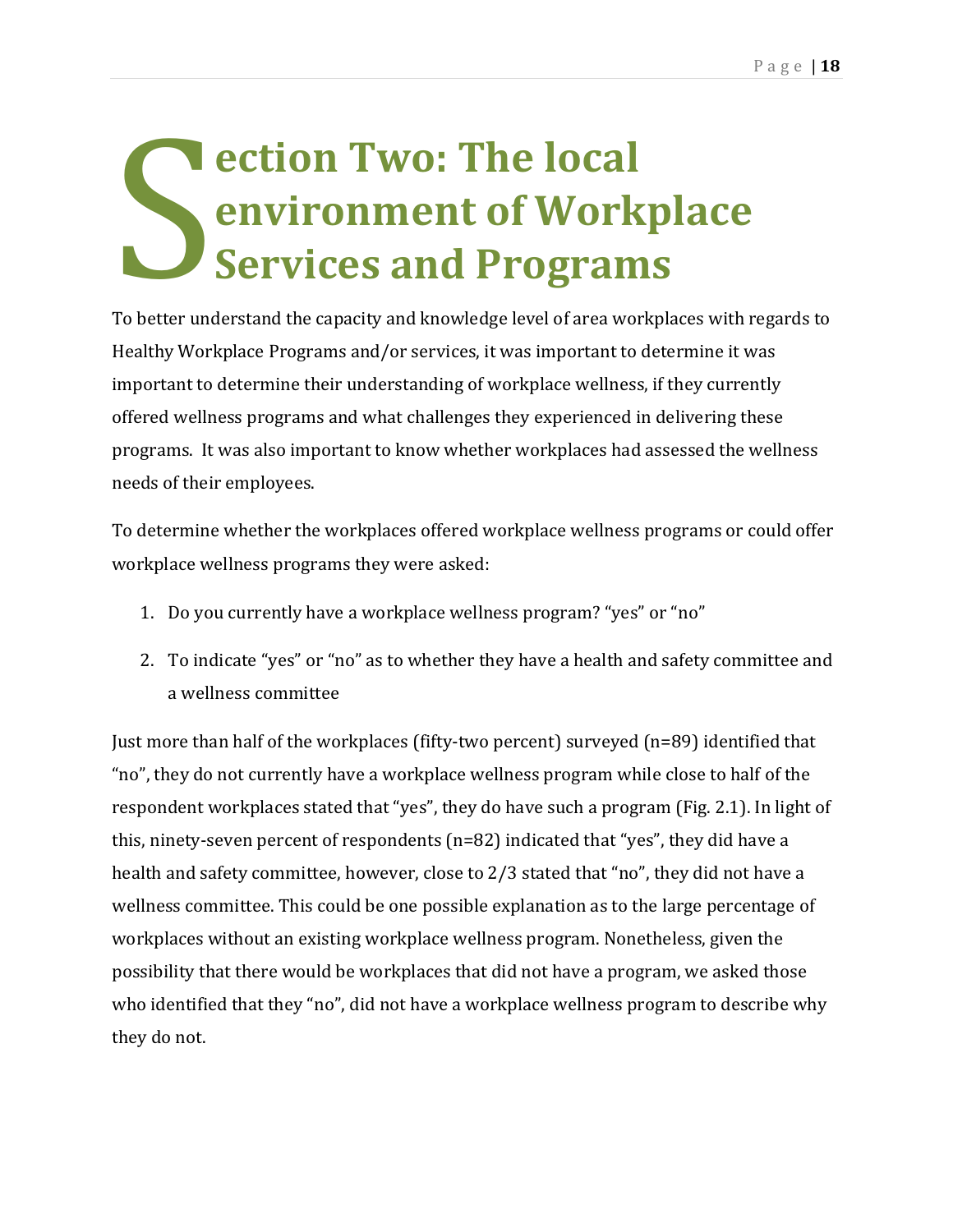



Workplaces without workplace wellness program were asked the following question, "If you do not have a workplace program please select from below the statements that best describes why you do not. Respondents were given four answer options to this question with a fifth option of "other" where they were able to answer this question in their own words if they chose. The four answer options were:

- a) It is not an organizational priority
- b) Lack of management support
- c) Limited human resources
- d) Limited financial resources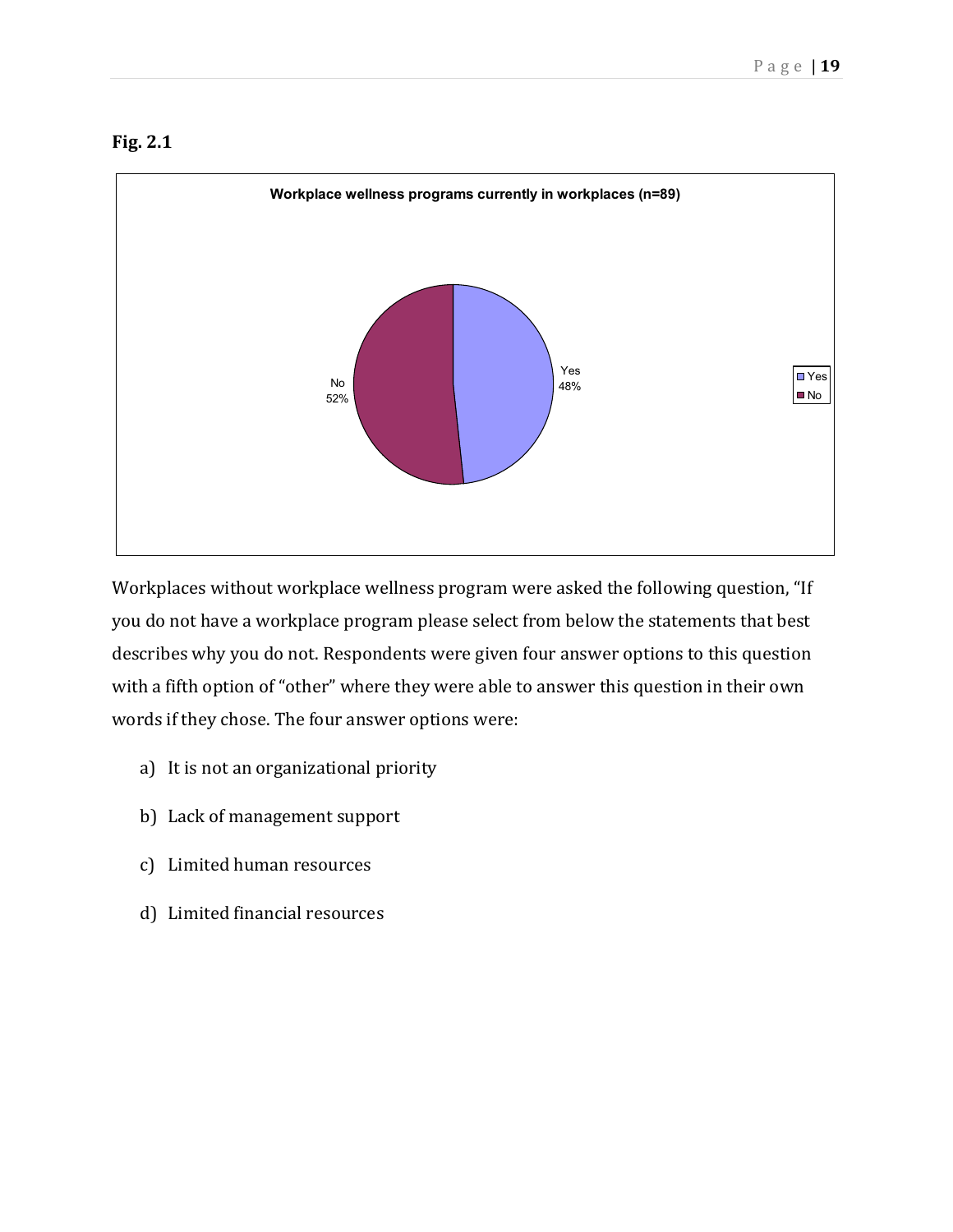| If you do not have a workplace program please select from<br>below the statements that best describes why you do not:<br>(Select one) | <b>Response</b><br>$percent(n=32)$ | <b>Response</b><br>Count |
|---------------------------------------------------------------------------------------------------------------------------------------|------------------------------------|--------------------------|
| It is not an organizational priority                                                                                                  | 34.4%                              | 11                       |
| <b>Limited human resources</b>                                                                                                        | 34.4%                              | 11                       |
| <b>Limited financial resources</b>                                                                                                    | 21.9%                              | 7                        |
| Lack of management support                                                                                                            | $9.4\%$                            | 3                        |
| <b>Other</b>                                                                                                                          |                                    | 14                       |

The respondents (n=32) without a workplace program answered the question as follows:

Both not being an organization priority and limited human resources where identified as the reason that best described why the workplaces did not have a workplace program. Qualitative data described in the "other" category suggests a knowledge deficit in terms of what workplace programs are and time constraints for implementation. Some of these option statements include "lack of awareness", "we haven't seen a need for one", "never heard of a workplace wellness program", "lack of understanding the program", "limited time", "not had time to investigate".

Those workplaces who did offer workplace wellness programs were asked to identify the benefits of having a workplace wellness program in their organization and to respond in an open-ended manner as to what challenges that they have experienced in implementing a workplace wellness program.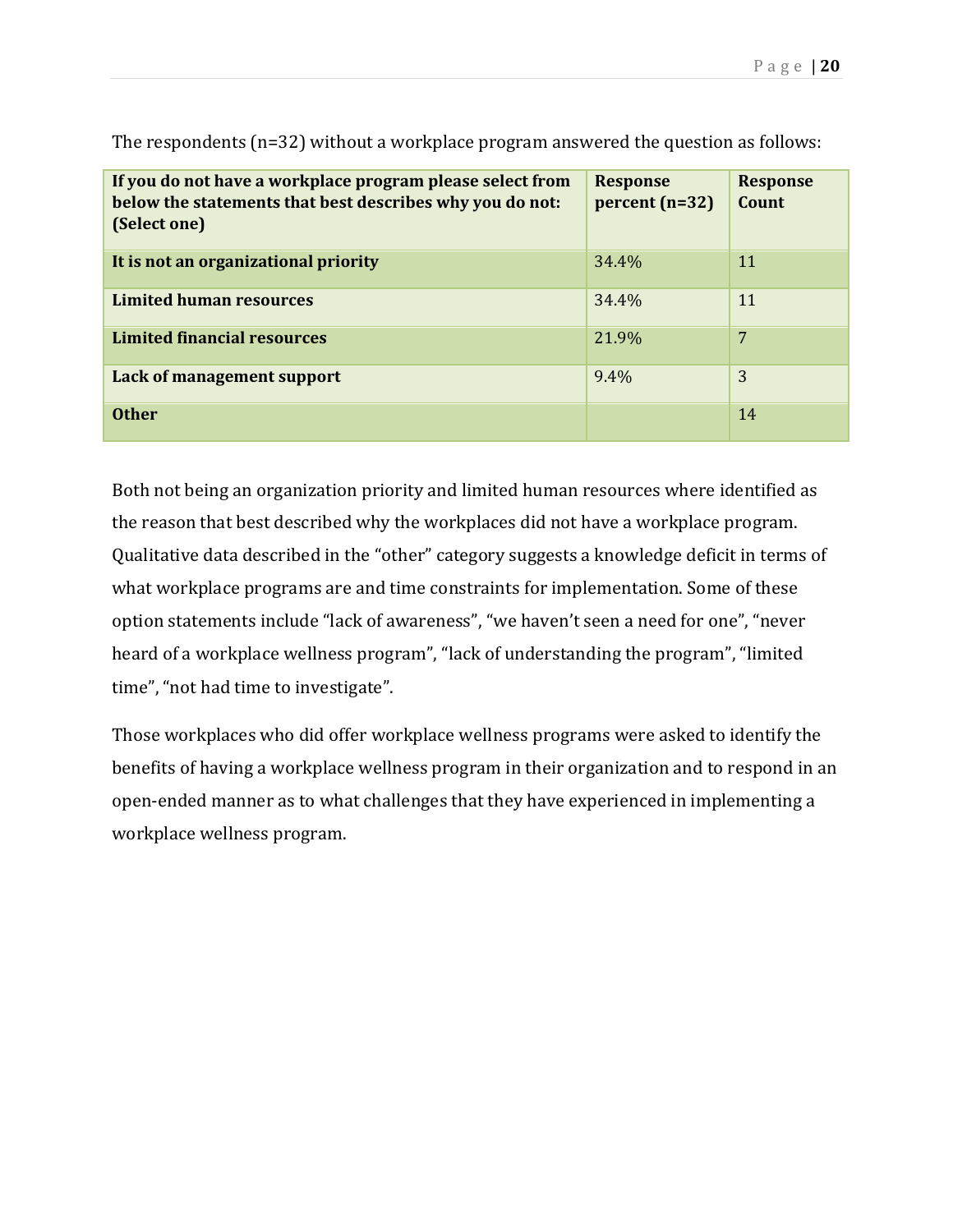In terms of the benefits of having a workplace wellness program, workplaces (N=30) responded as follows:

| Please identify the benefits of the workplace wellness<br>program to your organization (select as many that apply) | <b>Response</b><br>$percent(n=30)$ | <b>Response</b><br>Count |
|--------------------------------------------------------------------------------------------------------------------|------------------------------------|--------------------------|
| <b>Increased moral</b>                                                                                             | 80.0%                              | 24                       |
| Decreased absenteeism                                                                                              | 60.0%                              | 18                       |
| <b>Increased productivity</b>                                                                                      | 50.0%                              | 15                       |
| <b>Benefit savings plan</b>                                                                                        | 46.7%                              | 14                       |
| <b>Increased retention</b>                                                                                         | 40.0%                              | 12                       |
| Increased recruitment                                                                                              | 16.7%                              | 5                        |
| <b>Other</b>                                                                                                       |                                    | 5                        |

As you have seen most workplaces felt that increased moral, decreased absenteeism and increased productivity were the top benefits of their workplace wellness programs. This was followed closely by benefit savings plan and increased retention. Others cited advantages under the "other" category included decrease employee incidents and injuries and WSIB, increased alertness, and team building.

### Challenges to Implementing Workplace Wellness

Challenges to implementing workplace wellness were explored in an open-ended format. Respondents who identified that they currently have a workplace wellness program were asked "What challenges have you experienced in implementing a workplace wellness program in your organization"? Emerging data from the respondents (n=26) was best categorized into naturally developing themes that included a) organizational structure, b) organizational logistics, and c) organizational constraints.

- A) Organizational structural challenges identified by workplaces were:
	- $\triangleright$  multiple sites/location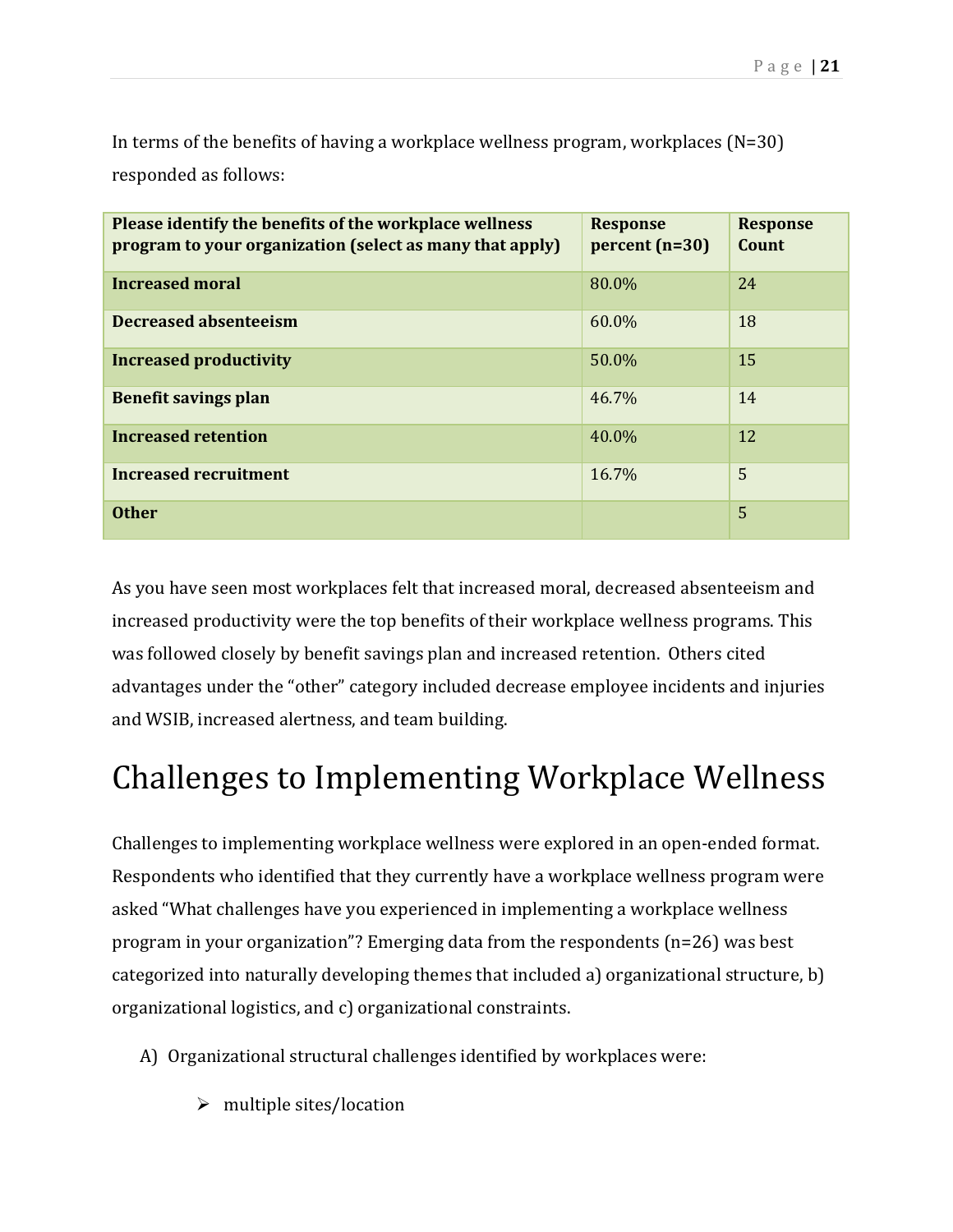- $\triangleright$  hours of operation and work
- $\triangleright$  being inclusive of all employees in wellness programs considering shifts, diverse business type and geographical location
- B) Organizational logistical challenges mentioned by participating workplaces involve:
	- $\triangleright$  creating a supportive environment for participation in activities during work time
	- $\triangleright$  fostering staff participation
	- $\triangleright$  limited training
	- $\triangleright$  equitable distribution of wellness resources so that they are available to all staff
	- $\triangleright$  meeting employee wellness needs
- C) Organizational constraints included:
	- $\triangleright$  financial
		- i. Financial resource challenges were referred to in terms of budget for implementing wellness program as well, it could also be seen as costs of employee time for participation in wellness activities.
	- $\triangleright$  program delivery
		- i. Delivering a workplace program with consistency.
		- ii. Workplace struggles with making time for wellness initiatives during work hours; employees taking the time from work to participate; and accommodating workplace wellness in the context of varying hours of work and again multiple locations.
		- iii. The ability to evaluate and not having evaluated wellness initiatives.

Overwhelmingly, the most commonly mentioned challenges for these workplaces were related to time, employee participation and financial resources.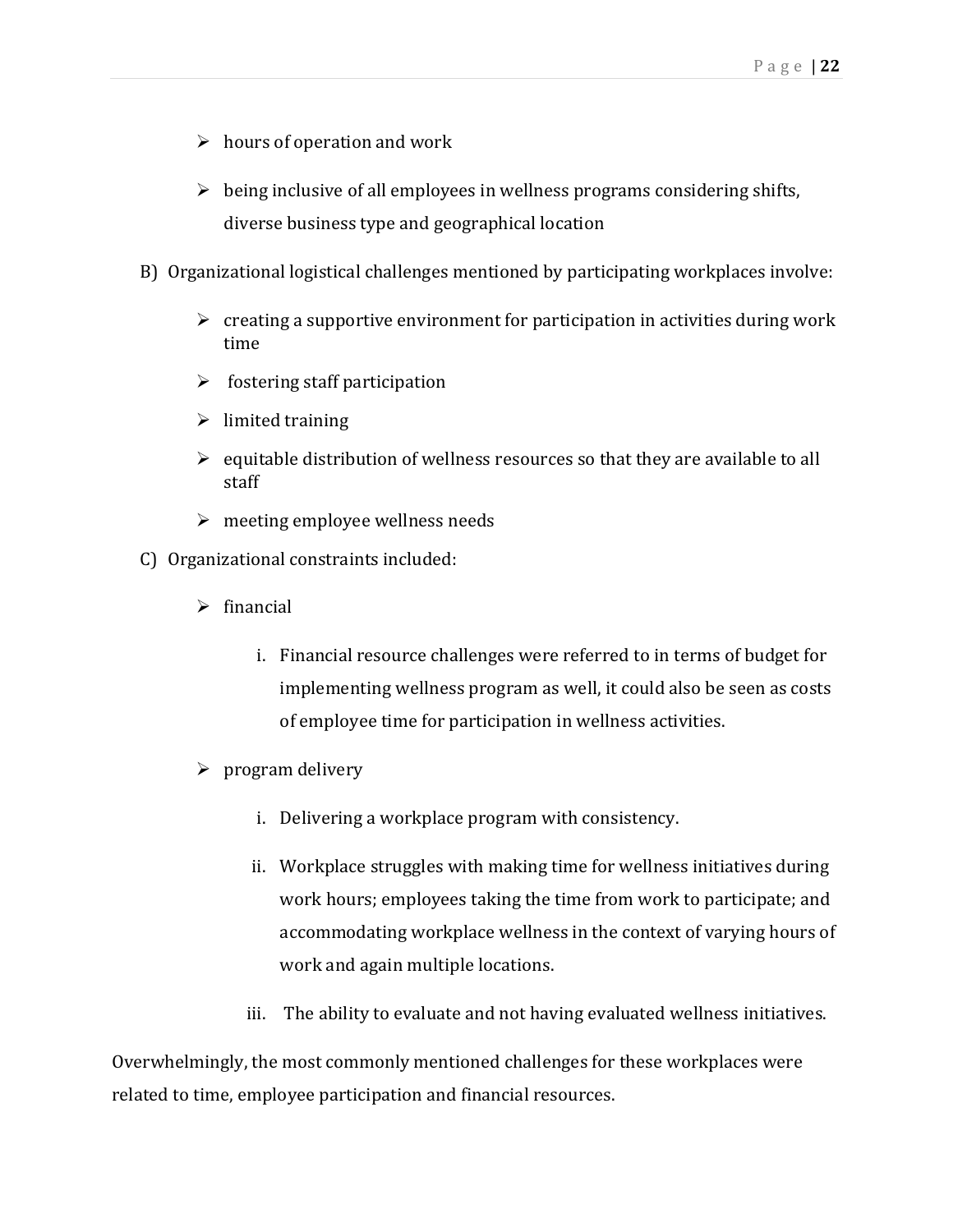## **ection Three: Middlesex-London Health Unit Workplace Wellness Program Services S CONSERVENT CONTROLLED M**

All workplaces were asked if they were using the Middlesex-London Health Unit Workplace Wellness Program, and less than  $\frac{1}{4}$  of the respondents (N=82) identified that they were using the program (Fig 3.1).

#### **Fig 3.1**



Those respondents who answered "yes", that they were using the Middlesex-London Health Unit Workplace Wellness Program, were asked a series of questions exploring how the program is meeting their needs and suggestions as to how the program could further support their wellness needs. First, these workplaces were asked, "How well is the Middlesex-London Health Unit Workplace Wellness Program meeting your needs?" Given the options of "not at all", "minimally", "moderately", "well" and "very well", sixty-two percent of workplaces felt that the program was meeting their needs well (see Fig 3.2).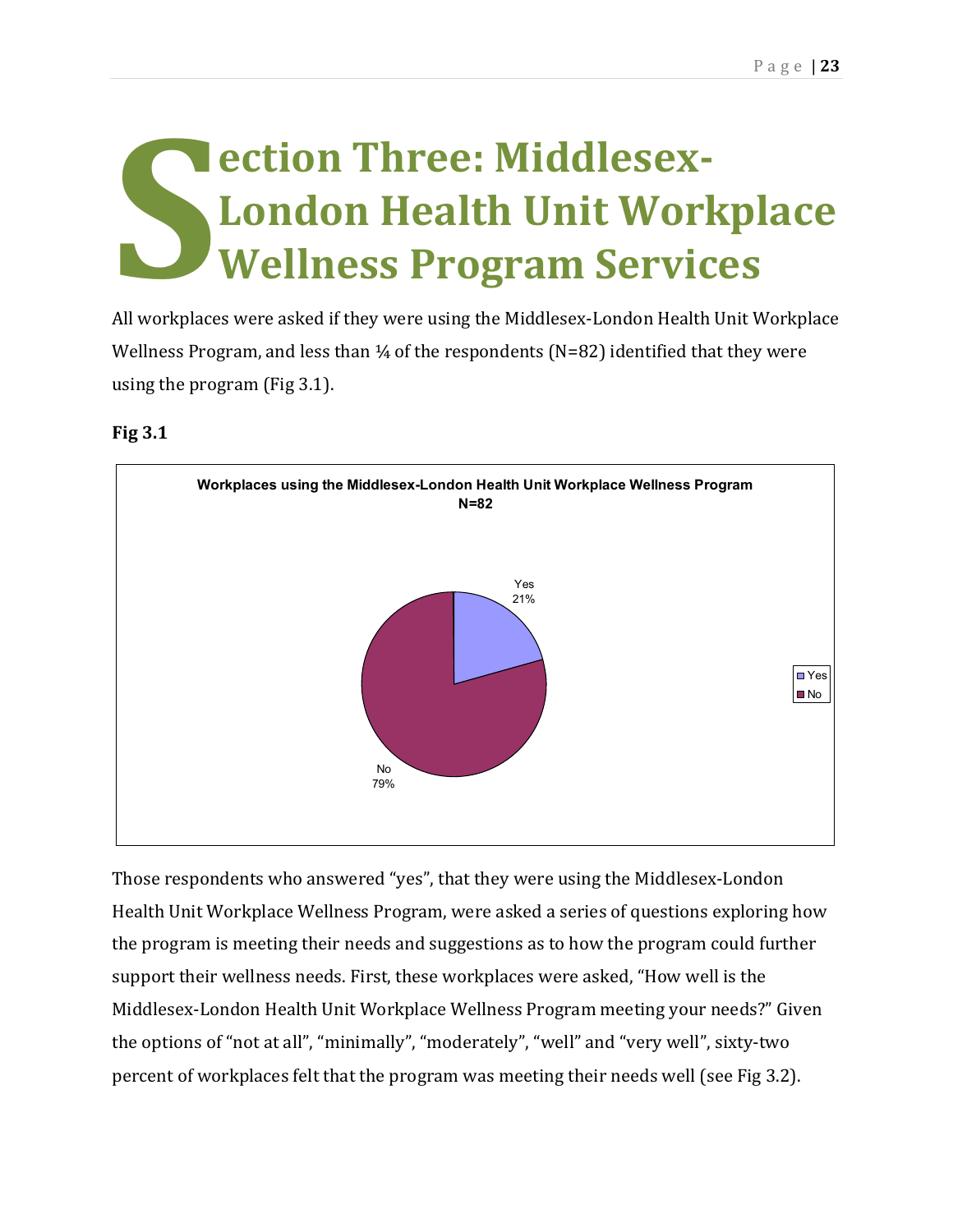#### **Fig 3.2**

| How well is the Middlesex-London Health Unit Workplace<br><b>Wellness Program meeting your needs? N=13</b> | <b>Response</b><br>percent | <b>Response</b><br>Count |
|------------------------------------------------------------------------------------------------------------|----------------------------|--------------------------|
| <b>Very Well</b>                                                                                           | $\theta$                   | $\theta$                 |
| Well                                                                                                       | 61.5%                      | 8                        |
| <b>Moderately</b>                                                                                          | 30.8%                      | $\overline{4}$           |
| <b>Minimally</b>                                                                                           | 7.7%                       | $\mathbf{1}$             |
| Not at all                                                                                                 | $\theta$                   | $\theta$                 |

Workplaces were then asked to provide examples in their own words of how the Middlesex-London Health Unit Workplace Wellness Program meets their needs. Answers from the respondents (n=10) included the following statements:

"*I insert all the newsletters and printed material that the program sends into a binder that is kept in our staff room. I feel like I am kept up to date on current issues. I enjoy the recipes and the upcoming fundraisers in support of health-related organizations*."

*"…keeps us informed of what is happening in the community so that we can share information with staff."* 

*"They have provided lunch and learns and information for wellness initiatives"* 

*"…seasonal reminders; alerts and tips for better wellness."* 

What was most evident from the responses were that workplaces seemed to appreciated the information and resources they received and the variety in methods of delivery of that information. Print resources (i.e. newsletter, flyers), presentations (i.e. lunch and learns, and health fair participations (i.e. exhibits, displays) were mentioned as ways in which the Middlesex-London Health Unit Workplace Wellness Program meets their needs.

Finally, the workplaces that were using the program were asked to "provide suggestions as to how the Middlesex-London Health Unit could help support your wellness needs in the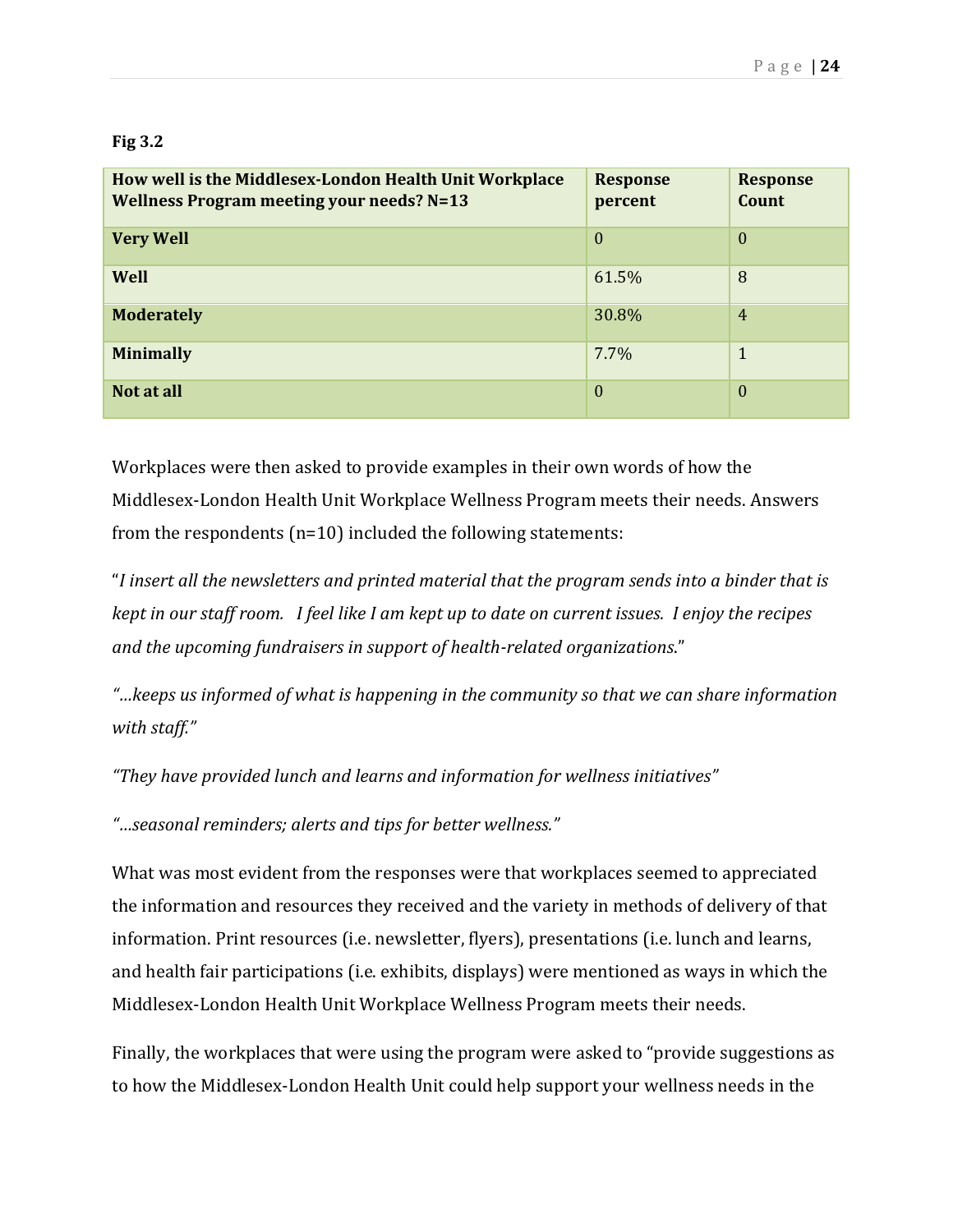future?" Minimal feedback was received, and of the three respondents to these questions, suggestions included posting more ideas on the website of "activities for workplaces to do that are fun, low cost and feasible" and the use of incentives (walking kits, physical activity calendars). Also mentioned were ways in which workplaces could implement a wellness program with limited resources.

Responding workplaces that identified that they were not currently using the Middlesex-London Health Unit Workplace Wellness Program were asked to answer "yes" or "no" to the following question: "Are you aware that the Middlesex-London Health Unit offers a variety of workplace health programs and services to local business free of charge?" Fig 3.3 shows that close to  $\frac{1}{2}$  of area workplaces (n=64) stated "yes", they were aware of the Middlesex-London Health Unit Workplace Wellness Program while slightly more than  $\frac{1}{2}$ indicating "no", they were unaware of the program.



#### **Fig 3.3**

In an effort to gain insight as to whether area workplaces had explored the wellness needs of their employees, all workplaces were asked if they had completed a survey of employee wellness. Eighty-one percent of respondents (n=78) said "no", that they had not completed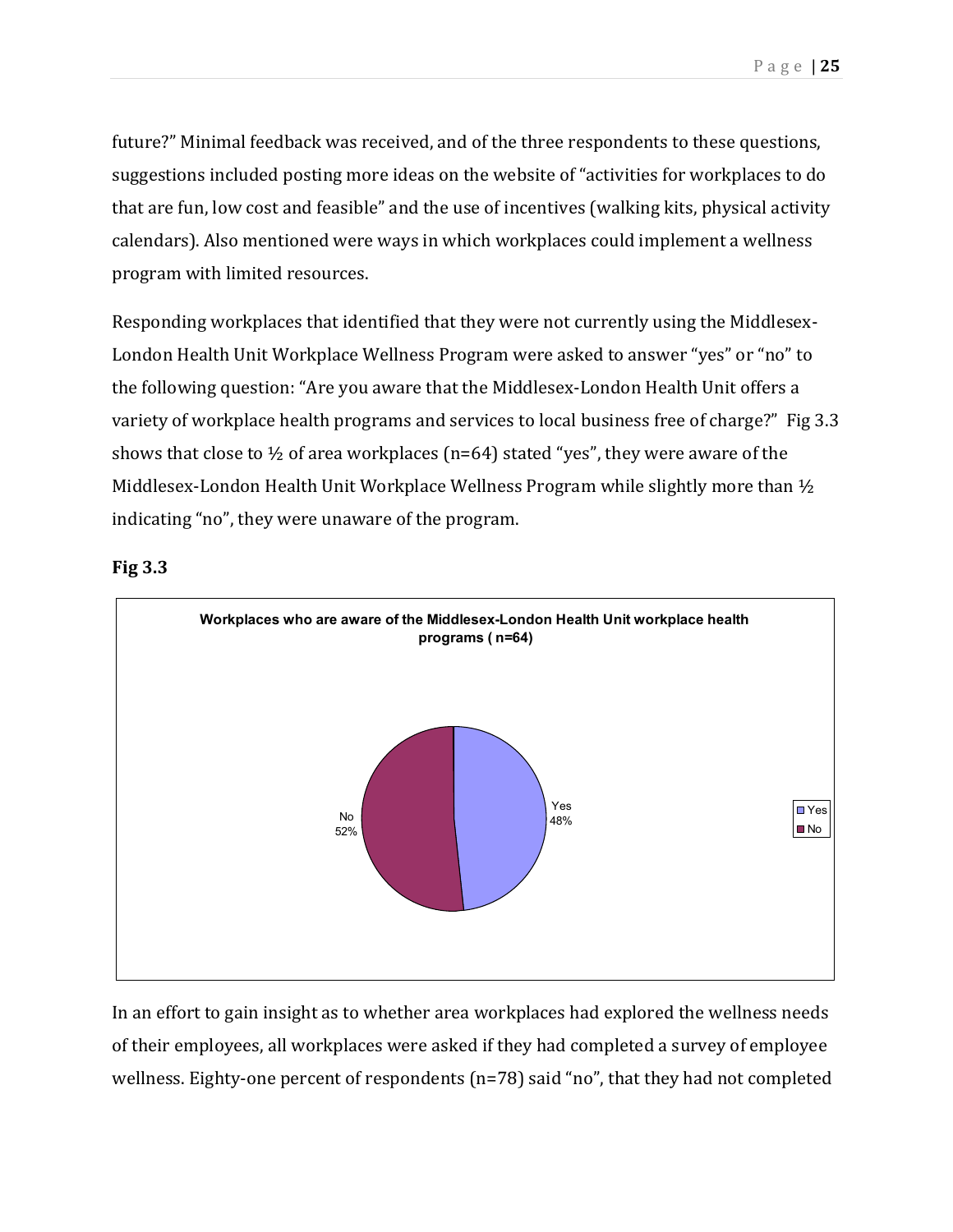a survey of employee wellness, while nineteen percent stated that "yes", that they had completed a survey of employee wellness. Those workplace who did complete a survey of employee wellness where further asked the following open-ended question; "what needs were identified in your survey of employee wellness?" Most workplaces (n=11) found healthy eating, physical activity, stress and time management as the main wellness needs of their employees.

### **Healthy Workplace Program Network**

All workplaces were asked to respond either "yes" or "no" as to whether they were members of the Healthy Workplace Program Network. Close to 34 of responding workplaces (n=76) stated "no", they were not members of the Network while just more than  $\frac{1}{4}$  stated "yes", they were members of the Network (Fig 3.4)

Those workplaces that identified that "yes", they were a member of the Healthy Workplace Program Network were asked a series of "yes"/ "no" and "open-ended" questions evaluating the services offered through the Network.



Fig. 3.4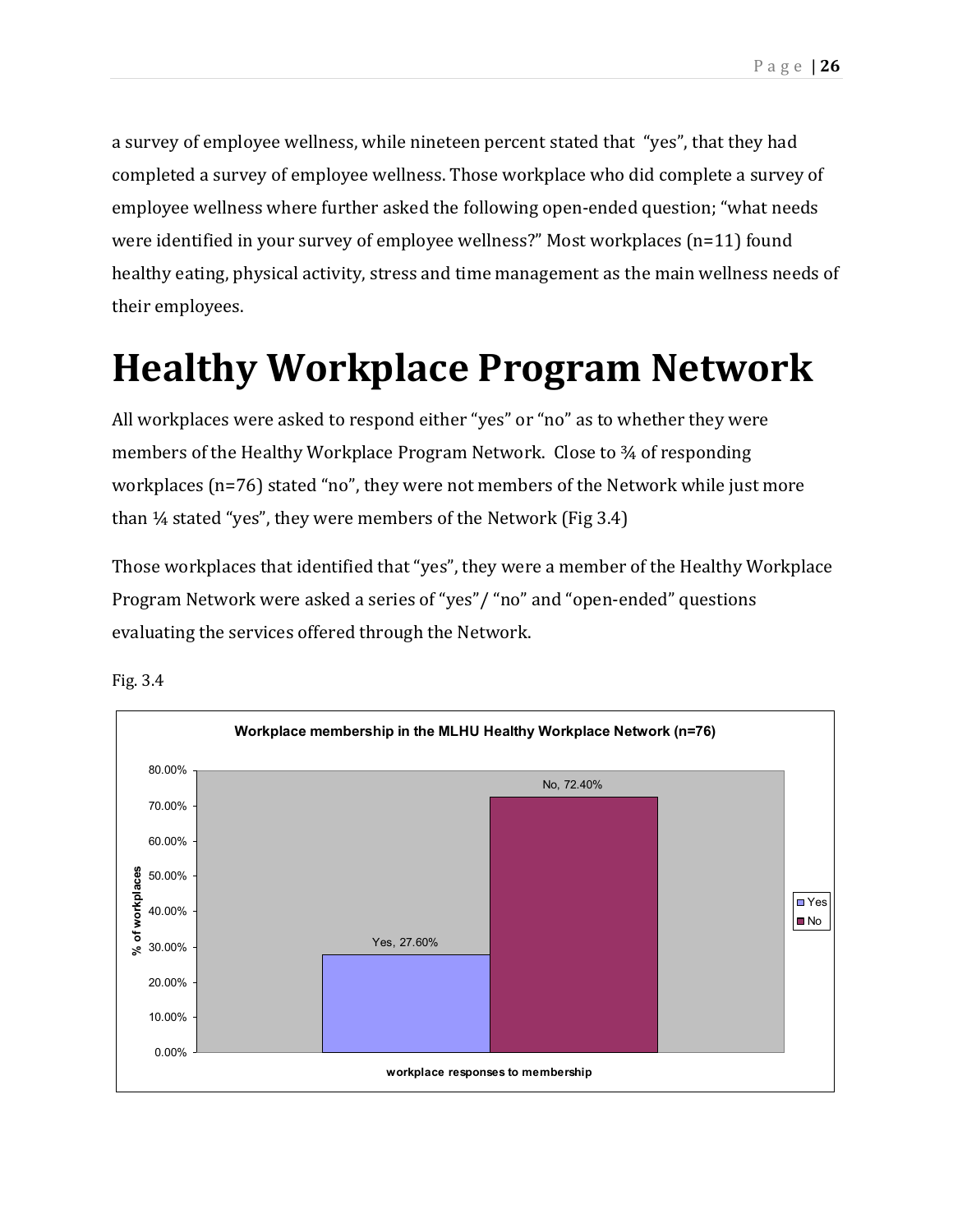Firstly, the Healthy Workplace Network members were asked, "Are the messages that you are receiving through the Middlesex-London Healthy Workplace Program Network coming with enough frequency?" A majority of respondents, ninety-five percent (n=19) felt that "yes", the messages were coming through with enough frequency, while five percent of the respondents felt that "no", the messages were not coming through with enough frequency (fig. 3.5).





Secondly, the Healthy Workplace Program Network members were asked, "would you like to receive more, less or the same amount of messages from the network?" All respondents (n=19) wanted to receive the same amount or more messages from the Healthy Workplace Network, while none of the respondents wanted to receive less messages (see fig. 3.6).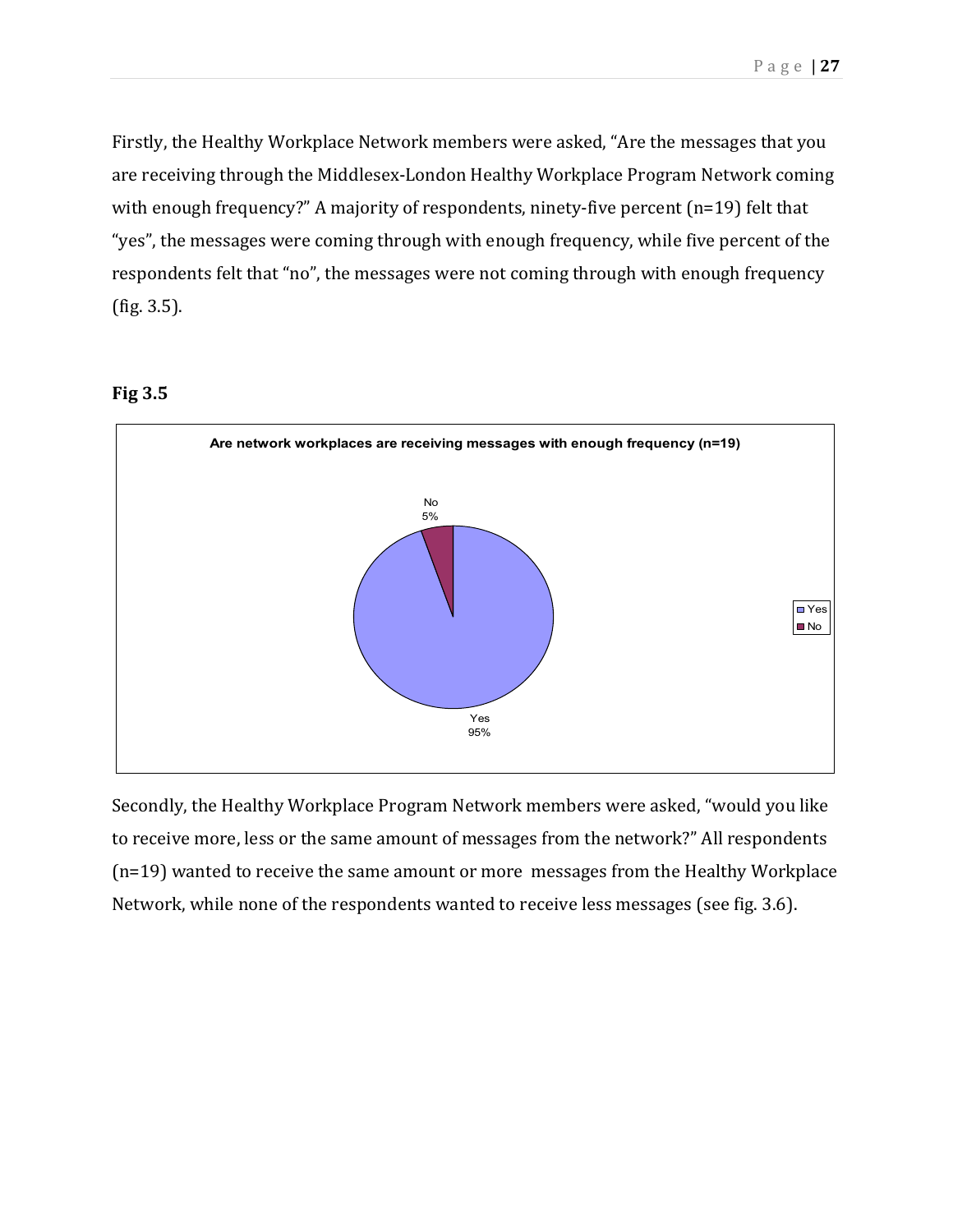| ٧<br>٠ |  |  |
|--------|--|--|
|--------|--|--|

| Would you like to receive more, less or the same amount<br>of messages from the network? (n=19) | <b>Response</b><br>Percent | <b>Response</b><br>Count |
|-------------------------------------------------------------------------------------------------|----------------------------|--------------------------|
| <b>Same</b>                                                                                     | 89.5%                      | 17                       |
| <b>More</b>                                                                                     | 10.5%                      | 2                        |
| <b>Less</b>                                                                                     | $\theta$                   | $\Omega$                 |

The Healthy Workplace Program Network members were then asked to respond to the following open-ended question: "How are you using the information that you received from the network in your organization—please specify?"

The responding workplaces (n=16) were using and sharing the information received from the Healthy Workplace Program Network within their organization in various ways. Some workplaces noted that they inserted the information into a binder for employees, posted the information on bulletin/wellness boards, sent the information out to employees within email, or inserted selected information into their own newsletter. Others stated that they inserted information in pay memos to all employees, while some forwarded the information on to a committee or supervisor for distribution, or simply posted the information around the office. A few workplaces also indentified that they used the information as a basis for their wellness activities/programs.

Next, the Healthy Workplace Program Network members were asked a two-part question. The first part of the question asked network members to respond either "yes" or "no" to "would you like to see the network evolve into something more interactive?" This was followed with a second part containing an open-ended statement; "If yes, please specify what that might look like." Just more than  $1/3$  of the responding workplaces (n=16) said "yes", that they wanted to see the network evolve into something more interactive while slightly more than sixty percent said "no", they did not want to see the Healthy Workplace Program Network evolve into something more interactive (fig. 3.7).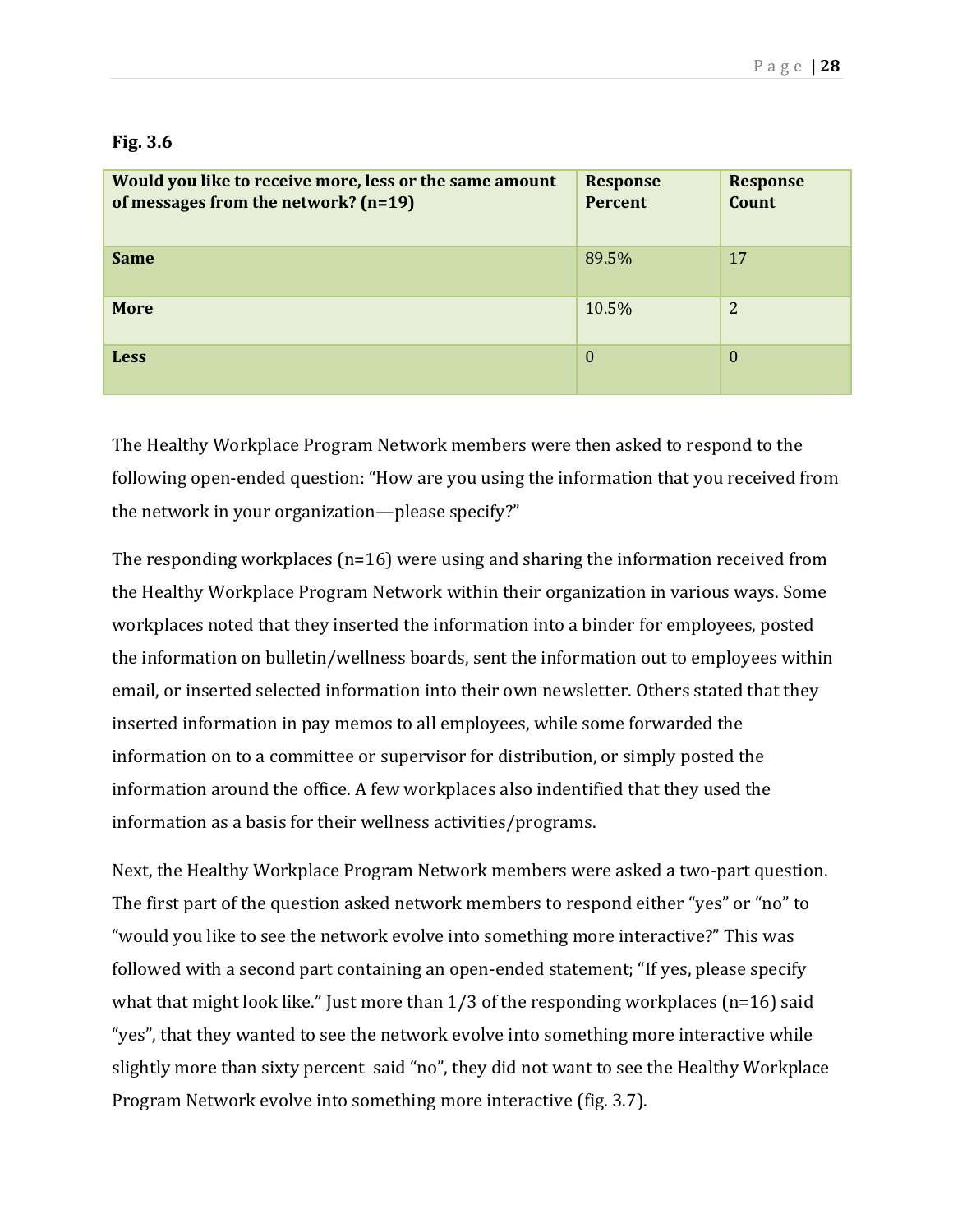Of those who did want to see the Healthy Workplace Program Network evolve into something more interactive, some of the suggestions as what that might look like included:

- a blog
- Network that offers guest speakers on wellness topics, re: development of those who are responsible for workplace wellness
- perhaps quarterly Lunch and Learns for Network members

"It would be great to connect with MLHU and other workplaces to look at best practices in workplace wellness initiatives"

"Provide others to submit additional info re: presentations, conferences, resources etc…"

Based on the response of a limited number of Healthy Workplace Network Program members, evolving the Healthy Workplace Program Network into something more interactive seems to be only moderately welcomed. It would be important to hear from a majority of Healthy Workplace Network Program members prior to ruling expansion of the Healthy Workplace Program Network out completely. It is felt that the Healthy Workplace Network would provide broader communication opportunities for workplaces. This could serve to meet the needs of those coming on board with the program, those with minimal time/resources, and to meet health and resource needs of

*The Middlesex-London Health Unit workplace Network brings area workplaces together to discuss and share workplace wellness information electronically, in a convenient and timely manner.* 

organizations with special considerations (multisite, shift work, absence of wellness committees).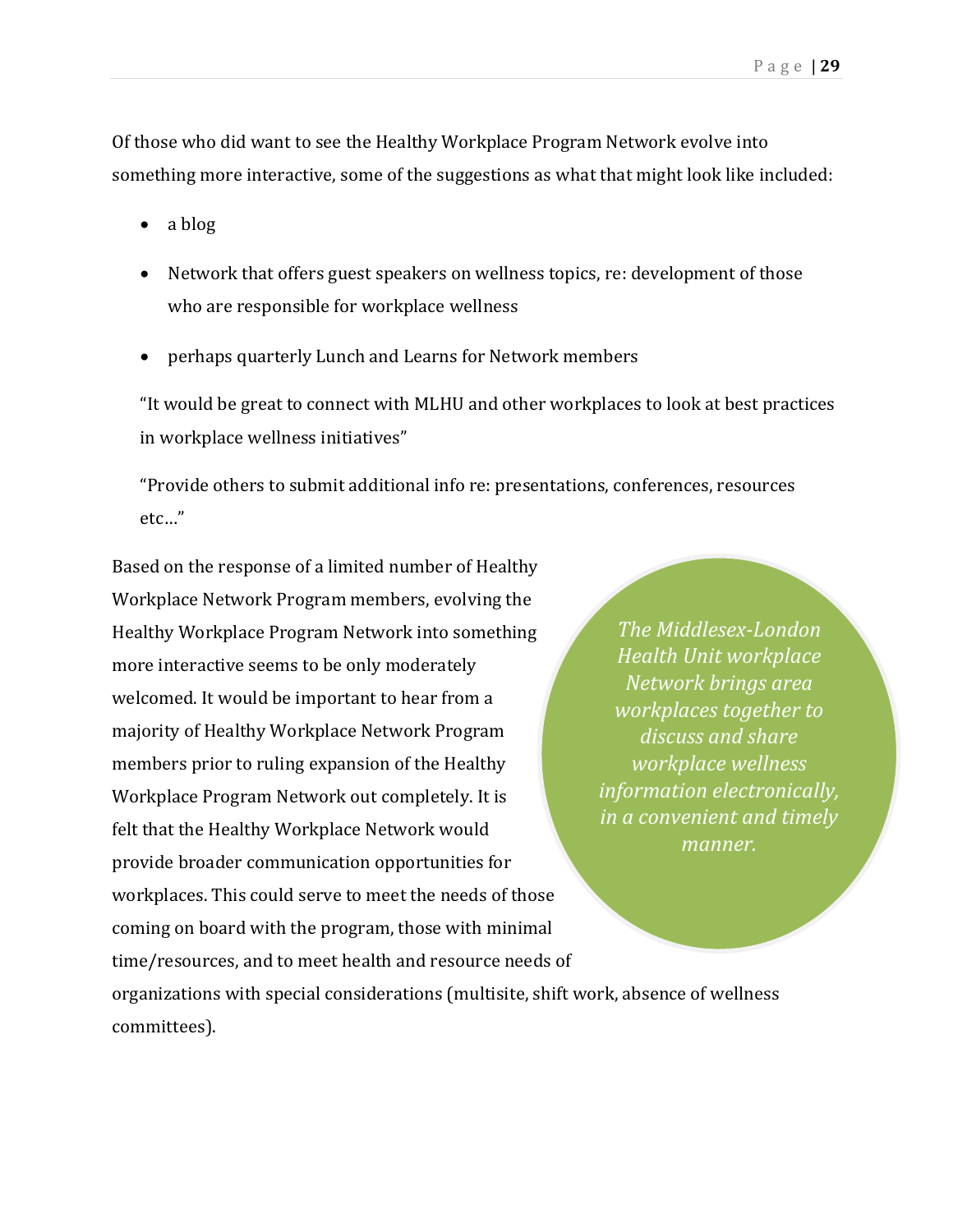

**Fig 3.7**

The fifth question posed to Healthy Network members required a "yes" or "no" answer to the following question: "Is the information that you are receiving from the Network meeting your needs?" The majority of Healthy Workplace Program Network members eighty-three percent (n=18) felt that "yes", the Healthy Workplace Program Network was meeting their needs (fig 3.8).



#### **Fig 3.8**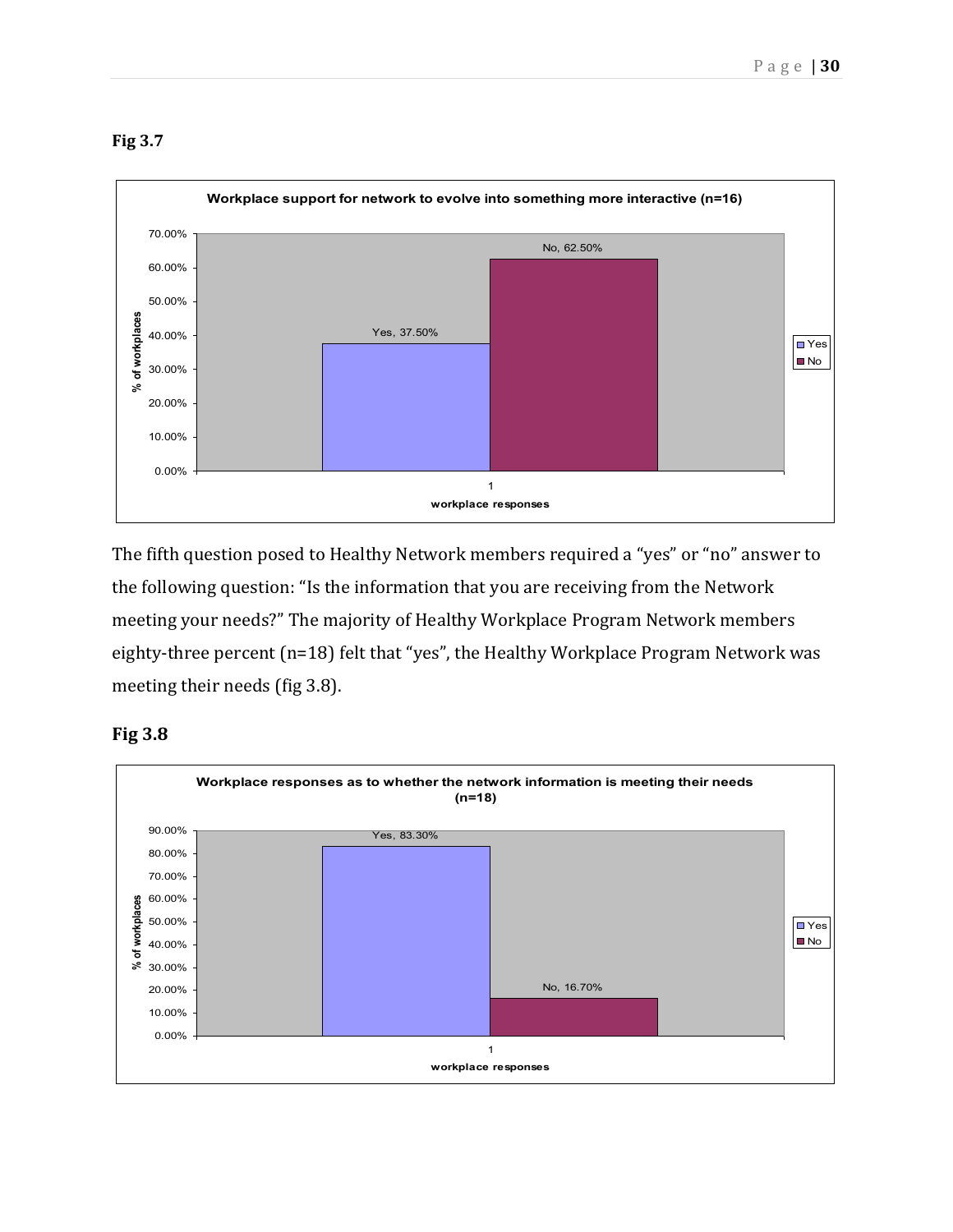Next, the Healthy Workplace Program Network members were asked a two-part question. The first part of the question asked Healthy Workplace Program Network members to respond either "yes" or "no" to "is there information that you think should be included in the network that is not presently being included?" This was followed with a second part containing an open-ended statement; "If yes, please specify." In response to the first part of this question, most workplaces, eighty-percent, felt that "no", there is not information that should be included that is not presently included (see fig. 3.9).

#### **Fig. 3.9**

| Is there information that you think should be included in<br>the Network that is not presently being included? (n=15) | <b>Response</b><br>Percent | <b>Response</b><br>Count |
|-----------------------------------------------------------------------------------------------------------------------|----------------------------|--------------------------|
| N <sub>o</sub>                                                                                                        | 80.0%                      | 12                       |
| <b>Yes</b>                                                                                                            | 20.0%                      | 3                        |

Those respondents who answered "yes", to the question already stated were asked to also respond to the second part of this question asking them to specify what information should be included in the Healthy Workplace Program Network that is not presently included. Suggestions received from the respondents included bullying and best practices across sectors.

Finally, all Healthy Workplace Program Network member respondents were asked to provide any suggestions that they had for improving the Healthy Workplace Program Network. Few respondents (n=5) utilized this opportunity to offer feedback, however those who did suggested the following ideas for improving the network; lunch and learns, evening presentations, some sort of discussion forum, and providing structured wellness program assistance with information technology support.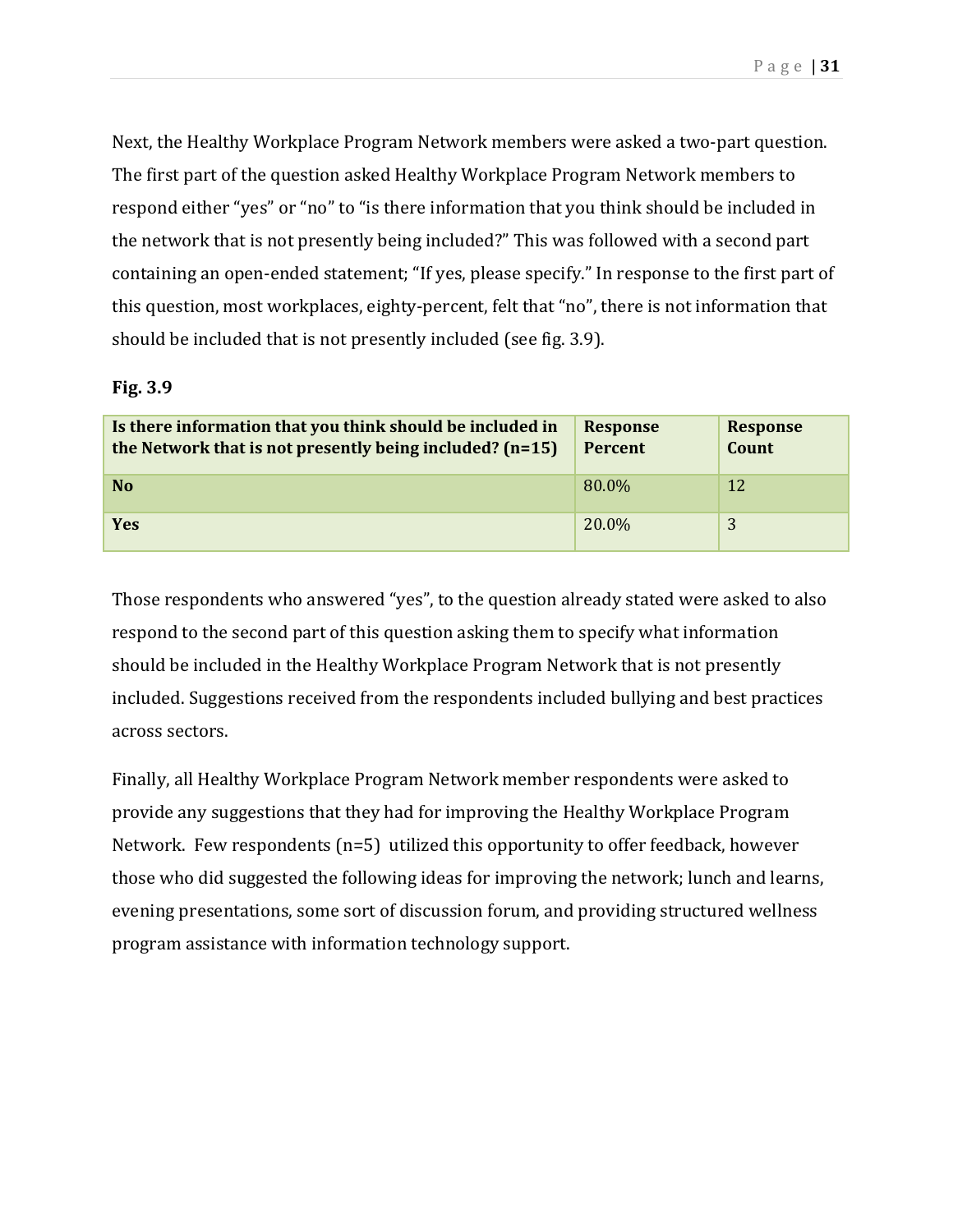### **MLHU Mailouts**

All workplaces were asked to respond either "yes" or "no" as to whether they received the Middlesex-London Health Unit regular mailings 3x per year? Slightly more than 2/3 of responding workplaces (n=75) stated "no", they did not receive the mailings while just less than 1/3 stated that "yes", they did receive the Middlesex-London Health Unit regular mailings 3x per year (Fig 3.10)





Similar to the Healthy Workplace Program Network question series, those workplaces that identified that "yes", they received the Middlesex-London Health Unit regular mailings three times per year were asked a series of "yes"/ "no" and "open-ended" questions evaluating the mailings.

Firstly, the recipients of the regular mailouts were asked, "Do you like the information that you are receiving in the mailings?" One hundred percent of respondents (n=21) liked the information that they were receiving in the mailings.

Secondly, workplaces were asked if they "would like to receive more, less or the same amount of mailed packages per year?" Eighty-five percent of respondents (n=21) wanted to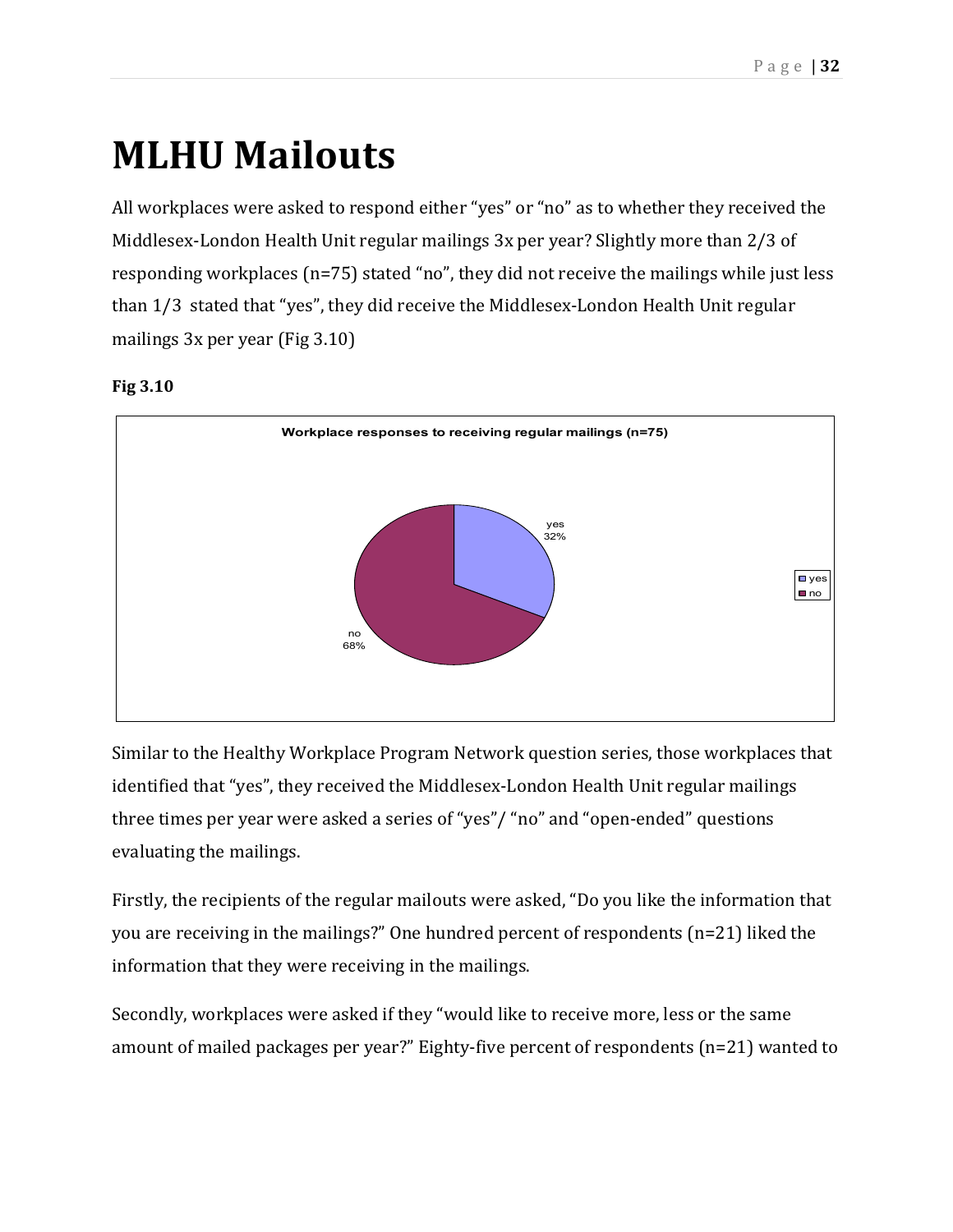receive the same number of mailed packages per year, while just less than ten percent wanted to receive less mailed packages (see fig. 3.12).

#### **Fig. 3.12**

| Would you like to receive more, less or the same amount<br>of mailed packages per year? (n=21) | <b>Response</b><br>Percent | <b>Response</b><br>Count |
|------------------------------------------------------------------------------------------------|----------------------------|--------------------------|
| <b>Same</b>                                                                                    | 85.7%                      | 18                       |
| <b>Less</b>                                                                                    | 9.5%                       | 2                        |
| <b>More</b>                                                                                    | 4.8%                       |                          |

Workplaces receiving the mailings were then asked, "Are you able to follow-up with the Middlesex-London Health Unit for more resources as needed?" One hundred percent of respondents (n=20) felt that yes they were able to follow-up with the Middlesex London Health Unit for more resources as needed.

The workplaces receiving mailings were asked, "Is the information that you are receiving in the packages meeting your needs?" Almost ninety percent of respondents (n=19) felt that "yes", the information being received in the package is meeting their needs (see fig 3.13).



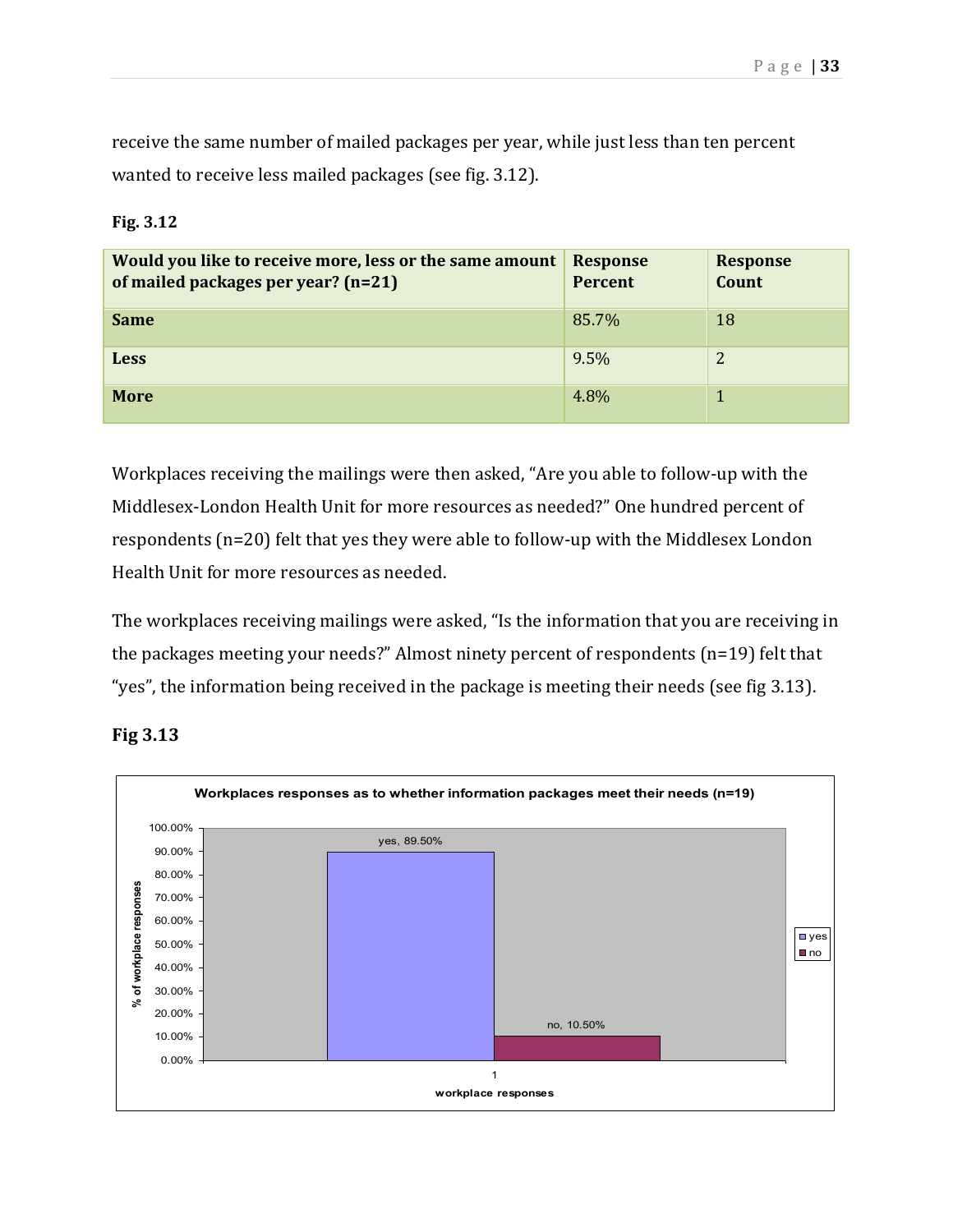Next, these same workplaces were asked the following two-part question; "Is there anything that you think should be in the mailings but is not presently included?" and if "yes" please specify. In response to the first part of this question, more than 4/5 of workplaces (n=17) stated "no", that they did not feel as though there is anything that should have been in the mailings that is not presently included (see fig. 3.14).



#### **Fig 3.14**

Those respondents who answered "yes", there was something that they thought should be in the mailings but was not included, responded to the second part of this question requesting them to specify. Suggestions included moving beyond the physical aspects of health by including information relating to mental health and stress, and information on dieting.

Further open-ended questions were used to explore how the information is being shared with their employees, how the information is being used by employees and if there are any suggestions for improving the mailings. When asked about how the information provided by the mailouts were being shared with their employees, responding workplaces (n=17)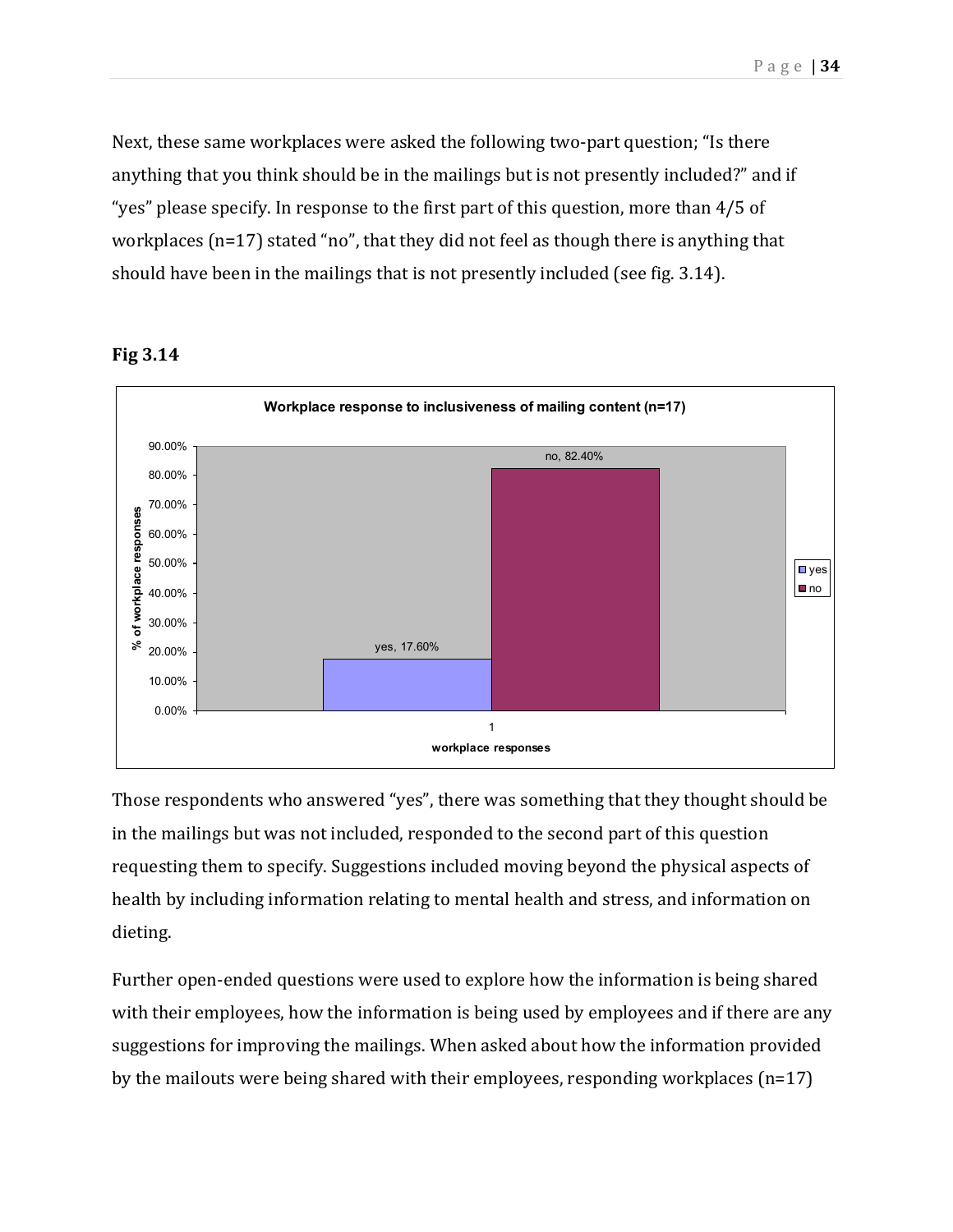identified that information is being shared mostly through posting on a bulletin board, elsewhere in the workplace (i.e. walls, lunchroom), or on a wellness board. Also mentioned were postings through intranet and email. Other responses included in pay memos, employee communications, at meeting, and in a binder. In terms of how the information is being used by their employees, most workplaces (n=14) stated that they were unsure or did not know how the information is being used. As put by one responding workplace "…can't really say. We need to evaluate our own program's effectiveness". Some of the other statements made were:

*"Not all info is relevant to everyone, information that is relevant is used by employees"* 

*"They can take copies of topics that interest them or contact the health unit themselves"* 

Suggestions for improving the mailings were provided by three workplaces included a comment pertaining to the ease of insertion of the mailings into binders because they are easy to 3-hole punch. It is unclear if this comment is simply that, or can be seen as a suggestion for possibly producing pre-punched newsletters. In addition, the following statement was offered:

*"Have it geared towards the employee committee members as the audience rather than the H&S leaders - they are the ones who truly make a difference - suggestions for them! Tools for them!! Training for them!!"* 

## **ection Four: Program Direction and Recommendations S CONSERVERY CONTROLLER**

Workplaces were asked throughout the survey, questions that would assist with informing the development and direction of the Middlesex-London Health Unit Workplace Wellness Program and Services.

Workplaces were asked if they would like information about any of the following: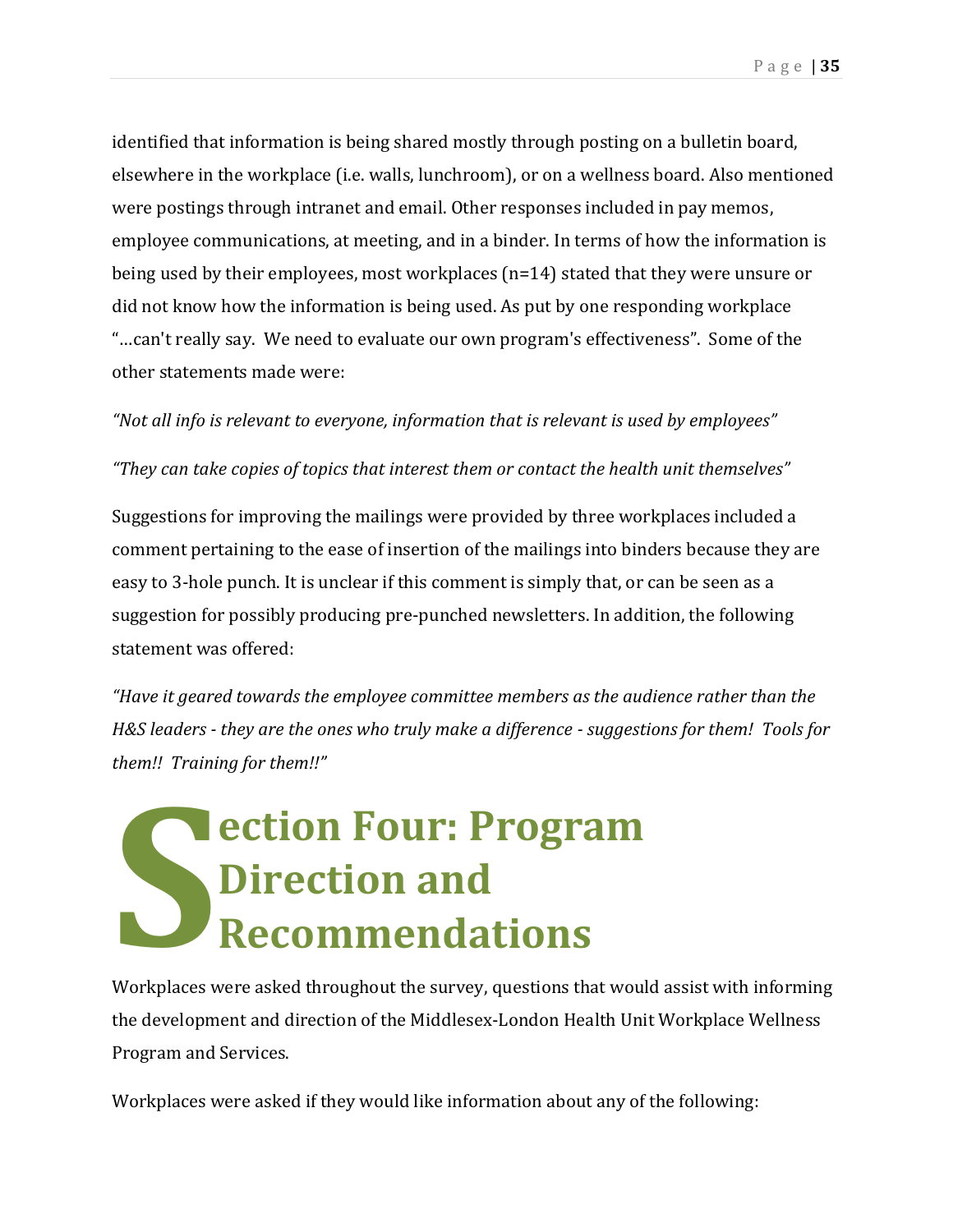- Starting a workplace wellness program
- Forming a wellness committee
- Conducting a wellness survey
- Joining a confidential electronic workplace network
- Receiving regular mailouts of printed resources (3X per year)
- Receiving an e-bulletin (3X per year)
- Consultations
- Presentations on health related topics

Based on the findings (see fig. 4.1) it appears that workplaces had great interest in several areas of workplace wellness, many of which would require more in-depth and direct involvement of healthcare professionals. This speaks to the additional resource needs and program supports that may be necessary to accommodate area workplace wellness interests.

|--|--|--|

| Would you like information about: (Please check all that<br>$apply$ )n=65 | <b>Response</b><br><b>Percent</b> | <b>Response</b><br><b>Count</b> |
|---------------------------------------------------------------------------|-----------------------------------|---------------------------------|
| <b>Receiving an e-bulletin</b>                                            | 64.6%                             | 42                              |
| Presentations on a health related topic                                   | 63.1%                             | 41                              |
| <b>Conducting a wellness survey</b>                                       | 58.5%                             | 38                              |
| Receiving regular mail-outs of printed resources (3X/yr)                  | 58.5%                             | 38                              |
| <b>Starting a workplace wellness program</b>                              | 44.6%                             | 29                              |
| Forming a wellness committee                                              | 36.9%                             | 24                              |
| Joining a confidential electronic workplace network                       | 26.2%                             | 17                              |
| <b>Consultations</b>                                                      | 20.0%                             | 13                              |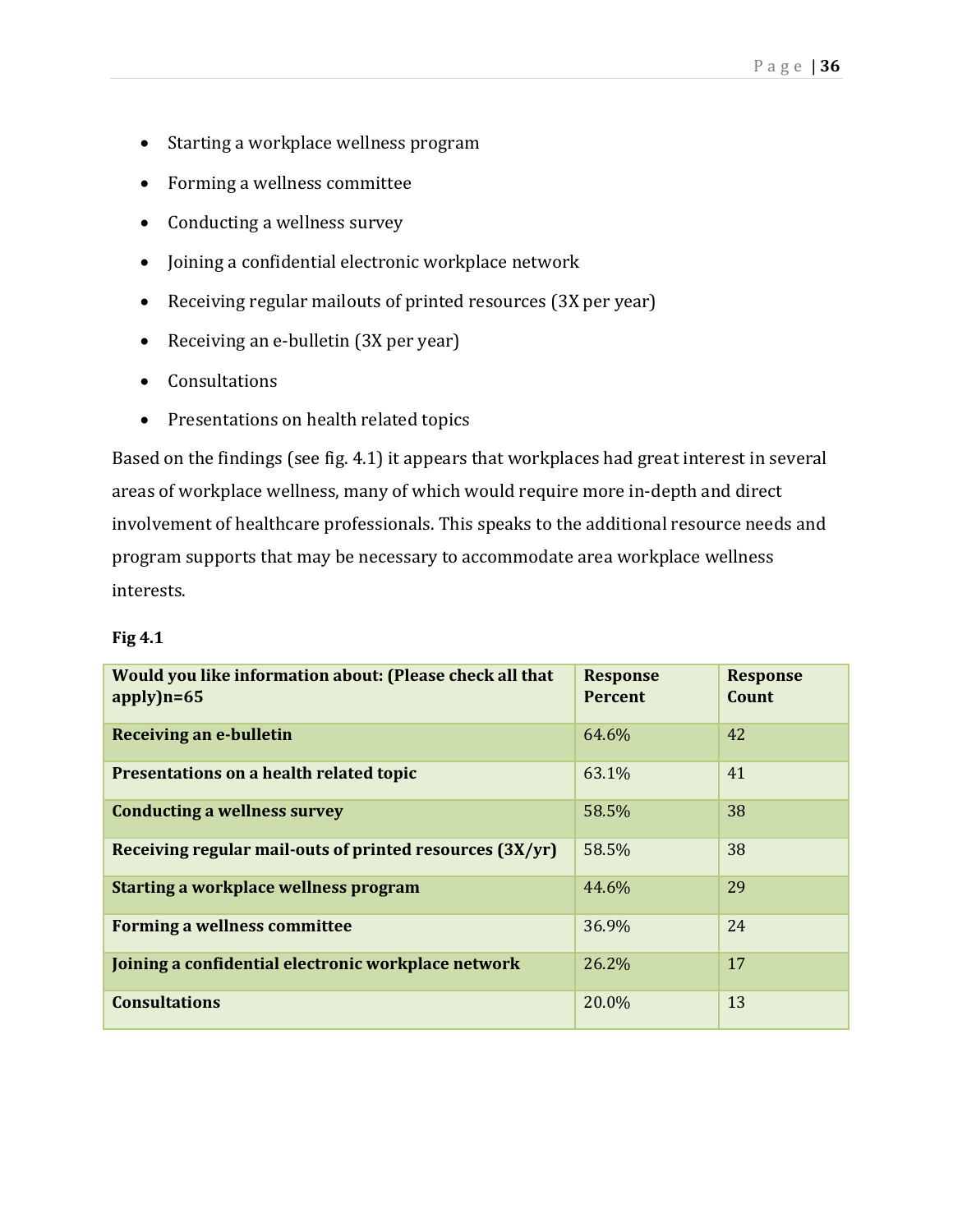Near the end of the survey, all workplaces were asked "In your opinion, what would be the best way for the Middlesex-London Health Unit Healthy Workplace Program to promote our programs and services to all workplaces?" (Choose one)

- Email
- Telephone
- $\bullet$ Mail
- Newsletter
- -E-bulletin
- $\bullet$ **Other**

Findings from this question revealed that more than a 1/3 of workplaces chose e-bulletin and email as the best methods for promotion of workplace programs and services. None of the workplaces (n=68) opted for telephone communication as the best choice. This could be reflective of a changing work environment where technology has become increasingly more prevalent and the preferred communication alternative (Fig 4.2). Those who opted to respond to "other" mentioned: through the PHN, at trade shows, and a combination of emails and mail-out as best way for the Health Unit to promote their programs and services.

#### **Fig 4.2**

| In your opinion, what would be the best way for the<br><b>Middlesex-London Health Unit Healthy Workplace</b><br>Program to promote our programs and services to all<br>workplaces? (choose one) n=68 | <b>Response</b><br><b>Percent</b> | <b>Response</b><br>Count |
|------------------------------------------------------------------------------------------------------------------------------------------------------------------------------------------------------|-----------------------------------|--------------------------|
| E-bulletin                                                                                                                                                                                           | 36.8%                             | 25                       |
| Email                                                                                                                                                                                                | 32.4%                             | 22                       |
| <b>Newsletter</b>                                                                                                                                                                                    | 20.6%                             | 14                       |
| Mail                                                                                                                                                                                                 | 10.3%                             | $7\phantom{.0}$          |
| <b>Telephone</b>                                                                                                                                                                                     | 0%                                | $\Omega$                 |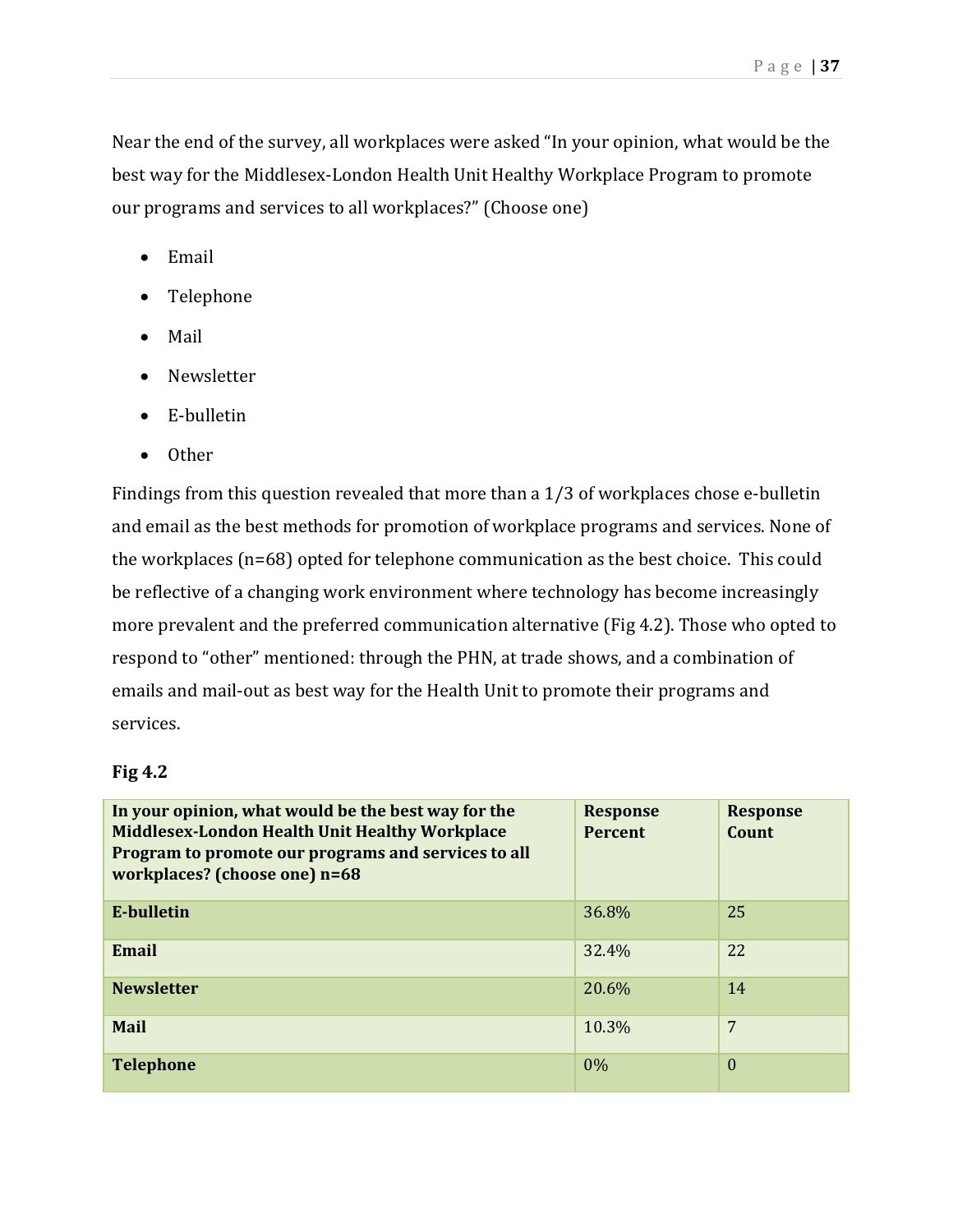When asked how workplaces would like to receive workplace wellness information given the following options: (check all that apply)

- Email
- Newsletter
- E-bulletin
- Mail-out
- Consultation
- Presentation
- Workshops
- $\bullet$ Displays
- $\bullet$ **Other**

Most workplaces (n=65) selected email, e-bulletin and mail-outs as the way in which they would like to receive workplace information. Other selections were close favorites, with slightly more than 1/3 wanting newsletters and slightly less than 1/3 wanting workshops (see fig. 4.3 below).

| How would your workplace like to receive workplace<br>wellness information? (Check all that apply) (n=65) | <b>Response</b><br><b>Percent</b> | <b>Response</b><br>Count |
|-----------------------------------------------------------------------------------------------------------|-----------------------------------|--------------------------|
| <b>Email</b>                                                                                              | 63.1%                             | 41                       |
| <b>E-bulletin</b>                                                                                         | 49.2%                             | 32                       |
| <b>Mail-out</b>                                                                                           | 44.6%                             | 29                       |
| <b>Presentations</b>                                                                                      | 41.5%                             | 27                       |
| <b>Newsletter</b>                                                                                         | 36.9%                             | 24                       |
| <b>Workshops</b>                                                                                          | 30.8%                             | 20                       |
| <b>Displays</b>                                                                                           | 15.4%                             | 10                       |
| <b>Consultation</b>                                                                                       | 12.3%                             | 8                        |
| <b>Other</b>                                                                                              |                                   | $\mathbf{1}$             |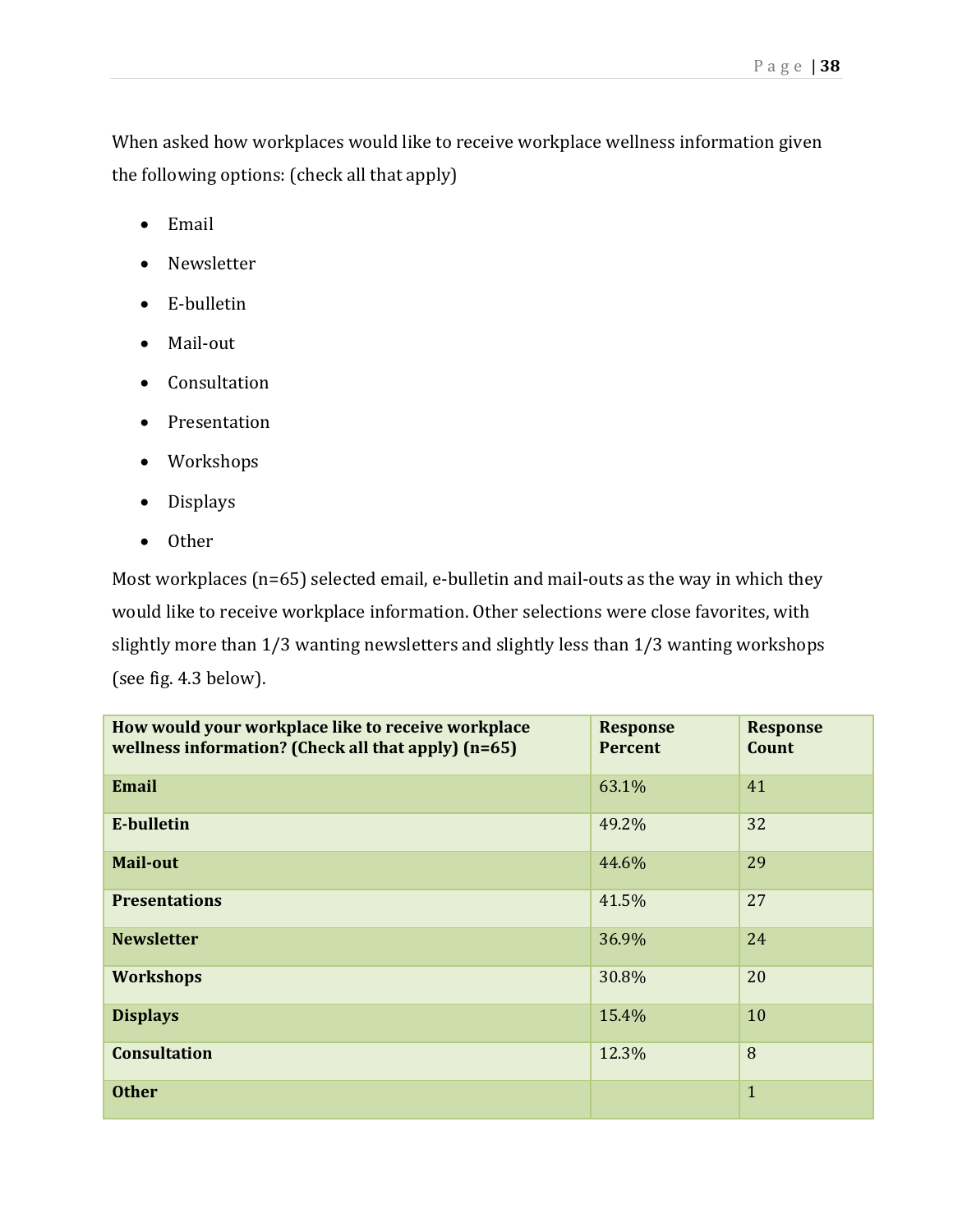In closing, all workplaces were asked "May we contact you to share information about the Middlesex-London Health Unit Healthy Workplace Program?" Ninety-one percent of the sixty-six responding workplaces wanted follow-up contact from the Middlesex-London Health Unit Healthy Workplace Programs and Services.

### **iscussion**

In general, workplaces expressed interest in the workplace health promotion services offered by the Middlesex-London Health Unit Healthy Workplace Program. This includes those workplaces who are presently using the program and those who were unfamiliar with the program. Clearly, workplace health promotion is an area

where the business community appreciates support and services. The findings tell us that there is a need for the Middlesex-London Health Unit Healthy Workplace Program to offer services to local businesses and that these businesses need to become more aware of the services available to them through this program. This finding was evident with slightly more than half of responding workplaces indicating that they were not aware of this program. When asked about the best method for the Middlesex-London Health Unit Healthy Workplace Program to promote their programs and services to area workplaces, the workplaces cited email and e-bulletin as the best way for this to occur. **D**<br>
Where the business comp

Although the existing workplace program does provide workplaces with service delivery choices, the findings suggest that workplaces would like to receive workplace wellness information in a more resource intensive manner. For example, workplaces expressed an interest in multiple methods of program and service delivery. Some of the highest responses were reflected in the area of electronic communications, mailings, presentations and workshops. Should the Health Workplace Program consider using more email and ebulletins to communicate with workplaces accommodations must be made for the creation, development and maintenance of an electronic database of local workplaces. This would require administrative support to sustain and update the database regularly and the appropriate computer software to manage the database. More human resources and/or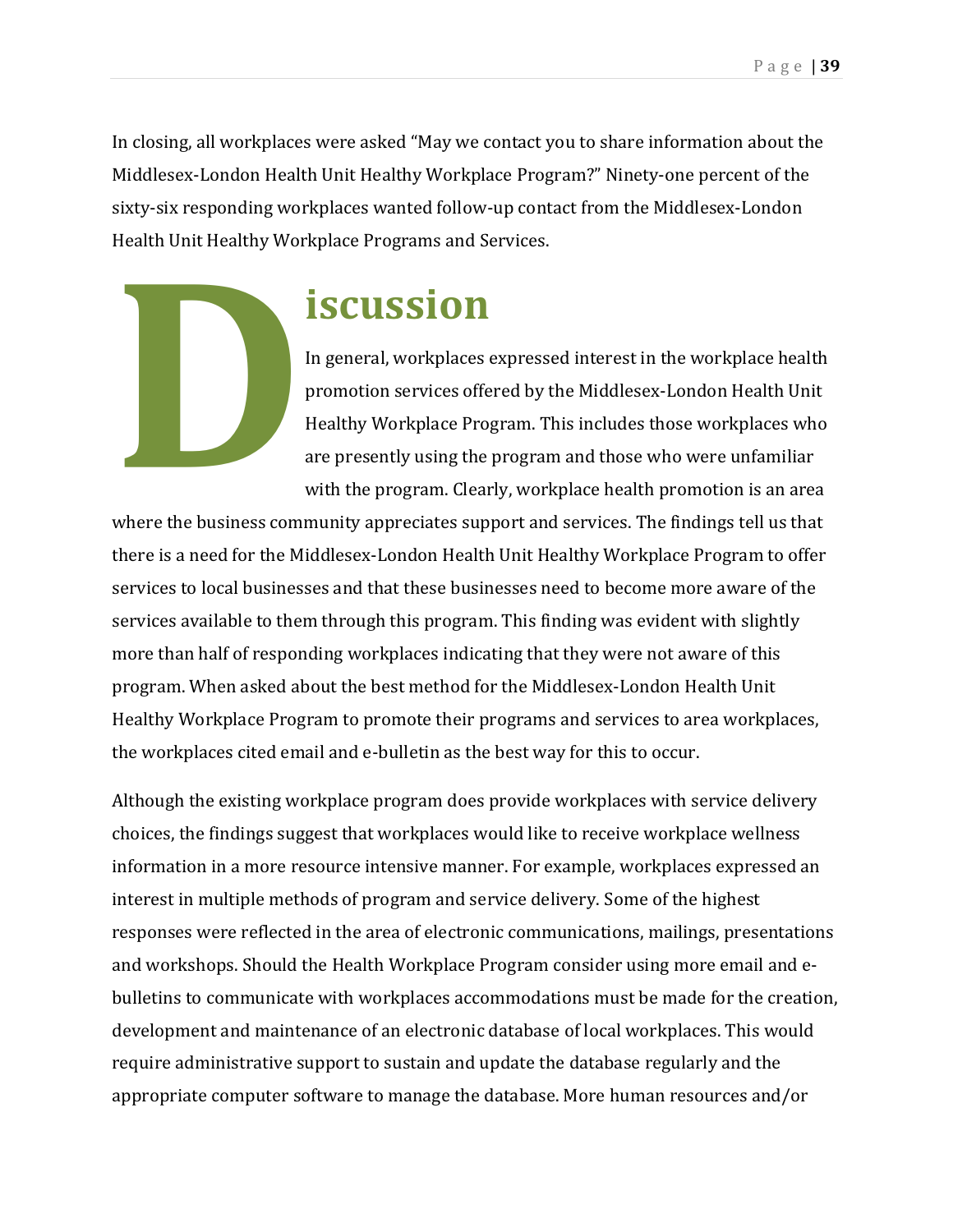human resource time to deliver additional presentations and workshops to fulfill these delivery interests of the workplaces may be needed.

Workplaces that currently use the workplace program through the Healthy Workplace Program Network and mailout identified that they want to continue to receive the same level or more of available services. This lets us know with some certainty that at a minimum, there is still a need for the existing level of service delivery. Nonetheless, increased promotion of the workplace program to area workplaces that are unaware of the program and increased utilization of the program by those who are currently using the program would affect program resources. What is now known is that workplaces would like more information about: presentations on health related topics (63%); receiving an ebulletin (65%)conducting wellness surveys (59%), starting a workplace wellness program (45%); forming a wellness committee (36%) and consultations (20%). This further speaks to anticipated program service demands compounded by more program requests and more workplaces utilizing the healthy workplace program services.

Workplaces that have assessed the wellness needs of their employees identified healthy workplace program service needs in the area of healthy lifestyle factors such as healthy eating, physical activity and healthy weights. As a result, the volume of program delivery currently given by the chronic disease and injury prevention team through the healthy workplace program could also be affected. This would depend upon whether the workplaces expressing this need are presently using the program or not.

Anticipating program demands inclusive of potential program users has significant budgetary implications for the program as well as future planning of program capacity. Budgetary implications may result in increased administrative support staff to manage and maintain a database of workplaces and contacts. Moreover, the administrative personnel would also be needed to meet the identified preference for electronic communications such as emails, e-bulletins and newsletters. Furthermore, the program budget would need to accommodate any increases to health promotion staffing; overtime costs; additional travel costs; and the ongoing printing and dissemination costs of resources.

Page | **40**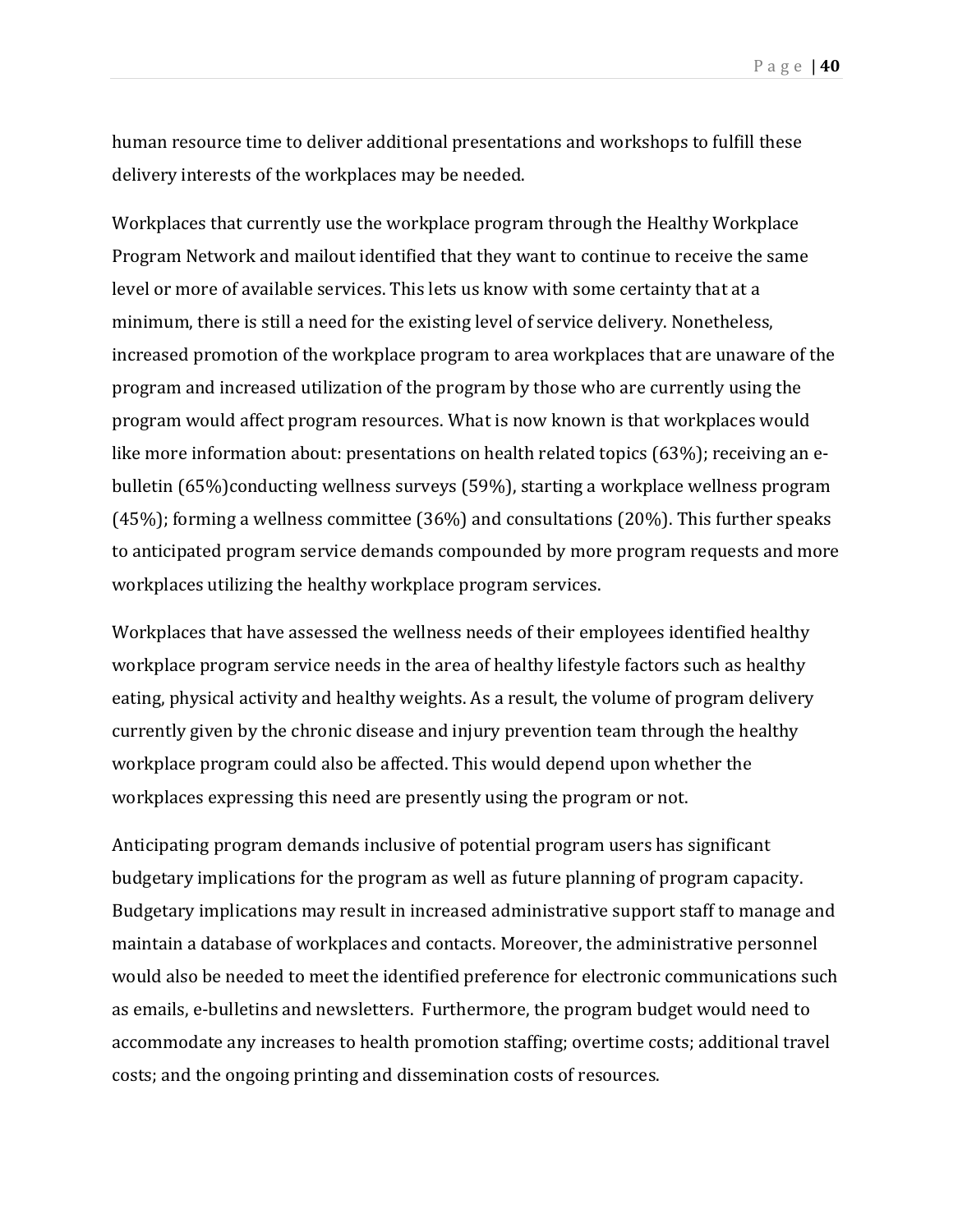If at all possible, connecting with existing business databases such as the London Economic Development Corporation and the London Chamber of Commerce makes sense. In doing so, this could assist with offsetting some of the data base resource demands identified earlier. However, this assumes that these organizations will be receptive to sharing information, and would impact the Middlesex-London Health Unit compliance with legislation pertaining to information sharing such as HPPA, and PHIPA. Nonetheless, there is a need to make contact with the appropriate individual at local workplaces to ensure that the information has gone to the right person. Thus, any database being used for workplace

wellness purposes should have the contact information of the right contact, such a person who is responsible for health and safety, workplace wellness, or employee health.

The health and social services sectors were the sector areas most represented in the survey. Understandably, the concept and importance of health and health promotion is most congruent with this workplace population than others. Still all sectors require support of the program to better inform their wellness practices and programs. Clearly, there is a need for more wellness participation from some of the underrepresented sectors such as food services, hospitality, sales and services, trades, recreation & sport, business and finance, and utilities. Knowing this, the Middlesex London Health Unit Healthy Workplace Program could incorporate sector targeting into their program promotion plans.

How best to offer the Middlesex London Health Unit Healthy Workplace Program to multisited workplaces (43.4%) and those with shift work (54.1%) knowing that time and minimal resources are workplace barriers for offering wellness programs should be considered. Questions addressing special considerations that these workplaces might have and thinking in advance of the possibility that more of these workplaces come on board with the program must be asked. Exploring what sorts of accommodations in service provision might need to be made would also be a prudent program planning consideration. These added insights present the opportunity to offer innovative workplace programming options perhaps through the existing workplace network, train the trainer, and workplace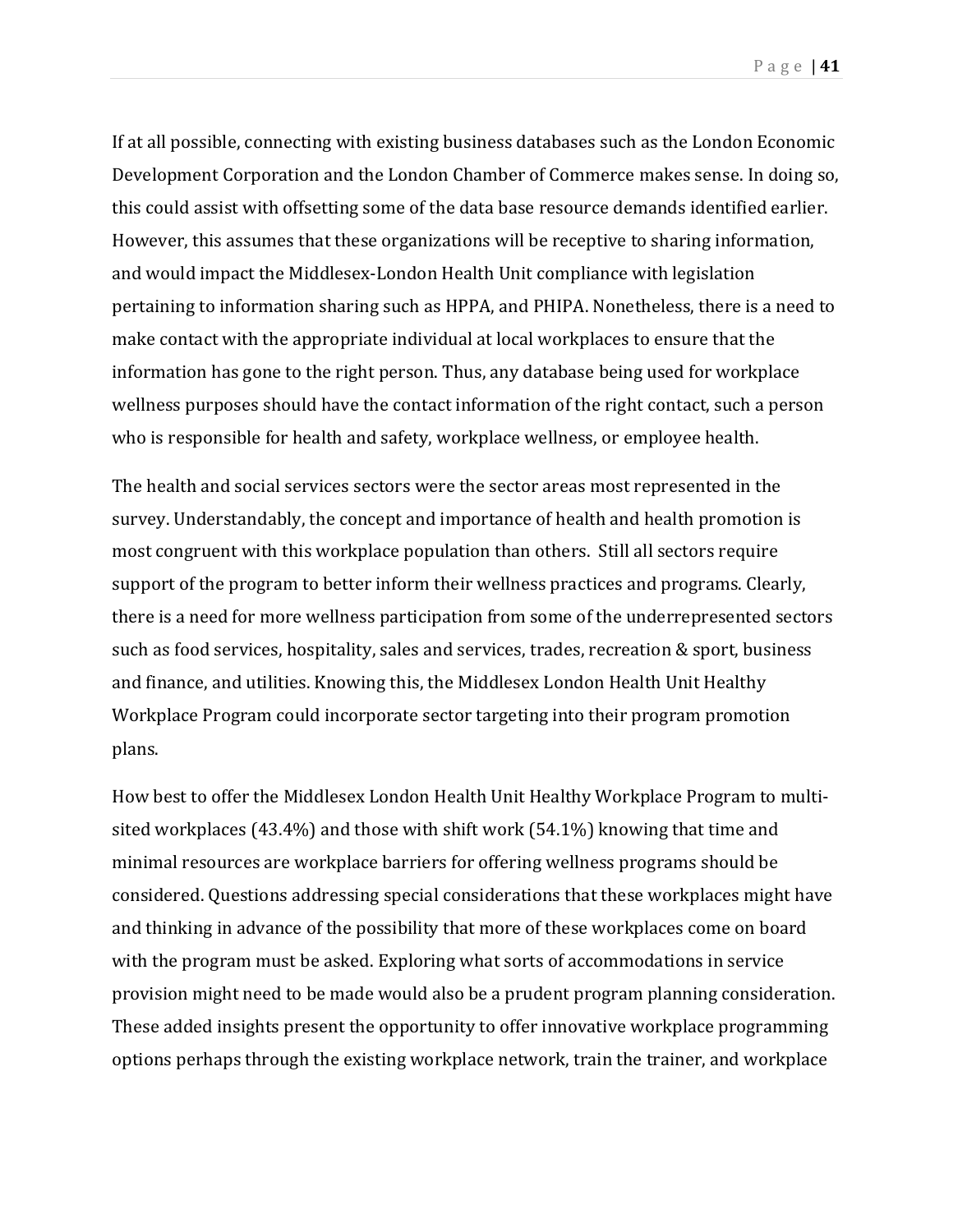Page | **42** 

"how-to-kits". Keep in mind that adjusting staffing needs accordingly in future years to flexibly meet workplace needs may have to occur.

The highest age ranges of employees were between the ages of thirty to forty-nine which gives insight as to the potential health challenges that employees might be facing. This information can assist with informing the focus of health information disseminated in general health mailing, health fairs and newsletters (i.e. parenting, eldercare, stress and work-life balance).

There appears to an opportunity to increase basic workplace wellness knowledge within local workplaces. While the surveyed workplaces overwhelmingly identified that they had a health and safety committee (97%), slightly less than 2/3 of these workplaces did not have a wellness committee. In light of this information, it can only be assumed that some of the workplaces with a health and safety committee may be incorporating their health and safety committee functions with those of a workplace wellness committee. Even with a committee presence, eighty percent had not completed a survey of employee wellness even though close to half of the workplaces had a workplace wellness program. This presents an opportunity for the Middlesex London Healthy Workplace program to: 1) work closely with these committees to encourage the appropriate terms of reference for a workplace wellness committee; 2) and to also encourage and assist with employee needs assessments.

For those workplaces without workplace wellness programs, the Middlesex-London Healthy Workplace Program can continue advocate for wellness programs with senior management to elicit buy-in and to make "the business case" for workplace health promotion. This positions the Healthy Workplace Program to be instrumental in raising awareness and offering solutions about the key issues preventing workplaces from having a program such as: not being an organizational priority (34%); limited human (34%) and financial (21%) resources; and lack of management support (9%). A promotional campaign for workplace management targeting the benefits of workplace wellness would serve to: 1) inform management of the benefits of workplace wellness; 2) increase the profile and visibility of the Healthy Workplace Program; 3) develop relationships and partnerships within the business community; 4) increase workplace participation in the healthy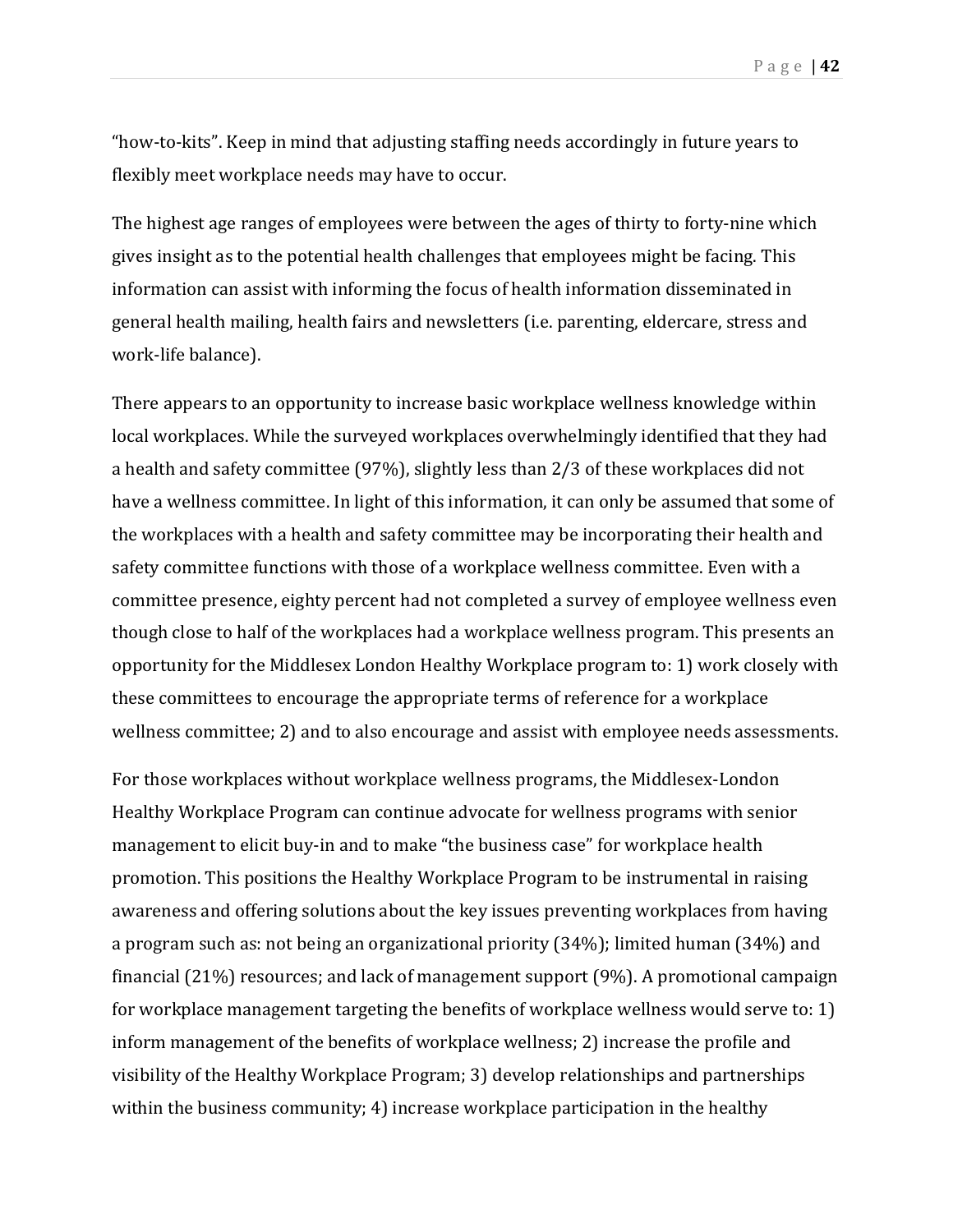workplace program. Connecting with workplace management could be achieved through joining key business organizations and business networks, participating at business conferences, publicly celebrating workplace wellness successes (i.e. media, website) and creating visible business workplace champions as ambassadors of the program. These suggests also have significant resources considerations such as human resources, printing and display costs, participation incentives, and campaign materials development and dissemination.

The Middlesex-London Healthy Workplace Program Network has been positively received and used by Healthy Workplace Program Network members. It is foreseeable that the Healthy Workplace Program Network could be used in an expanded program capacity to educate about workplace wellness and further develop relationships within the business community. Ideally, the Healthy Workplace Program Network could become a key resource for ongoing workplace wellness knowledge exchange including but not limited to:

- $\checkmark$  the benefits of workplace wellness
- $\checkmark$  workplace wellness successes
- $\checkmark$  workplace wellness tips
- $\checkmark$  information about wellness programs, services and events
- $\checkmark$  workplace wellness training
- $\checkmark$  linking businesses with others who are involved with workplace wellness
- $\checkmark$  secured forum for discussion about workplace wellness

However, this requires workplaces to remain involved with the Healthy Workplace Program Network, to join the existing network and to actively participate in the network, especially if the Healthy Workplace Program Network evolves into something more interactive. When asked, thirty-eight percent of Healthy Workplace Program Network members expressed an interest in the Healthy Workplace Program Network evolving into something more interactive. Even though sixty-three percent of workplaces stated they did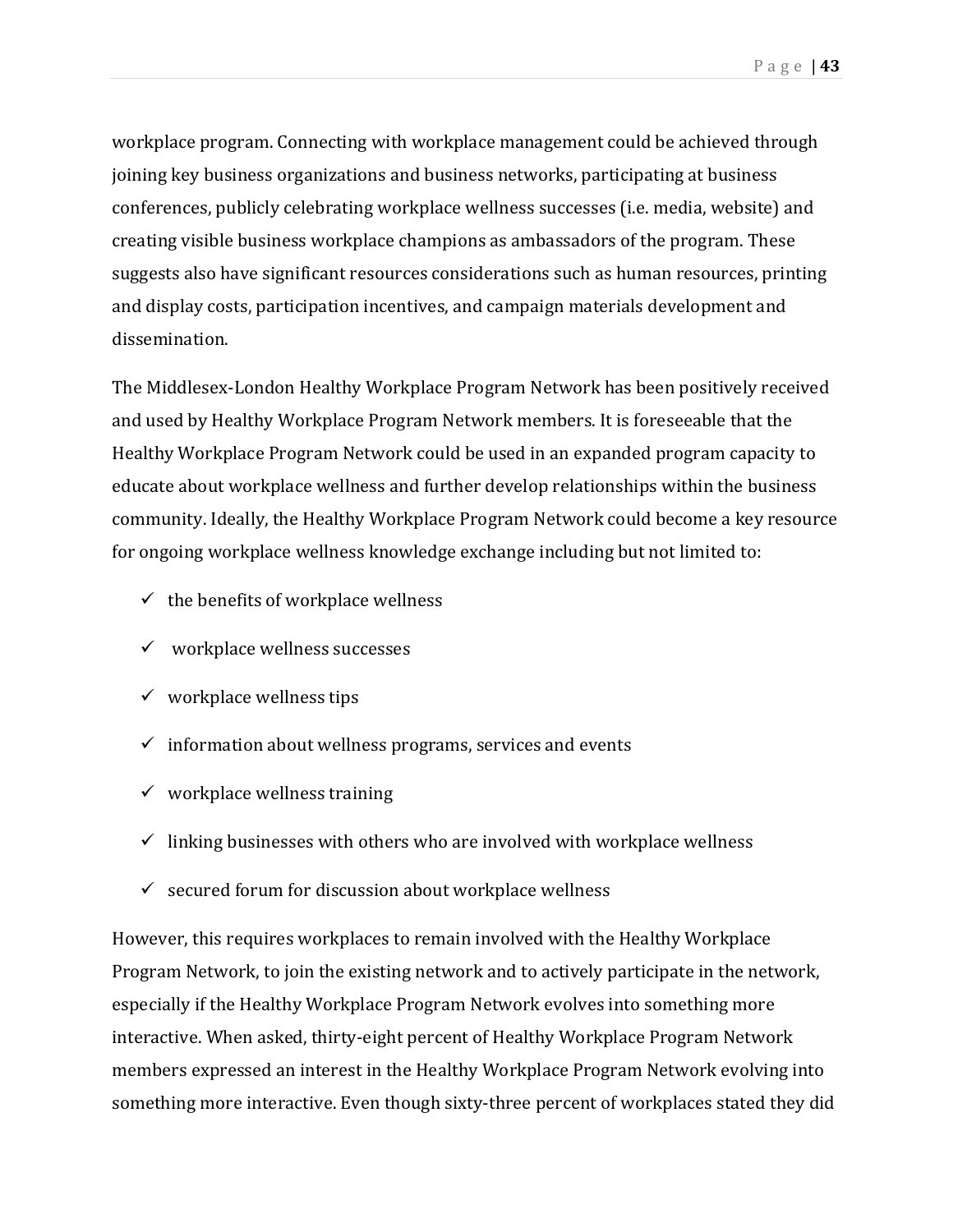not want the network to evolve into something more interactive, this is still considered to be a viable option for future programming for the following reasons:

1) A more interactive Healthy Workplace Program Network is a relatively inexpensive means of accommodating increase resource demands and meeting the multiple service delivery demands.

2) A more interactive Healthy Workplace Program Network could address some of the barriers to participating in workplace wellness such as time, shiftwork, and resources by offering a convenient and accessible forum for information sharing.

3) Most workplaces indicated that they preferred electronic communications such as email (63.1%) and e-bulletins (49.2%), and that email (32.4%) and e-bulletin (37%) were the best way for the Healthy Workplace Program to promote programs and services. Clearly an interactive Healthy Workplace Program Network is in keeping with the electronic communication preferences of workplaces.

4) Of the fifty-nine Healthy Workplace Program Network members, feedback from this survey was only obtained from a total of sixteen Healthy Workplace Program Network members. It is felt that a decision not to expand the Healthy Workplace Program Network based solely on this limited feedback would be premature and should incorporate future programming decisions and capacity to deliver programs. For example, twenty-six percent of non- Healthy Workplace Program Network members expressed interest in receiving information about joining a workplace Healthy Workplace Program Network.

 Hence, future considerations for a more interactive Healthy Workplace Program Network should include upgrading health unit software and hardware capability to host a forum for secured interactions and discussions. Processes for on-line discussions, and demands on staff time to input information, and participate in these discussions are also considerations. Nonetheless, increased staff time spent here could ultimately result in a decrease in staff time and resources spent elsewhere in terms of one-to-one consultations, disseminating print resources, workshops and in person guest speakers.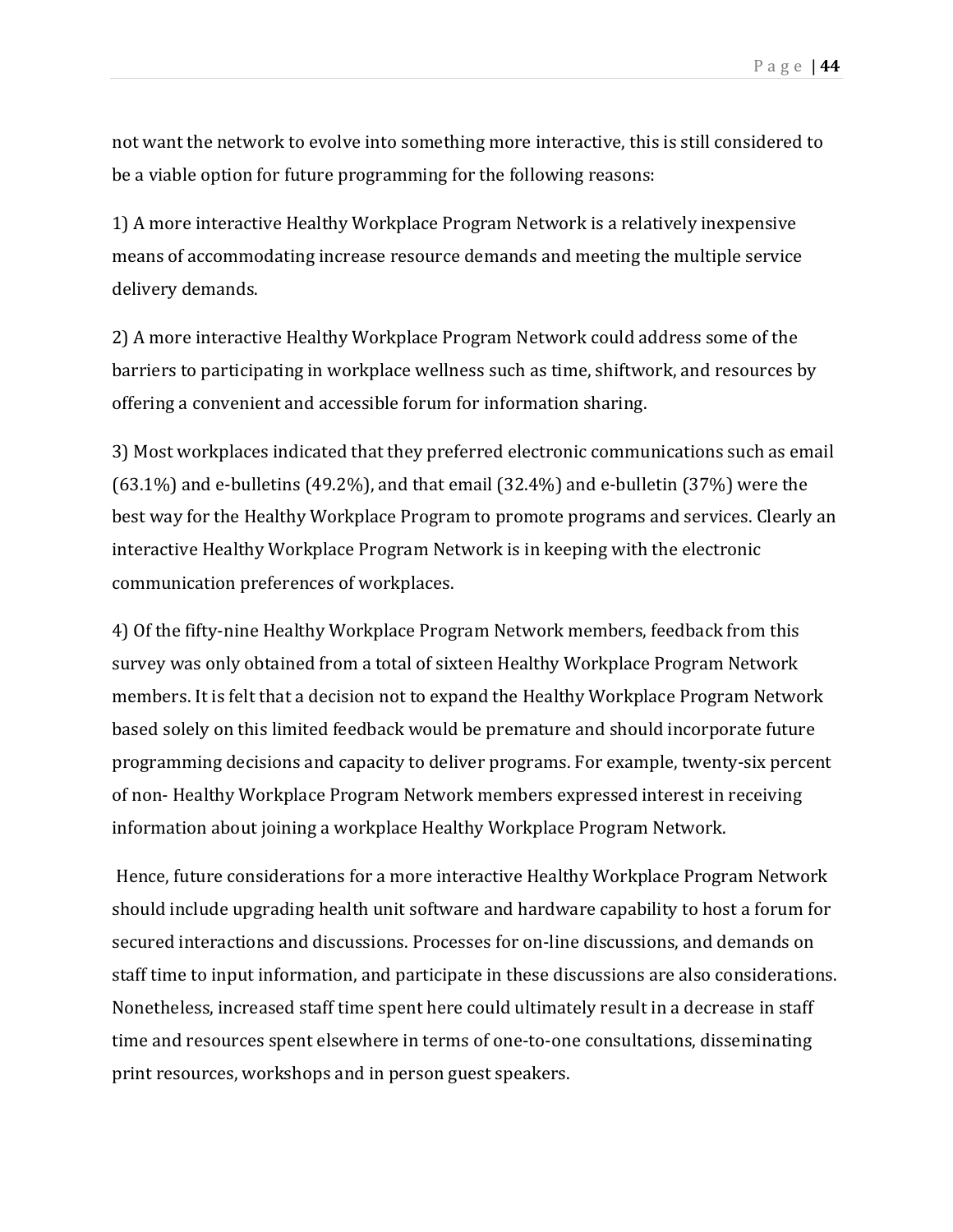Page | **45** 

Those workplaces receiving the regular mailouts responded unanimously that they liked the information that they are receiving and the majority of mailout recipients want to continue to receive these mailings. As more workplaces become aware of this opportunity either through an expanded network, contact with the program or by word of mouth within the business community, this would increase mailout outputs. Output increases inadvertently impact program delivery demands by increasing the number of mailouts, maintaining current database of addresses and contacts, and costs to prepare and send mailout packages. This investment would satisfy workplaces third highest ranked preference of mailouts (45%) as being one of the ways that they would like to receive workplace wellness information. Secondly, we now know that those workplaces who are receiving these mailouts are actively using the mailings within their workplace to promote health in varying ways as discussed earlier in this report.

A common theme that was evident throughout this evaluation is the ongoing opportunity that exists within Middlesex-London area for the Middlesex London Healthy Workplace Program to support area workplaces with workplace health promotion. For those workplaces already using the program it is known that the program is meeting their needs ranging from moderately to well. This still leaves room for program improvements and enhancements to better meet the needs of these workplaces. Of those surveyed workplaces that are not currently using the program, ninety percent requested follow-up contact by the Middlesex London Healthy Workplace Program regarding workplace programs and services. This newly initiated contact with new workplaces will further inform and shape program direction, and provide critical information as to what future resource demands might look like.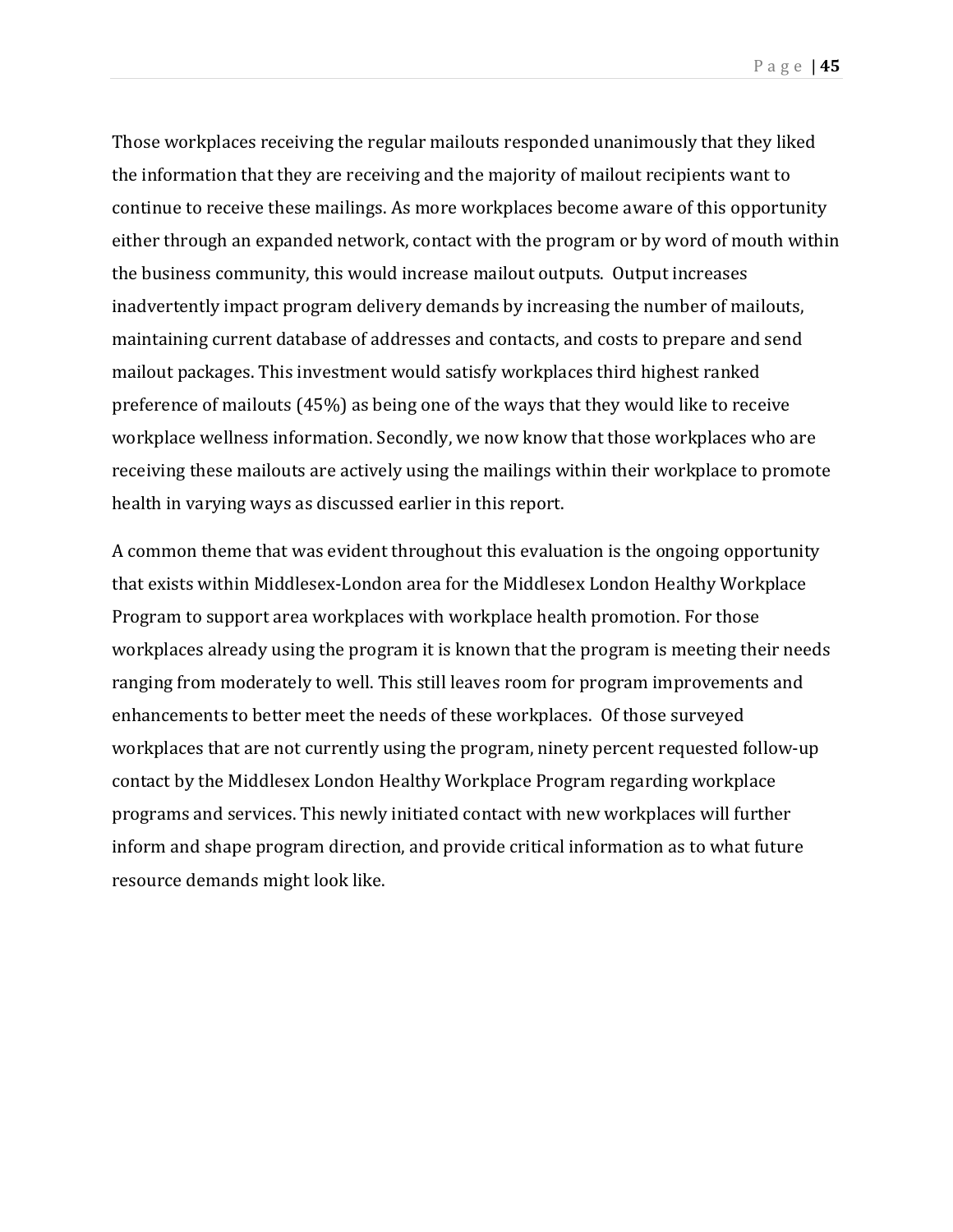## **Summary of Follow-up Contacts with Workplaces Post-Survey**

In August 2008, the Coordinator of the Middlesex-London Health Unit Healthy Workplace Program began to make follow-up contact with the fifty-nine workplaces requesting post survey consultation.

Of those fifty-nine workplaces, nine were workplaces who had received some significant intervention from the Healthy Workplace Program Coordinator in the past, while fifty workplaces had not. In total, the Coordinator made several brief telephone contacts, (sometimes multiple times to one organization), as well as eighteen lengthier telephone consultations to a variety of workplaces. Seventeen workplaces of the fifty-nine received email messages only from the Coordinator, as this was their preferred method of communication. Numerous workplaces did not respond to the Coordinator's telephone contacts, and as a result were sent emails describing the Middlesex-London Health Unit Healthy Workplace Program services.

Many of workplaces were interested in starting a wellness program, forming a wellness committee, guidance in conducting an employee wellness survey, and receiving information about our e-Network, regular mailings, e-bulletin, and program topic list. In addition, information was shared with most workplaces about resources found on the Middlesex-London Health Unit website as well as the Healthy Living website.

In total, two onsite consultations took place between the Coordinator of the Healthy Workplace Program and workplace contacts, with two more scheduled for a later date. Five new organizations joined the e-Network, and five requested our regular mailouts.

Completing the follow-up contacts with workplaces post survey proved labour intensive. Despite this, the administration of the survey and identification of workplace contacts provided an excellent opportunity to reach workplaces that were unfamiliar with the Middlesex-London Health Unit Healthy Workplace Program and its resources.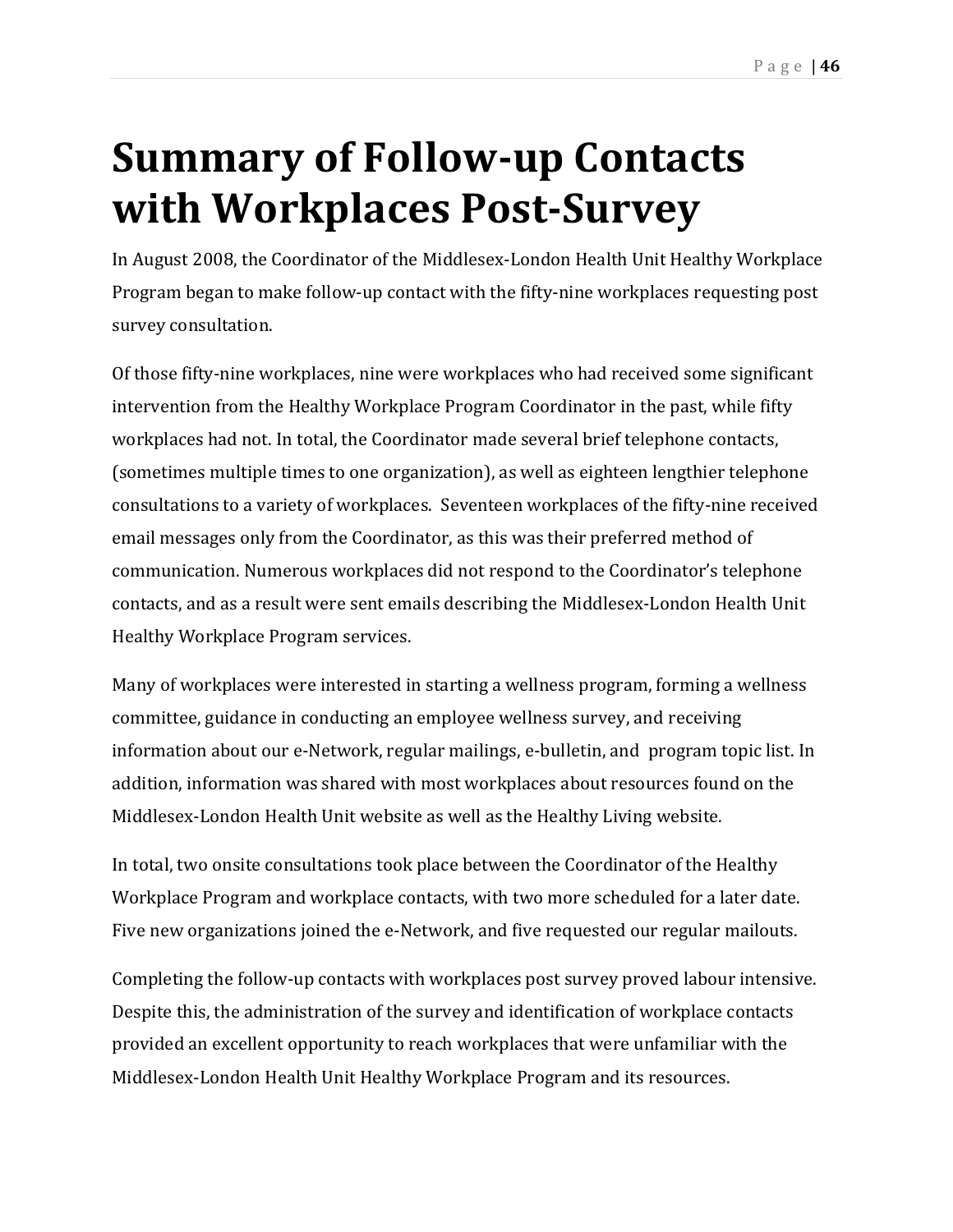## **Recommendations**

Based on the information gathered the following prioritized recommendations are being made:

- The Middlesex London Healthy Workplace Program continues to offer programs and services to area workplaces free of charge.
- The Middlesex London Healthy Workplace Program continues to offer workplaces the opportunity to provide feedback for program development and suggests for improving program on an ongoing basis.
- The Middlesex London Healthy Workplace Program continues to offer mailouts at its current frequency of three times per year.
- The Middlesex London Healthy Workplace Program make their programs and services more widely known within the business community through community networking, campaigns, and media outlets.
- The Middlesex London Healthy Workplace Program engages in relationship building with business associations though mutual committee membership and/or through listservs.
- The Middlesex London Healthy Workplace Program develops and maintains an electronic database containing email contact information of area workplaces.
- The Middlesex London Healthy Workplace Program consider more intensive workplace involvement with workplaces who identify and require additional assistance with establishing committees, conducting employee surveys, and requiring more consultative support.
- The Middlesex London Healthy Workplace Program plan future program direction and resources to anticipate program growth and expanded capacity for delivering programs and services.
- The Middlesex London Healthy Workplace Program evaluate menu of services to determine areas of highest use and workplace priority needs to better inform program plans and direction.
- The Middlesex London Healthy Workplace program targets sectors that might not be as widely represented in the current healthy workplace program.
- The Middlesex London Healthy Workplace Program considers an expanded model of the existing Network that incorporates a more interactive component.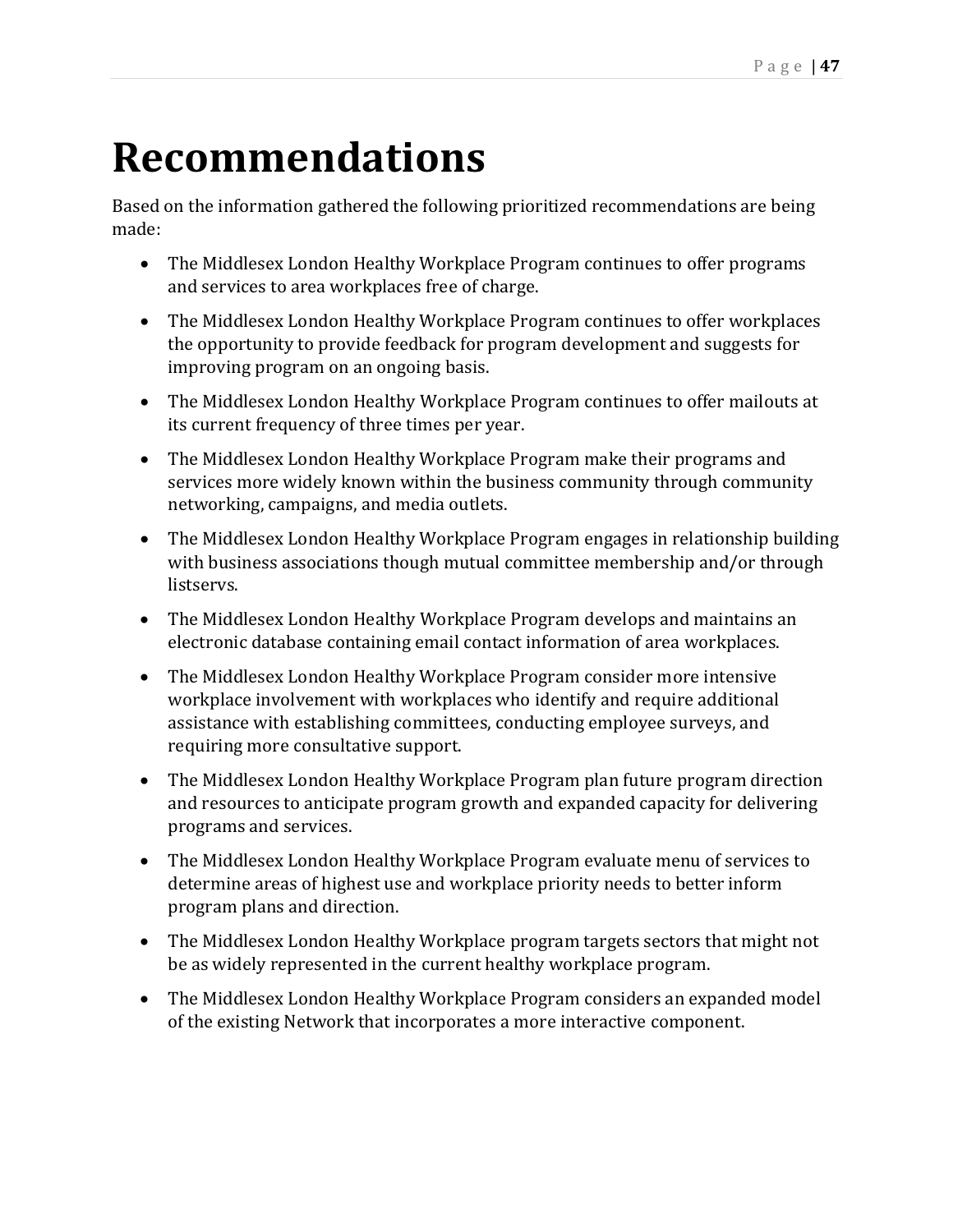#### **References**

Denzin, N., & Lincoln, Y. (2005). *The sage handbook of qualitative research.* 3rd ed. Thousand Oaks: Sage.

Ontario Ministry of Health (2008). *Ontario Public Health Standards*. Revised Draft, January 28, 2008. Toronto: Author.

Lobiondo-Wood, G., & Haber, J. (1997). *Nursing research methods, critical appraisal, and utilization.* 4th ed. Toronto: Mosby.

Middlesex-London Health Unit. (2004). *Worker health status report*. London, Ontario: Author. Turner, Linda.

Polit, D., & Beck, C. (2004). *Nursing research principles and methods.* Philadelphia: Lippincott Williams & Wilkins.

Shelley, S.I. (1984). *Research methods in nursing and health.* Toronto: Little Brown.

Truell, A. (2003). Use of internet tools for survey research. *Information Technology, Learning and Performance, 21*(1), 31-37.

The Health Communication Unit (2003). *The case for comprehensive workplace health promotion.* Retrieved September 24, 2008 from http://www.thcu.ca/Workplace/infoandresources.htm

The Health Communication Unit. (2004). *An introduction to comprehensive workplace health promotion.* Retrieved September 24, 2008 from http://www.thcu.ca/workplace/documents/intro\_to\_workplace\_health\_promotion\_v1.1.FINAL.pdf

www.surveymonkey.com. Retrieved September 22, 2008.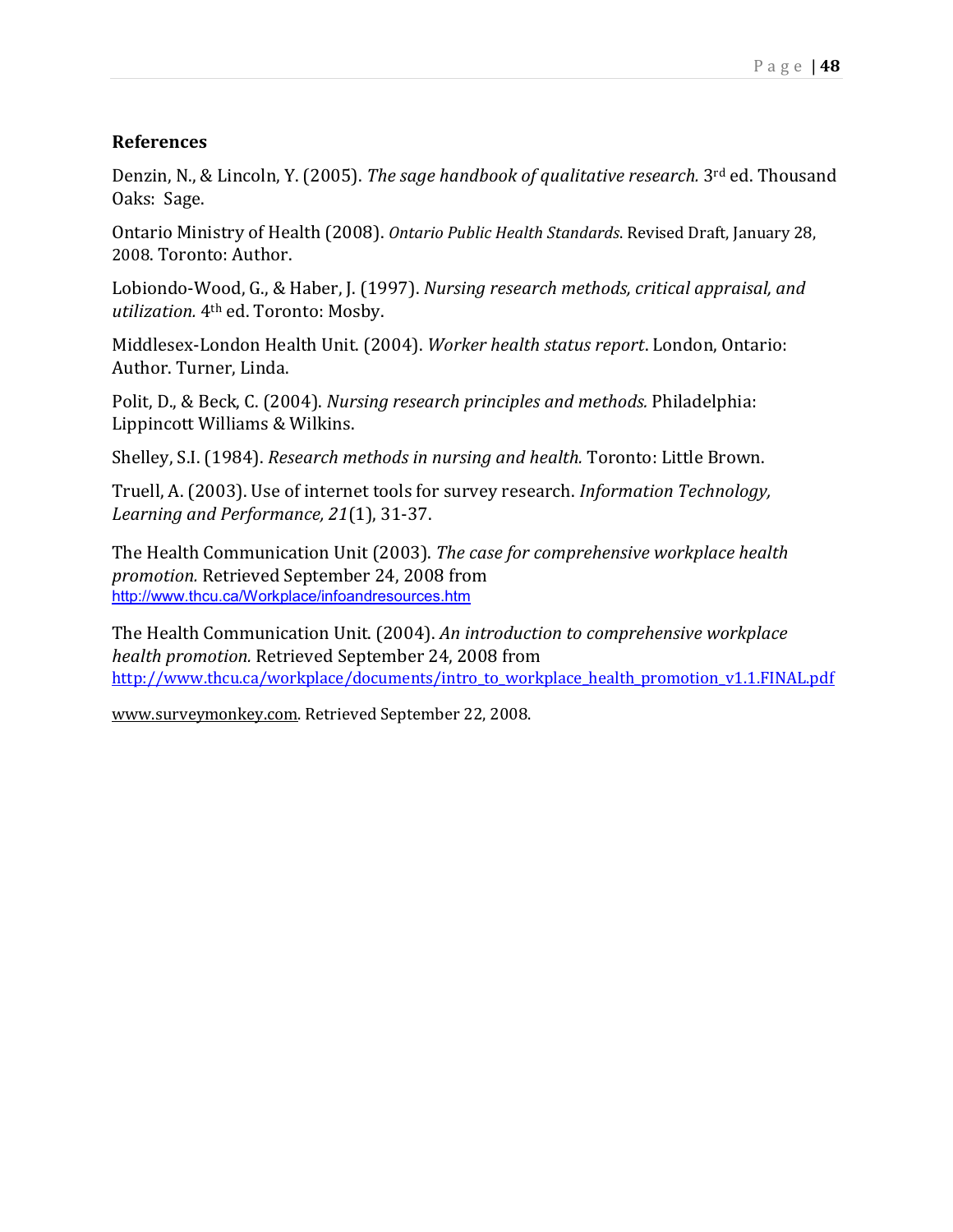#### **Appendix A**

You are being asked to take part in a workplace wellness survey being conducted by the Middlesex-London Health Unit Healthy Workplace Program. The purpose of this survey is to inform programs and services offered by the Middlesex-London Health Unit Healthy Workplace Program, and to gain an understanding as to how best to improve the services. Approximately 500 workplaces will be approached to participate in this survey over a onemonth period beginning the end of May.

This electronic workplace wellness survey will take approximately 20-25 minutes to complete. Participation is voluntary. You may refuse to participate, refuse to answer any questions or withdraw from the survey at any time. Your participation may help public health professionals, community partners, business stakeholders, and the general public to understand the importance and need for workplace wellness programs. Also your participation will help local Health Units and wellness service providers to develop programs, services and policies that can better help meet the needs of workplaces. You may also learn about how these services will benefit the health of your workforce.

Information from this study will be shared in a Health Unit report, on the internet, at presentations, conferences, in policy documents and public talks. Neither your name nor identifying information will be used. You may receive a copy of the survey findings report by contacting the Middlesex-London Health Unit at 519-663-5317 ext. 2412.

In appreciation of your participation in our healthy workplace survey, your organization will be entered into a draw for a healthy workplace basket valued at \$100.00. This basket will be presented to the winning workplace within one month following survey data collection.

The confidential information on this form is collected under the Health Protection and Promotion Act, R.S.O. 1990, (as amended) and will be maintained on file. This information will be used for program planning purposes for the Middlesex-London Health Unit Healthy Workplace Program. If you require further information about this collection, contact Brenda Marchuk at Middlesex-London Health Unit at 663-5317 ext. 2412.

I have read the above and consent to participate in the Healthy Workplace Survey.

I agree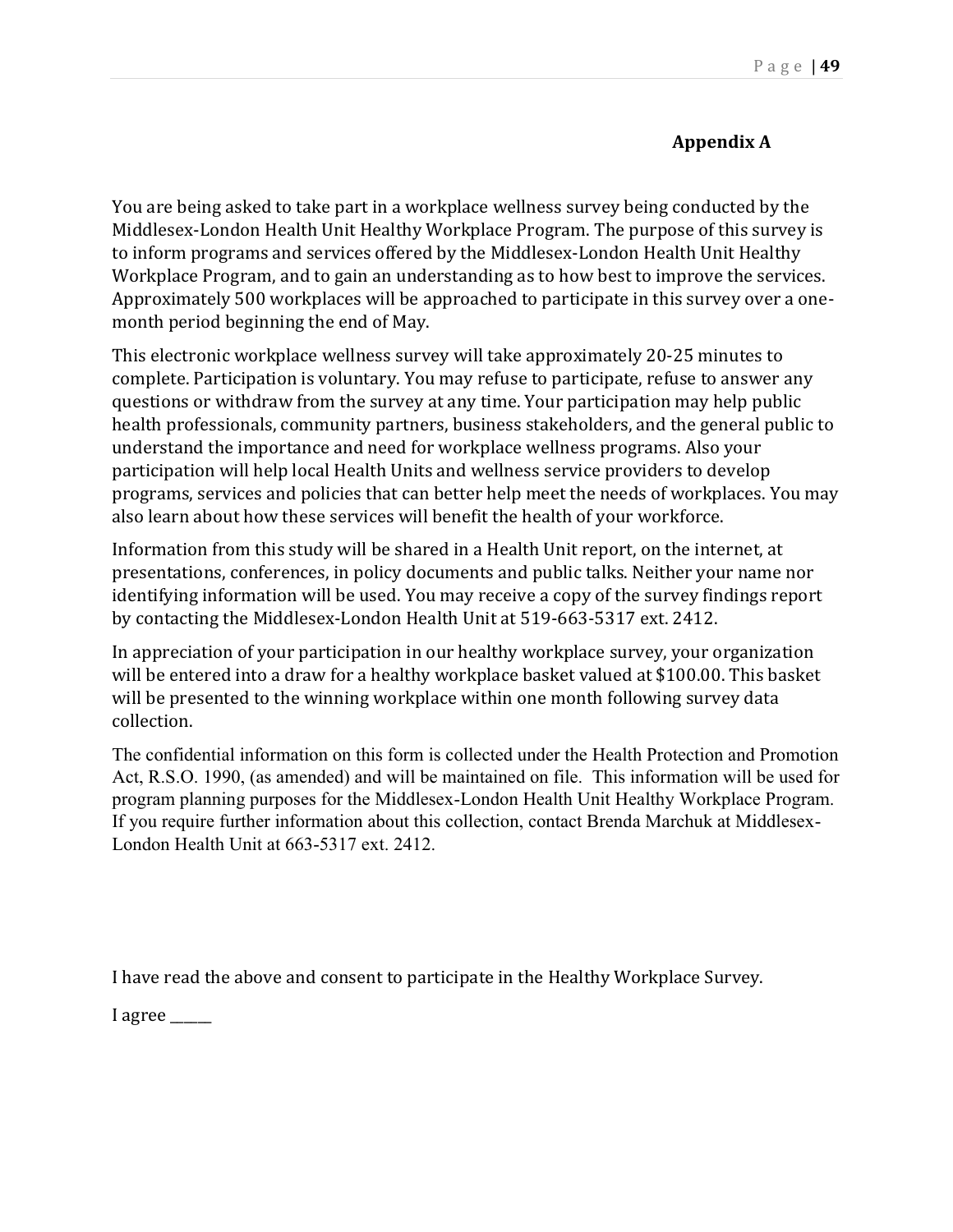#### Page | **50**

#### **Appendix B**

#### **MLHU Healthy Workplace Survey –Final DRAFT**

| To begin, please provide us with some background information about your workplace        |                                         |                     |  |  |
|------------------------------------------------------------------------------------------|-----------------------------------------|---------------------|--|--|
| Name of Workplace:                                                                       |                                         |                     |  |  |
| Address:                                                                                 |                                         |                     |  |  |
| Title of person completing survey:                                                       |                                         |                     |  |  |
|                                                                                          |                                         |                     |  |  |
| <b>Business Information</b>                                                              |                                         |                     |  |  |
| Sector type (insert MLHU template here)                                                  |                                         |                     |  |  |
| Art Culture                                                                              | <b>Health Social Services</b><br>Trades |                     |  |  |
| <b>Business &amp; Finance</b>                                                            | Hospitality                             | Transportation      |  |  |
| Communications                                                                           | Manufacturing                           | Utilities           |  |  |
| Education                                                                                | Recreation & Sport                      | Other (specify)____ |  |  |
| <b>Food Services</b>                                                                     | Sales and Services                      |                     |  |  |
|                                                                                          | <b>Social Services</b>                  |                     |  |  |
| Business hours: Days per week______                                                      | Hours per day_________                  |                     |  |  |
| Shiftwork Y N                                                                            |                                         |                     |  |  |
| <b>Unionized Y N</b>                                                                     |                                         |                     |  |  |
| Wellness Committee Y<br>Health and Safety Committee Y<br>$\mathbf N$<br>N                |                                         |                     |  |  |
|                                                                                          |                                         |                     |  |  |
| Number of Employees Total_____________ Full Time____________ Part Time__________         |                                         |                     |  |  |
| Casual__________                                                                         |                                         |                     |  |  |
| Average age range of employees (please select one) under 20 20 -29 30-39 40-49 50-59 60+ |                                         |                     |  |  |
| Does your workplace have multiple locations in Middlesex-London Area                     |                                         |                     |  |  |
| yes-please specify how many________<br>N                                                 |                                         |                     |  |  |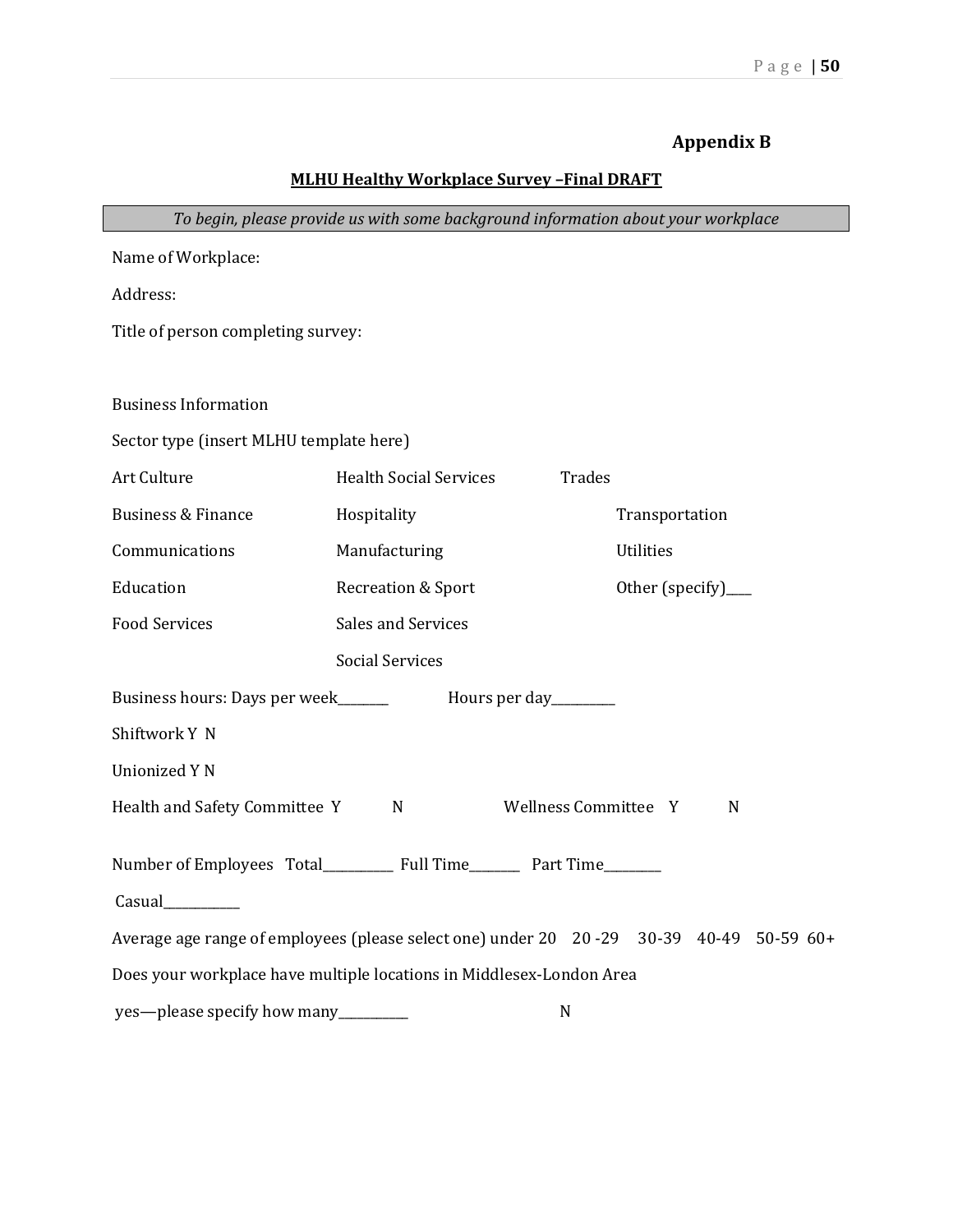*Workplace wellness programs are programs that enhance your organization and employee health. The following questions focus on workplace wellness programs and services that you may have in your organization, the benefits of such programs and also asks for your recommendations for workplace wellness programming.* 

1. Do you currently have a workplace wellness program?

**yes – GO TO # 2** no

1a). If you do not have a workplace program please select from below the statements that best describes why you do not: (Select one)

- a) it is not an organizational priority
- b) lack of management support
- c) limited human resources
- d) limited financial resources
- e) other

#### **GO TO QUESTION # 4**

2. Please identify the benefits of the workplace wellness program to your organization (select as many that apply)

- Benefit plan savings
- Decreased absenteeism
- Increased retention
- Increased recruitment
- Increased productivity
- Increased moral
- Other  $\Box$

3. What challenges have you experienced in implementing a workplace wellness program in your organization?

Please explain\_\_\_\_\_\_\_\_\_\_\_\_\_\_\_\_\_\_\_\_\_\_\_\_\_\_\_\_\_\_\_\_\_\_\_\_\_\_\_\_\_\_\_\_\_\_\_\_\_\_\_\_\_\_\_\_\_\_\_

4. Are you using the Middlesex-London Health Unit Workplace Wellness Program?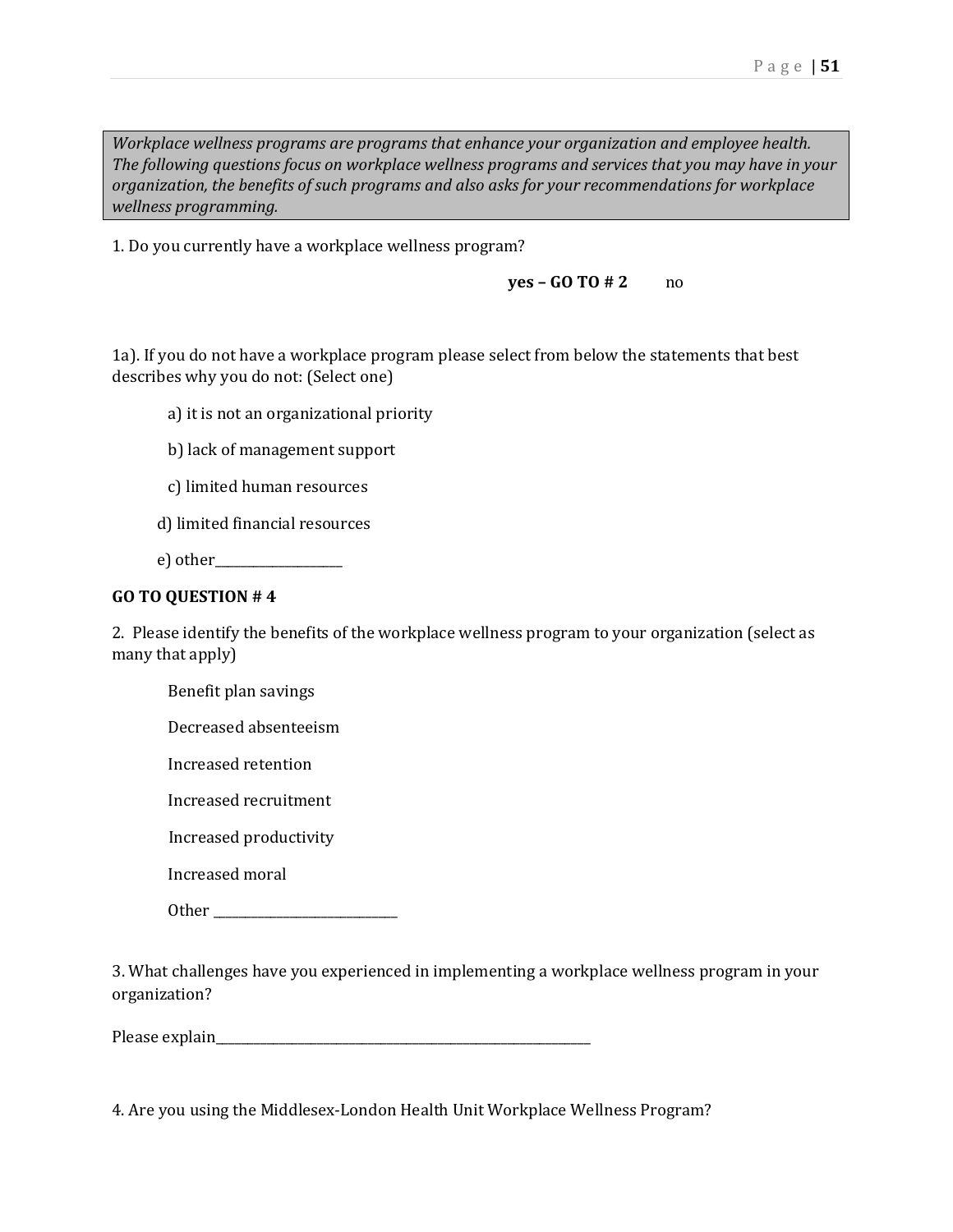| yes | $\mathbf{n}$ |
|-----|--------------|
|     |              |

#### **IF NO, GO TO QUESTION # 5**

4a) How well is the Middlesex-London Health Unit Workplace Wellness Program meeting your needs?

Not at all minimally moderately well very well

4ai) Please provide examples of how the Middlesex-London Health Unit Workplace Wellness Program meets your needs.

\_\_\_\_\_\_\_\_\_\_\_\_\_\_\_\_\_\_\_\_\_\_\_\_\_\_\_\_\_\_\_\_\_\_\_\_\_\_\_\_\_\_\_\_\_\_\_\_\_\_\_\_\_\_\_\_\_\_\_\_\_\_\_\_\_\_\_\_\_\_\_\_\_\_\_\_\_\_\_\_\_\_\_\_\_\_\_\_\_\_\_\_\_\_\_\_\_\_\_\_\_\_\_\_\_\_\_

4b) Please provide suggestions as to how the Middlesex-London Health Unit could help support your wellness needs in the future.

\_\_\_\_\_\_\_\_\_\_\_\_\_\_\_\_\_\_\_\_\_\_\_\_\_\_\_\_\_\_\_\_\_\_\_\_\_\_\_\_\_\_\_\_\_\_\_\_\_\_\_\_\_\_\_\_\_\_\_\_\_\_\_\_\_\_\_\_\_\_\_\_\_\_\_\_\_\_\_\_\_\_\_\_\_\_\_\_\_\_\_\_\_\_\_\_\_\_\_\_\_\_\_\_\_\_\_\_\_

GO TO QUESTION #6

5. Are you aware that the Middlesex-London Health Unit offers a variety of workplace health programs and services to local businesses free of charge? The Most Charge is the No

*The next few questions relate to employee wellness surveys that assist in identifying employee health needs (i.e. physical, emotional and social health)* 

\_\_\_\_\_\_\_\_\_\_\_\_\_\_\_\_\_\_\_\_\_\_\_\_\_\_\_\_\_\_\_\_\_\_\_\_\_\_\_\_\_\_\_\_\_\_\_\_\_\_\_\_\_\_\_\_\_\_\_\_\_\_\_\_\_\_\_\_\_\_\_\_\_\_\_\_\_\_\_\_\_\_\_\_\_\_\_\_\_\_\_\_\_\_\_\_\_\_\_\_\_\_\_\_\_\_\_\_\_\_\_\_

6. Have you completed a survey of employees' wellness? yes no

yes – **GO TO # 7**

no – **GO TO # 8**

7. What needs were identified in your survey of employee wellness?

8. Would you like information about: (Please check all that apply)

Starting a workplace wellness program

Forming a wellness committee

Conducting a wellness survey

Joining a confidential electronic workplace network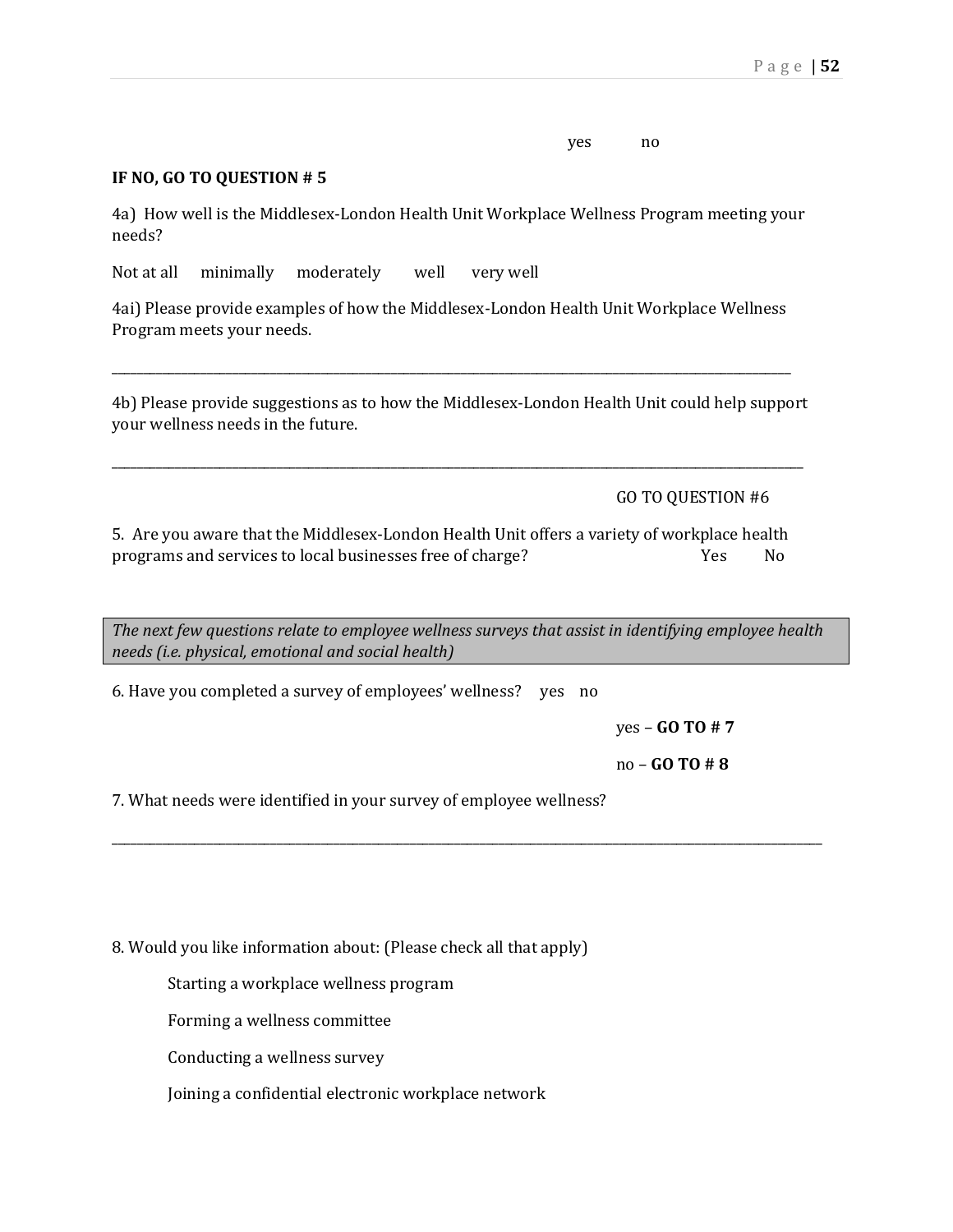Receiving regular mailouts of printed resources (3X per year)

Receiving an e-bulletin (3X per year)

Consultations

Presentations on health related topics

*The next several questions relate to how the Middlesex-London Health Unit Healthy Workplace Program can better promote our programs and services and also how you might like to receive workplace wellness information* 

9. Are you a member of the Middlesex-London Health Unit Healthy Workplace Network?

Yes- GO TO QUESTION # 9a No-GO TO QUESTION #10

9a) Are the messages that you are receiving through the Middlesex-London Healthy Workplace Network coming with enough frequency? Y N

9b) Would you like to receive more, less or the same amount of messages from the Network? More Less Same

9c) How are you using the information that you receive from the Network in your organization? Please specify\_\_\_\_\_\_\_\_\_\_\_\_\_\_\_\_\_\_\_\_\_\_\_\_\_\_\_\_\_\_\_\_\_\_\_\_\_\_\_\_\_\_\_\_\_\_\_\_\_\_\_\_\_\_\_\_\_\_\_\_\_\_\_\_\_\_\_\_\_\_\_\_\_\_\_\_\_\_\_\_\_\_\_\_\_\_\_\_\_\_\_\_\_

9d) Would you like to see the Network evolve into something more interactive?  $Y = N$ If yes please specify what that might look like\_\_\_\_\_\_\_\_\_\_\_\_\_\_\_\_\_\_\_\_\_\_\_\_\_\_\_\_\_\_\_\_\_\_

9e) Is the information that you are receiving from the Network meeting your needs?

Y N

| 9f) Is there information that you think should be included in the Network that is not presently being |  |  |
|-------------------------------------------------------------------------------------------------------|--|--|
| included?                                                                                             |  |  |

If yes, please specify\_\_\_\_\_\_\_\_\_\_\_\_\_\_\_\_\_\_\_\_\_\_\_\_\_\_\_\_\_\_\_\_\_\_\_\_\_\_\_\_\_\_\_\_\_\_\_\_\_\_\_\_\_\_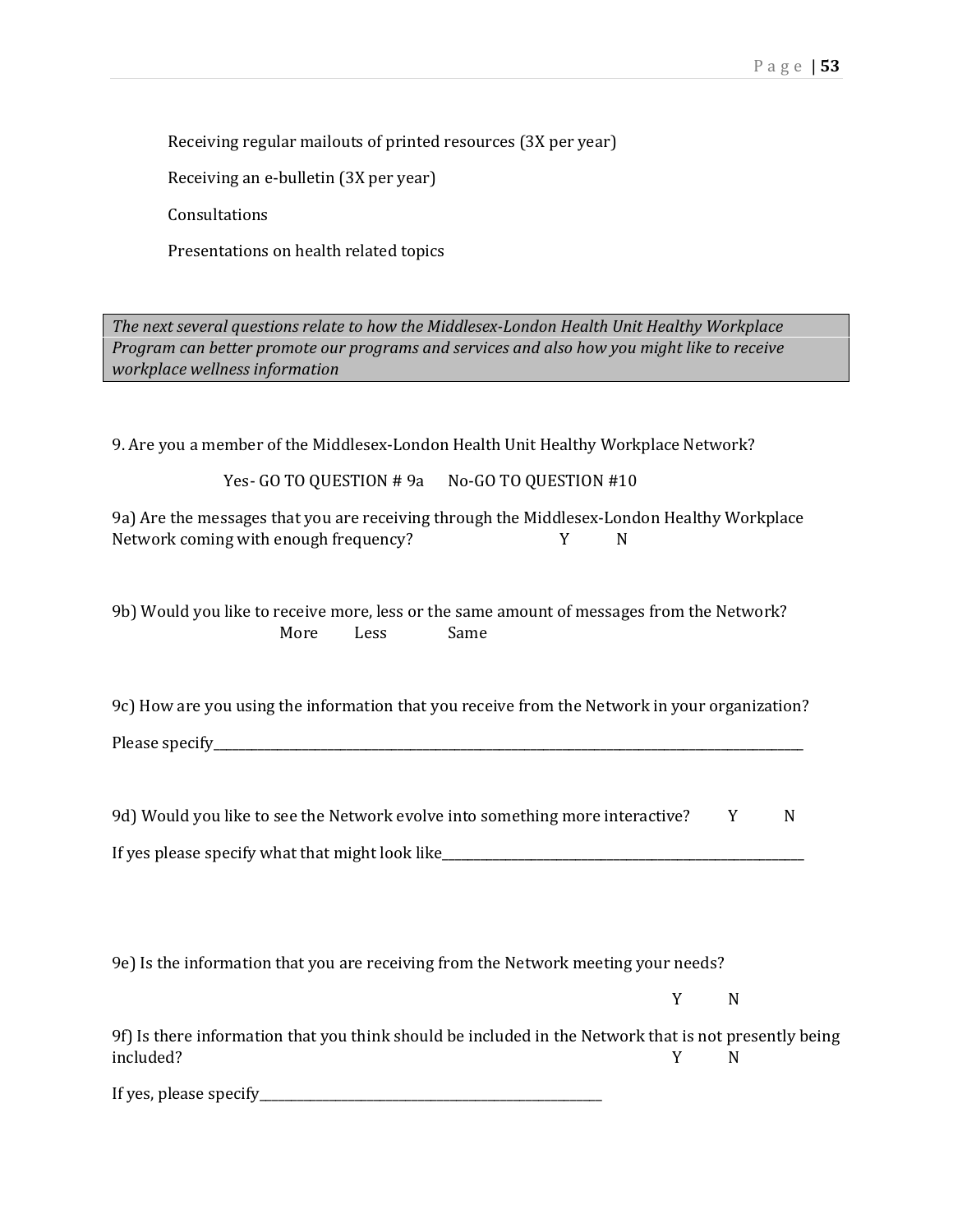9g) Please provide below any suggests that you might have for improving the Network

\_\_\_\_\_\_\_\_\_\_\_\_\_\_\_\_\_\_\_\_\_\_\_\_\_\_\_\_\_\_\_\_\_\_\_\_\_\_\_\_\_\_\_\_\_\_\_\_\_\_\_\_\_\_\_\_\_\_\_\_\_\_\_\_\_\_\_\_\_\_\_\_\_\_\_\_\_\_\_\_\_\_\_\_\_\_\_\_\_\_\_\_\_\_\_\_\_\_\_\_\_\_\_\_\_\_\_\_\_\_

| 10. Do you receive the Middlesex-London Health Unit regular mailings 3 times per year?                |      |      |      |   |   |
|-------------------------------------------------------------------------------------------------------|------|------|------|---|---|
| Yes- GO TO QUESTION #10a No- GO TO QUESTION #11                                                       |      |      |      |   |   |
| 10a) Do you like the information that you are receiving in the mailings?                              |      |      |      | Y | N |
| 10b) Would you like to receive more, less or the same amount of mailed packages per year?             | More | Less | Same |   |   |
| 10c) Are you able to follow-up with the Middlesex London Health Unit for more resources as<br>needed? |      |      |      | Y | N |
| 10d) Is the information that you are receiving in the packages meeting your needs?                    |      |      |      |   |   |
|                                                                                                       |      |      |      | Y | N |
| 10e) Is there anything that you think should be in the mailings but is not presently included?        |      |      |      | Y | N |
|                                                                                                       |      |      |      |   |   |
| 10f) How is the information being shared with your employees?                                         |      |      |      |   |   |
| 10g) How is the information being used by your employees?                                             |      |      |      |   |   |
| 10h)Please provide any suggestions for improving the mailings.                                        |      |      |      |   |   |
|                                                                                                       |      |      |      |   |   |

11. In your opinion, what would be the best way for the Middlesex-London Health Unit Healthy Workplace Program to promote our programs and services to all workplaces? (Choose one)

Email

Telephone

Mail

Newsletter